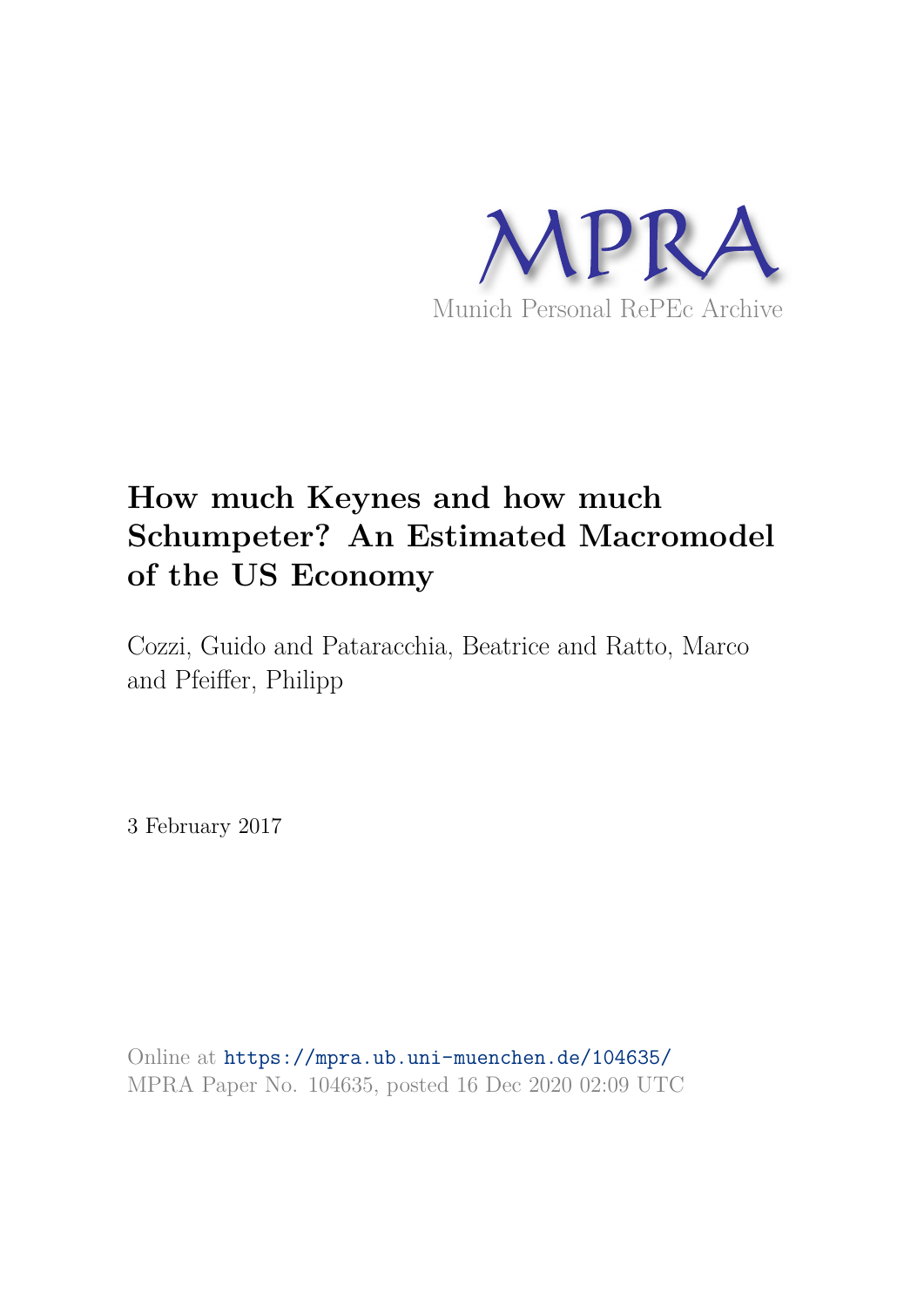# **How much Keynes and how much Schumpeter?**<sup>∗</sup>

Guido Cozzi Beatrice Pataracchia Philipp Pfeiffer Marco Ratto

November 4, 2020

#### **Abstract**

This paper quantitatively assesses the relative importance of demand and supply-side factors in the recent slowdown of US growth. For this purpose, we estimate a DSGE model with heterogeneous firms and endogenous Schumpeterian growth. We find that Keynesian fluctuations in risk premia and savings behavior drive the recession. However, our results challenge the view that the slump is a pure demand-side phenomenon. Adverse supply-side factors such as reduced technological spillovers from frontier innovations have also shaped growth dynamics and emerged well before the financial turmoil.

*JEL classification*: E3 · O3 · O4 *Keywords*: Endogenous growth · R&D · Schumpeterian Growth · Bayesian Estimation

<sup>∗</sup>Corresponding author: Guido Cozzi: guido.cozzi@unisg.ch, Institute of Economics (FGN-HSG), University of St.Gallen, Varnbuelstrasse 19, CH-9000 St.Gallen. Pataracchia: European Commission, JRC, beatrice.pataracchia@ec.europa.eu, Pfeiffer: TU Berlin & European Commission, DG ECFIN, E-mail: philipplepfeiffer@gmail.com, Ratto: European Commission, JRC, E-mail: marco.ratto@ec.europa.eu. We thank Michael Burda, Diego Comin, Frank Heinemann, Marco del Negro, and Janos Varga for very useful suggestions, and seminar participants in Canterbury, Edinburgh (SED), Cologne (EEA), Ispra, Milan (CEF), St. Gallen, Tilburg, and Villa del Grumello, Como for useful comments. The research leading to these results has received funding from the European Community's Seventh Framework Programme (FP7/2007-2013) under grant agreement no. 612796. The views expressed in this paper are those of the authors and should not be attributed to the European Commission.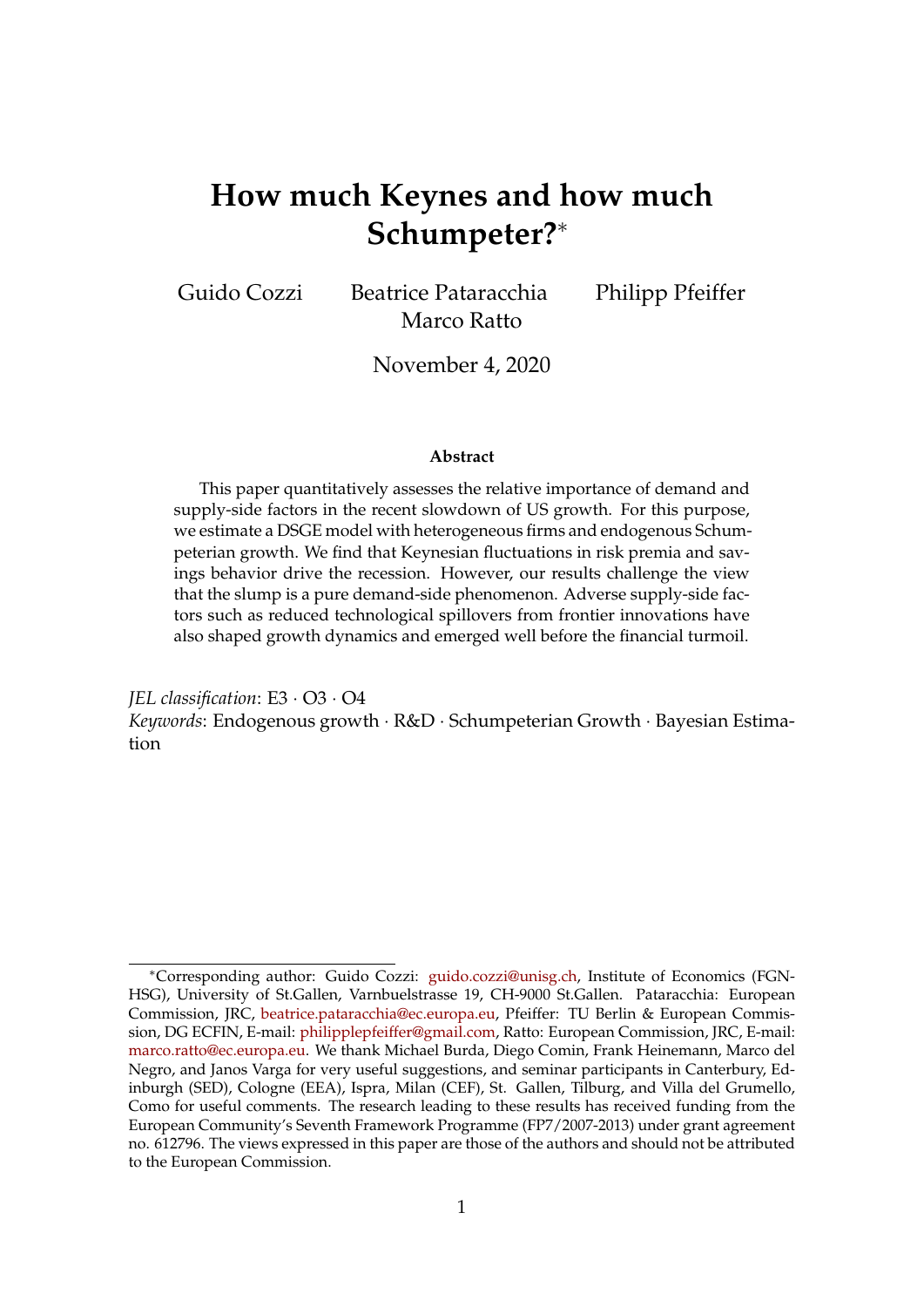### **1 Introduction**

Following the Great Recession of 2008-2009, medium-term growth prospects in the US and many developed countries have deteriorated substantially. The crisis seems to have generated a persistent downward shift in the GDP trend displayed in Figure 1.



Figure 1: Real GDP and R&D Investment

*Notes:* Left panel: The blue continuous line depicts real GDP in Billions of Chained 2010 dollars in the US. Shaded areas denote NBER recessions. The dashed red line (dashed-dotted black line) fits a linear trend from 1995Q1 until 2007Q3 (from 2009Q3 until 2015Q1). Right panel: The blue continuous line depicts real R&D investment in Billions of Chained 2010 Dollars (excluding software expenses). Shaded areas denote NBER recessions. Source: Bureau of Economic Analysis (NIPA tables).

Since this has happened after the 2008 financial crisis, it suggests that the sudden unavailability of credit to investment resulting from the crisis has led to a GDP decline below its long-term trend. Can a temporary financial shock generate such a persistent effect? The financial collapse reduced physical capital accumulation during the crisis and the resulting credit crunch. However, since standard macroeconomics assumes decreasing returns to physical capital, GDP should go back to trend after the financial trouble has ended. Alternatively, we could think of an adverse exogenous technology shock, perhaps co-occurring with the financial crisis, or even causing it. Yet, the above evidence would suggest a very high persistence of such an exogenous technological shock.

Our paper emphasizes that technology does not evolve exogenously. Instead, an essential driver of technology is research and development (R&D) activity. Endogenous technological growth opens the possibility that slowing innovation is the result of insufficient demand. In fact, measured R&D investment features a sig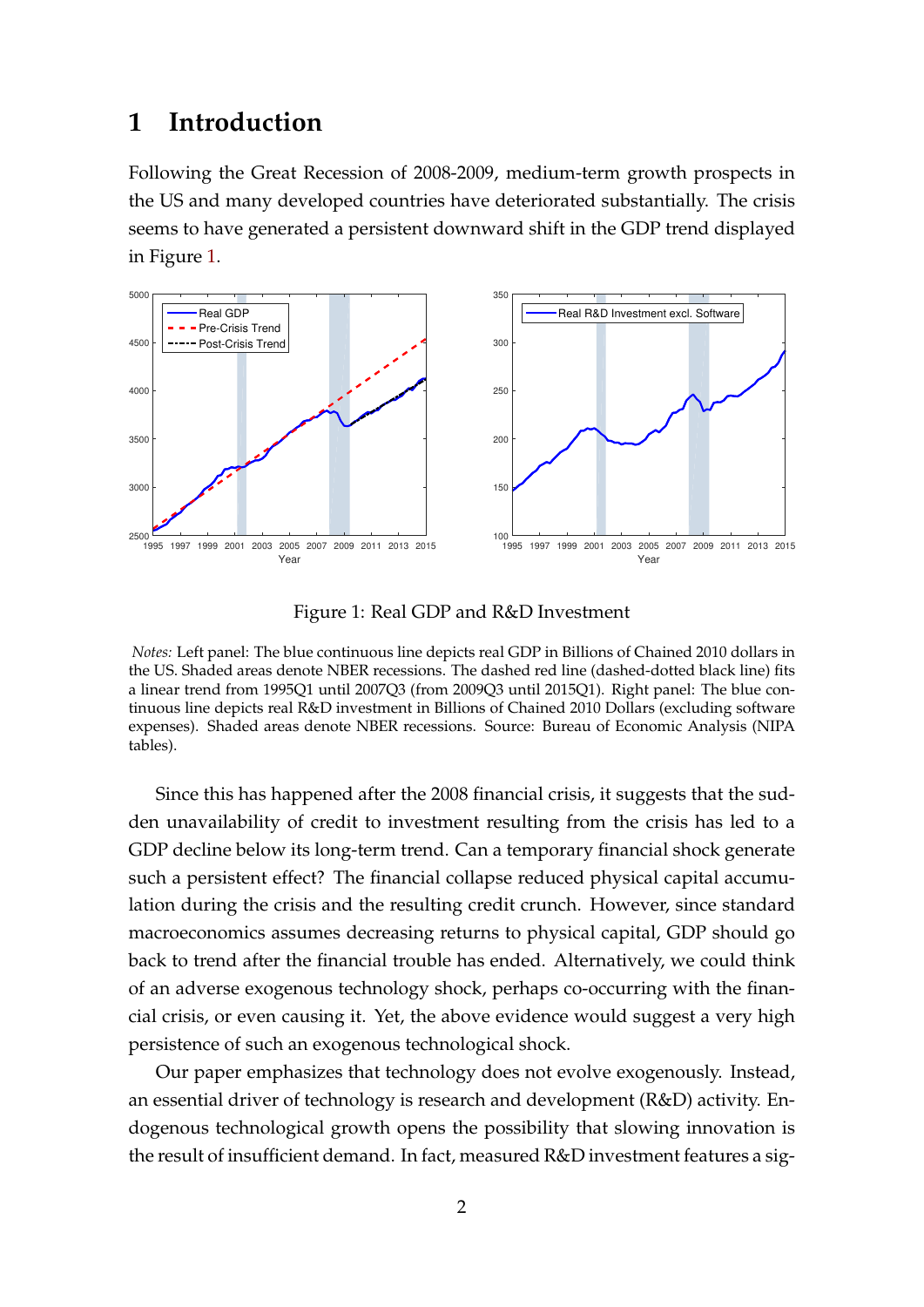nificant temporary negative deviation of its trend during the financial crisis (right panel of Figure 1). If TFP growth results from R&D-driven innovations, then the contraction in R&D at least partially explains the protracted productivity and GDP growth slowdown. However, Cette et al. (2016) suggest that adverse innovation dynamics have started well before the crisis and that the TFP slowdown preceded the Great Recession. This observation also squares with the hypothesis of Gordon (2017) that advances in information and communications technology (ICT) have exhausted a large part of their growth potential and were already widely adopted in the early 2000s. More generally, while innovation-related channels may be central, Keynesian channels such as insufficient private and government demand or ineffective monetary policy close to the zero lower bound (ZLB) are important as well.

The precise question is: How much of the observed growth slowdown is due to supply-side factors such as a pre-crisis decline of the innovative capacity and how much is it due to Keynesian demand-side factors? Importantly, endogenous growth links supply and demand: The demand slump can reduce R&D activities and technology adoption, leading to protracted low TFP growth.

If these factors are jointly at work, they cannot be studied in isolation. Therefore, a complete macroeconomic explanation of what has happened should involve innovation, growth, *and* business cycle analysis. To this aim, we construct an integrated growth and business cycle model. The framework incorporates Schumpeterian creative destruction, based on Aghion and Howitt (1992) and Nuño (2011), into a medium-scale New Keynesian model, based on Smets and Wouters (2003) and Kollmann et al. (2016). We estimate the model using US data from 1984Q1 to 2017Q2. This period covers many important events involving innovation and growth - the burst of the dot-com bubble, the 2009 collapse in R&D - and business cycle and monetary policy events - financial crisis build-up and explosion, unprecedented fiscal stimulus, ZLB hit by the Fed interest rate.

Despite the importance of such an analysis, there are only a few estimated models that integrate business cycle and medium-run growth. Bianchi et al. (2019) estimate a model with R&D capital exerting a positive spillover on the economy like in Frankel (1962) and Romer (1986). Anzoategui et al. (2019) adapt the knowledge diffusion model of Comin and Gertler (2006) to show how demand-driven slumps lead to business cycle persistence via endogenous R&D activity. Varga et al. (2016) extend this framework to a semi-endogenous growth model calibrated to US and EA data. Guerron-Quintana and Jinnai (2019) highlight the role of micro founded financial frictions. Despite their insightful contributions to an emerging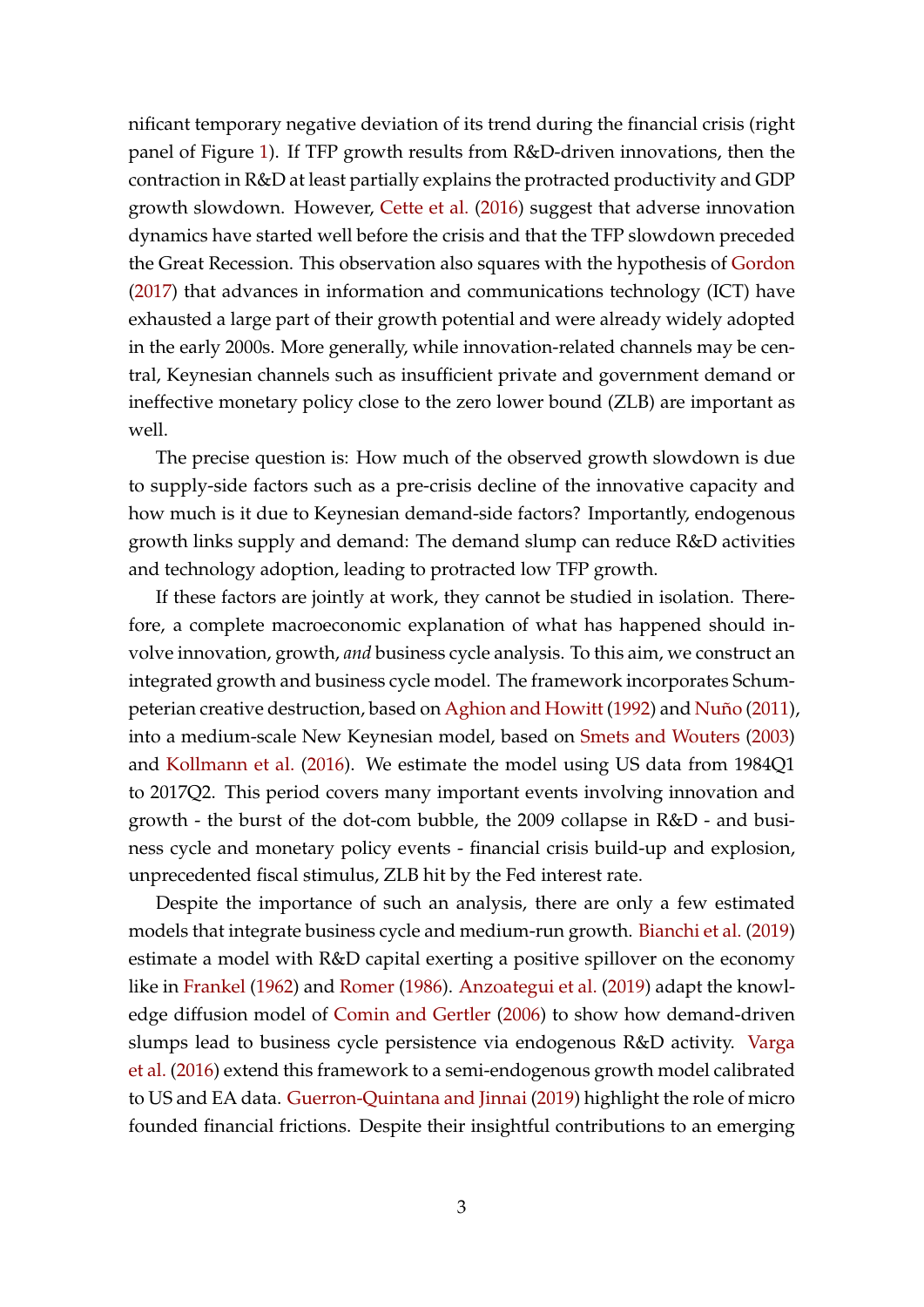integrated macroeconomics $^1$  literature, none of these papers considers creative destruction, which is consistent with the micro evidence that innovation and growth correlate positively with firm entry *and* firm exit.<sup>2</sup> Variety expansion models predict firm exit to harm growth. By contrast, Schumpeterian models argue that reallocation from less productive exiting firms to more productive firms is an engine of productivity growth in line with industry evidence (Kogan et al. 2017).<sup>3</sup>

In our model, growth is endogenously driven by Schumpeterian R&D activities and knowledge accumulation. As in Aghion and Howitt (1992) and Nuño (2011), innovations are the outcome of a sectoral patent-race. Each innovation is a new intermediate good of enhanced quality. Entrepreneurs collect funds from households to invest in R&D aimed at capturing monopoly rents. In each period, there is a probability that the firm jumps to the technological frontier. If the innovation occurs, the entrepreneur earns monopoly profits until a new innovator replaces the firm. Growth of the technological frontier results from positive knowledge spillovers of R&D activities. These spillovers are subject to shocks that alter the basic research content of R&D. The model assumes a semi-endogenous growth structure in the innovative frontier evolution, while its adoption follows a purely endogenous growth mechanism. Unlike existing stylized Schumpeterian growth models, the DSGE structure allows an estimation of the main innovation and growth parameters.

On the Keynesian side, we incorporate monopolistic competition in product and labor markets, as well as price and wage stickiness. Only a few papers have considered creative destruction with price stickiness (see, in particular, Benigno and Fornaro (2017), Oikawa and Ueda (2015, 2018, 2019), Pinchetti (2020) and Rozsypal (2016)). The model also includes a potentially important role of stabilization policies: A rich fiscal policy block includes government debt accumulation and estimated fiscal rules governing distortionary taxation on labor, capital income, and consumption. The central bank follows an estimated Taylor rule subject to a ZLB constraint.<sup>4</sup>

We then proceed to take the model to the data. Generally speaking, our analy-

<sup>&</sup>lt;sup>1</sup>Integrating growth and business cycle in a unified way.

<sup>&</sup>lt;sup>2</sup>See for example Foster et al. (2001) influential evidence that the ongoing replacement of less productive with more productive plants is a central driver of industry multifactor productivity

<sup>&</sup>lt;sup>3</sup>For the importance of reallocation as an engine of growth, see also Acemoglu et al. (2018).

<sup>&</sup>lt;sup>4</sup>We include other standard aspects commonly used in estimated DSGE models such as habit formation, real wage rigidities, and flow adjustment costs in investment. Time-varying capacity utilization captures the cyclical use of the capital stock. Moreover, a previous version of our paper (Cozzi et al. 2017) presented an even richer model environment, including liquidity-constrained households, labor habits, as well as partially backward-looking price and wage setting. These features slightly improved the model fit but do not affect any of the main results.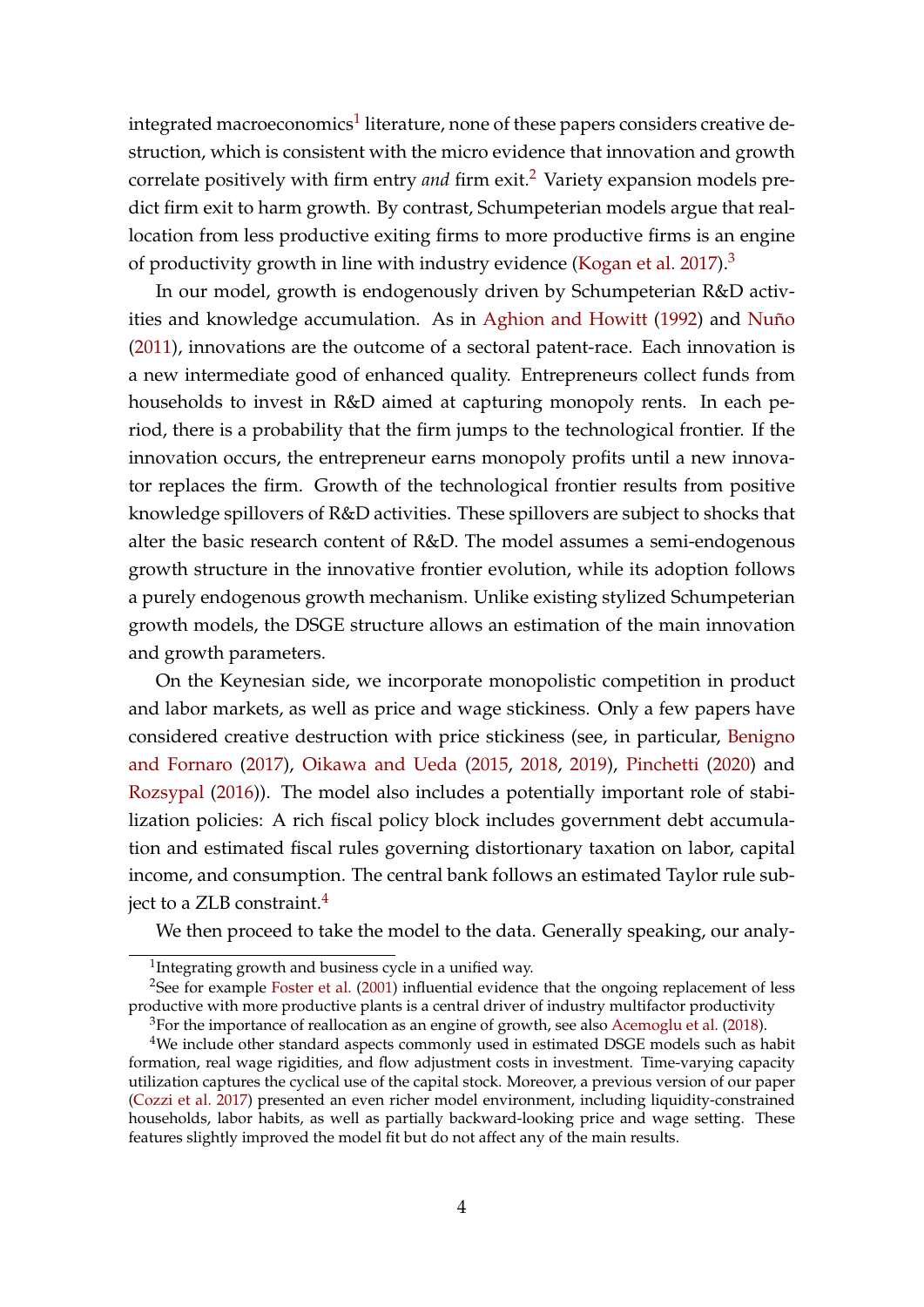

Figure 2: Model overview

*Notes:* This figure provides a graphical overview of the main flows in the model (omitting, for example, compensation flows).

sis builds on interactions between innovation dynamics and macroeconomic conditions. We therefore include R&D data as an observable among the main macro data series. A Bayesian estimation quantifies the relative contribution of the various shocks in explaining the low growth environment since the financial crisis of 2008-09. Nonlinear methods account for the occasionally binding ZLB. The estimation suggests that fluctuations in investment risk premia are a crucial driver of the Great Recession, alongside the consumer saving shock. Their interaction characterizes the joint decline in physical capital, R&D investment, and consumption.

Despite the importance of the 2008 financial crisis, pre-crisis factors play a central role in explaining the persistent downturn. The estimated model identifies a downward turning point of frontier technology dynamics following the dot-com bubble burst in 2001. The slowdown of innovation dynamics led to gradual exhaustion of unadopted technologies. According to the model estimation, these adverse dynamics and reduced knowledge spillovers are partially responsible for the sclerotic growth following the financial crisis.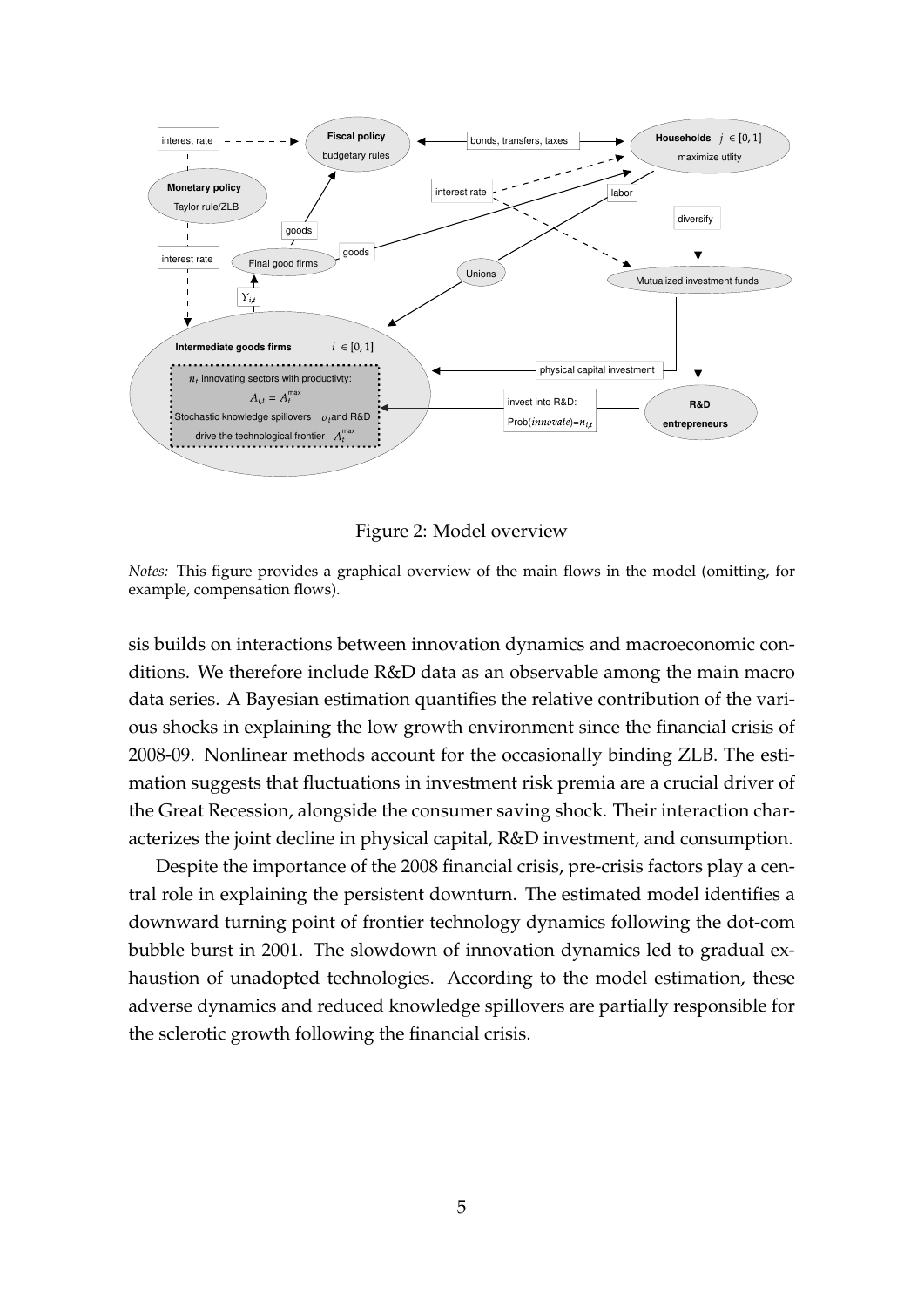### **2 Model**

This section lays out the economic environment. Figure 2 provides a graphical overview of our unified growth and business cycle framework. The endogenous growth part is based on Schumpeterian theory. R&D Entrepreneurs collect funds from household-owned investment funds. They invest into R&D to increase their probabilities of innovation. If the innovation occurs, the firm jumps to the frontier and earns monopoly rents. Positive knowledge spillovers of R&D push the aggregate frontier further. The Keynesian channels owing to price and wage rigidities highlight the role of monetary and fiscal stabilization policy and stochastic household demand.

### **2.1 Households and unions**

There is a continuum of households indexed by  $j \in [0,1]$ . Households work, consume, receive nominal transfers *TRj*,*<sup>t</sup>* from the government and hold assets. Their risky portfolio consists of government bonds ( $B^B_i$  $_{j,t}^B$ ) and firm shares  $(S_{j,t})$  with nominal returns  $(1 + i_t^B)$  and  $(1 + i_{t+1}^S)$ , respectively.<sup>5</sup> The return on shares is derived below in equation (17). Households have access risk-free bonds  $B_{j,t}^{rf}$  with return  $(1 + i_t)$ .<sup>6</sup>  $P_t^S$  denotes the share price.

The real per-period budget constraint is

$$
\left(1 - \tau^{N}\right) \frac{W_{t}}{P_{t}} N_{j,t} + \left(1 + i_{t-1}^{B}\right) \frac{B_{j,t-1}^{B}}{P_{t}} + \left(1 + i_{t-1}\right) \frac{B_{j,t-1}^{rf}}{P_{t}} + \left(1 + i_{t}^{S}\right) \frac{S_{j,t-1} P_{t-1}^{S}}{P_{t}} + \frac{T R_{j,t}}{P_{t}} + \Pi_{t} = (1 + \tau^{C}) C_{j,t} + \frac{B_{j,t}^{B}}{P_{t}} + \frac{B_{j,t}^{rf}}{P_{t}} + \frac{P_{t}^{S}}{P_{t}} S_{j,t} + \exp(\varepsilon_{t}^{T}) \frac{T_{j,t}}{P_{t}} + \Gamma_{t}^{W} / P_{t},
$$
\n(1)

where  $P_t$  denotes the GDP deflator.  $\tau^C$  and  $\tau^N$  are tax rates levied on consumption  $C_{j,t}$  and wages  $W_t$ , respectively. Lump-sum taxes  $T_{j,t}$  are subject to a tax shock  $\varepsilon_t^T$ .  $\Gamma_t^w$  are nominal wage adjustment costs.  $N_{j,t}$  and  $\Pi_t$  denote hours worked and real profits of all firms other than intermediate goods producers, respectively.

<sup>&</sup>lt;sup>5</sup>Bond returns are pre-determined whereas the stock market return is uncertain indicated by the timing  $t + 1$ .

<sup>&</sup>lt;sup>6</sup>Note that we distinguish government bonds  $B_t^B$  and risk-free bonds  $B_{j,t}^{rj}$ *j*,*t* . The former feature a stochastic risk premium (see below) and are used to finance government deficits. We will use data on government interest payments to estimate the shock. By contrast, risk-free assets are in the zero net supply and do not feature a stochastic preference.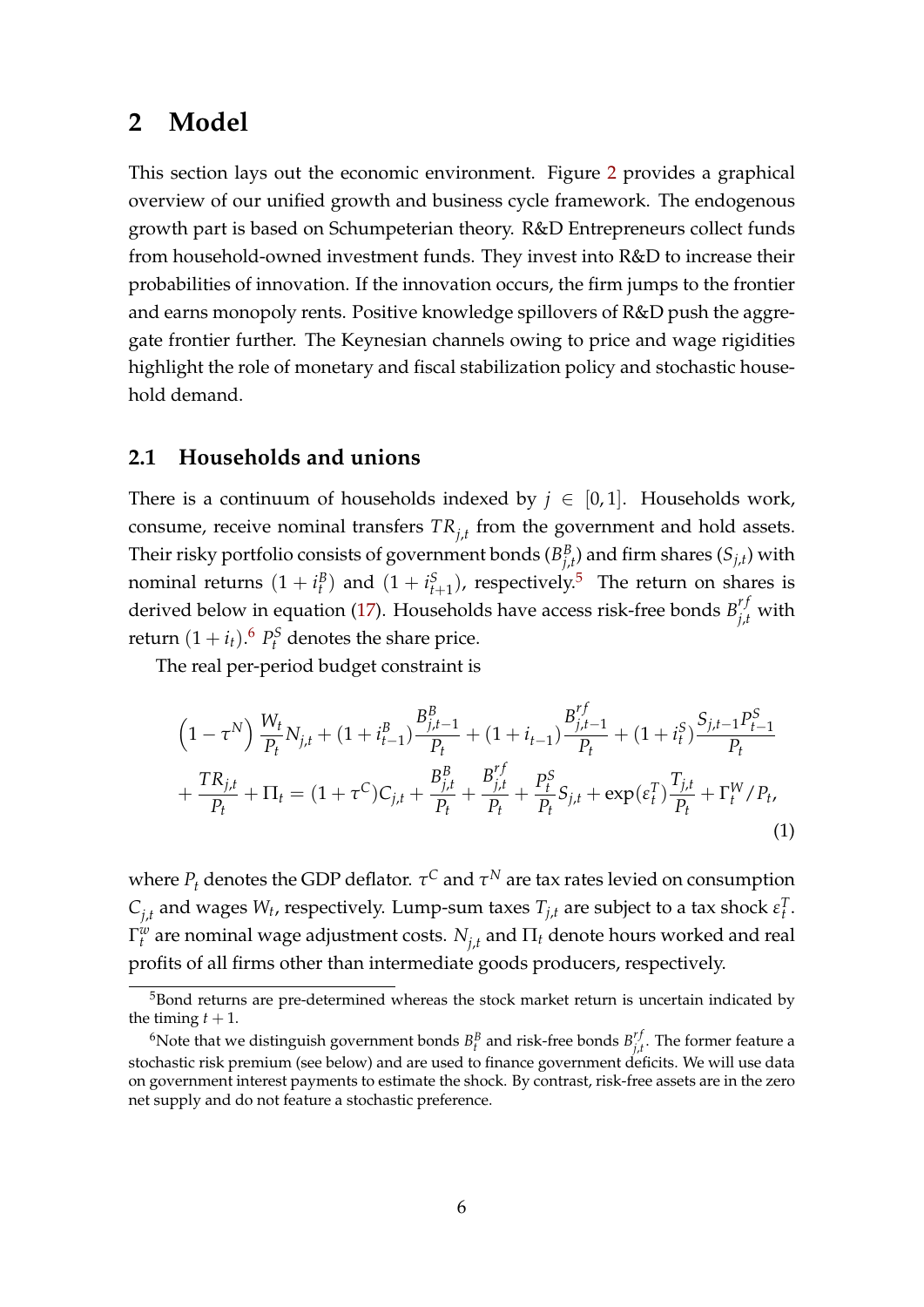Households maximize their lifetime utility

$$
E_0 \sum_{t=0}^{\infty} \beta^t \Theta_t \left\{ \frac{(C_{j,t} - hC_{t-1})^{1-\theta}}{1-\theta} - \omega_t^N \frac{(N_{j,t})^{1+\theta^N}}{1+\theta^N} - \mathcal{U}_{j,t}^B \times \bar{\lambda}_t / P_t \right\},
$$
 (2)

where  $0 < θ, θ^N$ . *h* governs external consumption habits.  $β$  is the discount factor.  $\Theta_t \equiv \exp\left(\sum_{\tau=0}^{t-1}$  $\left(\frac{t-1}{\tau=0}\, \epsilon\right)$  is a (cumulative) saving shock.<sup>7</sup>  $\, \omega^{N}_{t}$  is a labor disutility term.<sup>8</sup>  $P_t^{C, vat}$  denotes the prices including taxes, i.e.  $P_t^{C, vat} = (1 + \tau^C)P_t$ .

 $\mathcal{U}^B_{i,j}$  $\frac{B}{\mu}$ */P<sub>t</sub>* introduces preferences for (real) financial assets into the utility function. This approach is in the spirit of Sidrauski (1967) and follows Krishnamurthy and Vissing-Jorgensen (2012). Integrating stochastic preferences for financial assets allows to mimic dynamics of financial shocks without formally incorporating a financial sector. $9$  Our results show these shocks drive a large share of cyclical variation in output growth*,* in particular during the financial crisis 2008-09.  $\mathcal{U}_{i,j}^B$  $\int_{j,t}^{B}$  is scaled by an exogenous marginal utility term  $\bar{\lambda}_t$  to ensure a balance growth path. It is defined as

$$
\mathcal{U}_{j,t}^B = \left(\alpha^B + \varepsilon_t^B\right) B_{j,t}^B + \left(\alpha^S + \varepsilon_t^S\right) P_t^S S_{j,t}.\tag{3}
$$

Given this specification, the asset-specific risk premium depends on two elements. Estimated exogenous autocorrelated shocks  $\varepsilon_{t-1}^{\mathcal{Q}}$  with  $\mathcal{Q} \in \{B,S\}$  capture cyclical variation in preferences for financial assets. The intercept terms *α <sup>S</sup>* and *α B* imply a positive equity premium and a treasury bill convenience yield in the steady state, respectively.<sup>10</sup> For example, in the linearized model, returns on shares are a function of the risk-free rate and a risk premium (featuring a constant and a stochastic component):

$$
i_{t+1}^S = i_t + \underbrace{\alpha^S + \varepsilon_t^S}_{\text{risk premium}} \tag{4}
$$

Appendix A.1 presents the household optimality conditions.

 $9$ See, e.g. Christiano et al. (2015), Del Negro et al. (2016), Vitek (2017), and Gust et al. (2017).

 $^7$ The term  $\Theta_t$  implies that the households' intertemporal optimality conditions equations feature a time *t* shock  $\epsilon_t^C$ , i.e. the discount factor *β* is replaced by  $\bar{\beta}$  exp( $\epsilon_t^C$ ). See Appendix A.1.

 $8As$  we discuss below, we estimate the model while preserving trends in the data. To ensure a balance growth path with separable utility, labor disutility includes an exogenous multiplicative term featuring aggregate consumption,  $C_t^{1-\theta}$ , such that  $\omega_t^N=\omega^N C_t^{1-\theta}$ . Note that  $\omega_t^N$  only depends on aggregate consumption, i.e. it is not internalized by households.

 $10$ Fisher (2015) uses a simpler formulation. He gives a "flight-to-quality" interpretation, micro founded as a preference for risk-free bonds. We generalize this idea by calibrating different marginal utilities for different assets.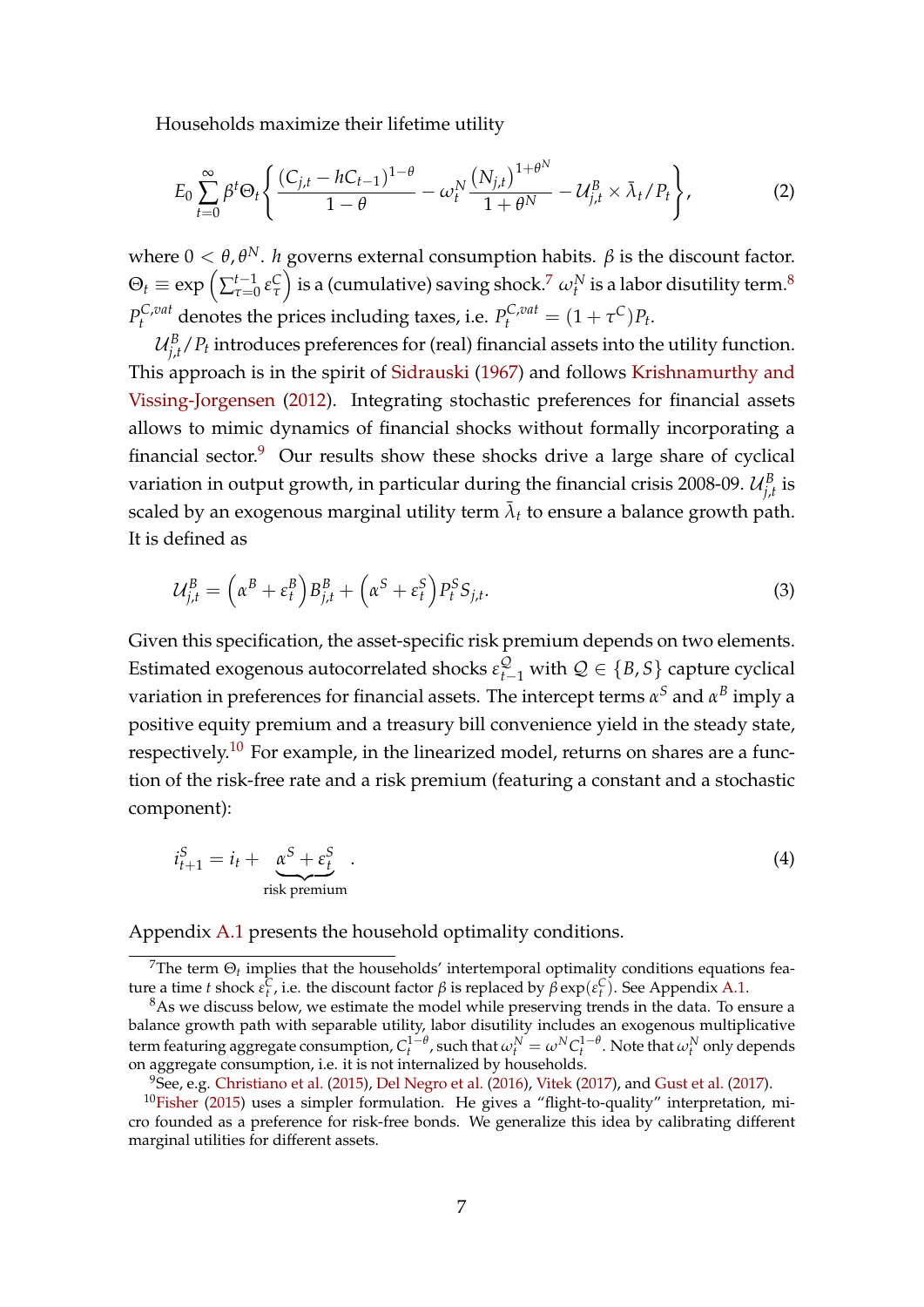Household *j* sells its labor service to a monopolistically competitive trade union which sets wages at a markup  $(\mu^w)$  over the marginal rate of substitution between working and consuming (*mrst*):

$$
\left(1 - \tau^N\right) \frac{W_t}{P_t} + \Gamma_t^w(\cdot) + u_t^U \frac{W_t}{P_t} = \left(\mu^w m r s_t\right)^{1 - \gamma^{wr}} \left((1 - \tau^N)\frac{W_{t-1}}{P_{t-1}}\right)^{\gamma^{wr}},\tag{5}
$$

where  $\Gamma_t^W$  summarizes nominal wage adjustment costs parametrized by  $\gamma^W$ . Real wages adjust sluggishly as in Blanchard and Galí (2007) governed by parameter  $\gamma^{wr}$ .  $u^{U}_{t}$  is a labor supply shock. See Appendix A.2 for further details.<sup>11</sup>

### **2.2 Goods production**

A representative perfectly competitive final good producer bundles intermediate goods, indexed  $i \in [0, 1]$ , using a constant-returns technology

$$
Y_t = \left[ \int_0^1 Y_{i,t}^{\frac{\sigma^y - 1}{\sigma^y}} dt \right]_{\sigma^y - 1}^{\frac{\sigma^y}{\sigma^y - 1}},\tag{6}
$$

where  $\sigma^y$  > 1 denotes the elasticity of substitution. Demand for intermediate goods follows from profit maximization:

$$
Y_t(i) = \left(\frac{P_t(i)}{P_t}\right)^{-\sigma^y} Y_t.
$$
\n<sup>(7)</sup>

Each differentiated intermediate good is produced by a monopolist using total capital  $K_{i,t-1}^{tot}$  and labor  $N_{i,t}$ . Total capital is the sum of perfectly substitutable private and public capital (see below). The production function is Cobb-Douglas:

$$
Y_{i,t} = A_{i,t} (N_{i,t})^a \left( c u_{i,t} \frac{K_{i,t-1}^{tot}}{A_t} \right)^{1-a}, \qquad (8)
$$

where *a* denotes the labor share, *Ai*,*<sup>t</sup>* is the endogenous sector-specific productivity level and *cui*,*<sup>t</sup>* is firm-specific level of capital utilization. With more sophisticated technologies, production becomes more capital-intensive.  $A_t = \int_0^1 A_{i,t} d\,i$  is the average productivity across all sectors in the differentiated goods production. Total Factor Productivity is  $TFP_t = (A_t)^a$ .

As a consequence of (8), sectors with higher relative technological sophistica-

<sup>&</sup>lt;sup>11</sup>The Online Appendix provides a full derivation.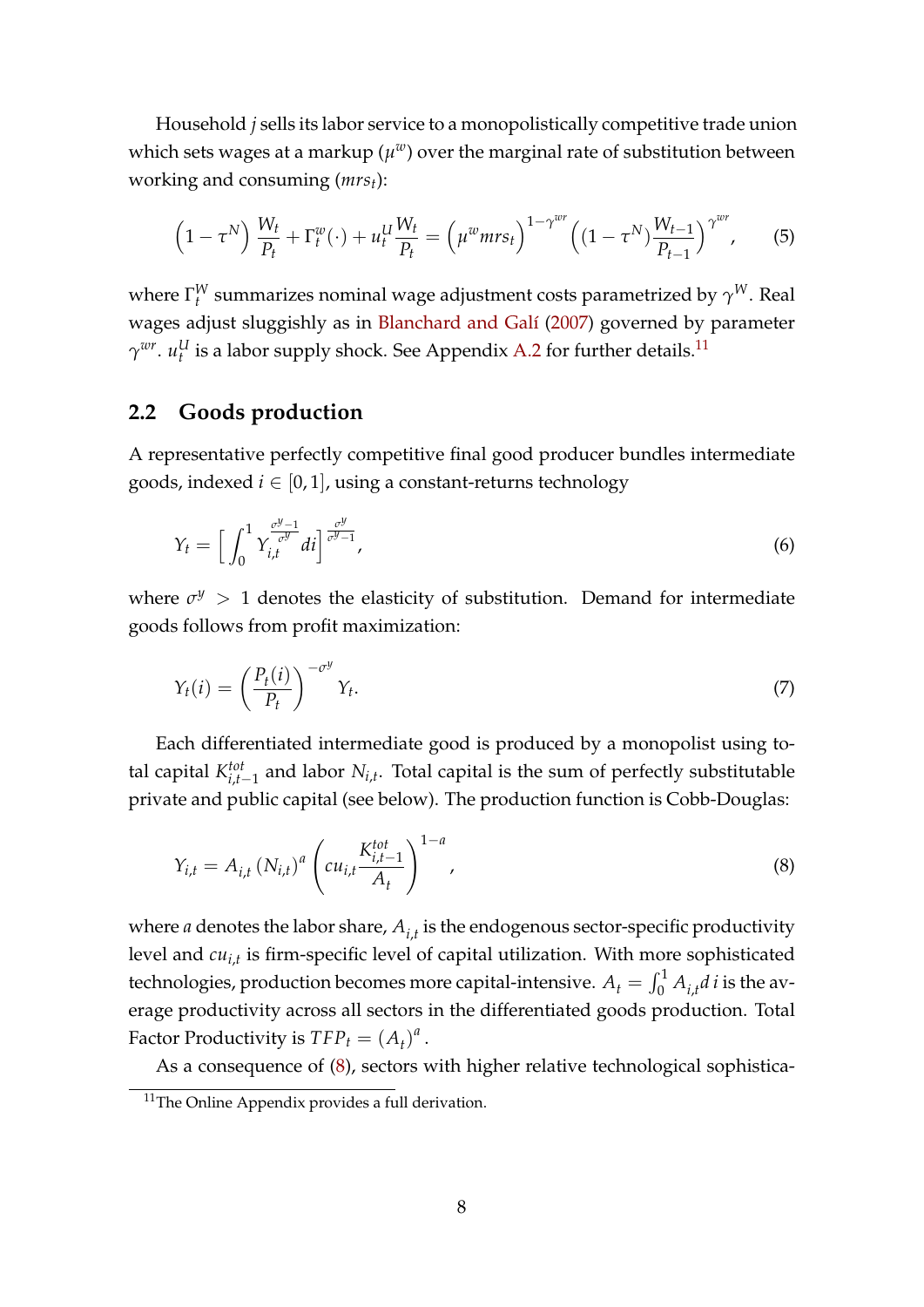tion benefit more from the average technological level across sectors: $^{12}$ 

$$
Y_{i,t} = \underbrace{\left(\frac{A_{i,t}}{A_t}\right)}_{\text{rel. technology level}} \left(A_t N_{i,t}\right)^a \left(c u_{i,t} K_{i,t-1}^{tot}\right)^{1-a}.
$$
\n
$$
(9)
$$

Intermediate good firms choose prices, employment, and capacity utilization to maximize dividends subject to the production technology (9) and the demand from final goods producers (7). Dividends are given by

$$
d_{i,t} = \left(1 - \tau^K\right) \left(\frac{P_{i,t}}{P_t} Y_{i,t} - \frac{W_t}{P_t} N_{i,t}\right) - adj_{i,t},\tag{10}
$$

where  $\tau^K$  is a corporate income tax.  $adj_{i,t}$  denotes total adjustment costs associated with quadratic price and factor adjustments.<sup>13</sup> We assume that a fully mutualized investment fund invests on behalf of firms. Capital accumulation follows  $K_{i,t}$  =  $(1 - \delta)K_{i,t-1} + I_{i,t}$ , where  $\delta$  is the capital depreciation rate, and  $I_{i,t}$  denotes gross investment in physical capital. Public capital  $K_i^g$  $\sum_{i,t}^8$  follows an analogous law of motion. The Phillips curve linking output growth and inflation is standard:

$$
\mu_{t} = (1 - \tau^{K}) \frac{(\sigma^{y} - 1)}{\sigma^{y}} + \gamma^{P} \frac{P_{t}}{P_{t-1}} (\pi_{t} - \bar{\pi})
$$

$$
- \gamma^{P} \left[ \Lambda_{t,t+1} \frac{P_{t+1}}{P_{t}} \frac{Y_{t+1}}{Y_{t}} (\pi_{t+1} - \bar{\pi}) \right] + \epsilon_{t}^{MUY}, \qquad (11)
$$

where  $\mu_t$  denotes the multiplier associated with the production function (9) and  $\pi_t \equiv P_t/P_{t-1}$ .  $\bar{\pi}$  is steady state inflation.  $\gamma^P$  governs quadratic price adjustment costs. Λ*t*,*t*+<sup>1</sup> is the stochastic (stock market) discount factor of households, derived in equation (A.5).

Price-setting and labor demand are subject to stochastic disturbances,  $\varepsilon_t^{MUY}$ and  $\varepsilon_t^{ND}$ , respectively. Since the optimality conditions are standard, we relegate the details to Appendix A.3.

### **2.3 Endogenous innovation**

Next, we describe the endogenous technological progress feature of our model.

 $12$ This formulation allows us to avoid keeping track of a distribution of firms and instead only look at average firms and frontier firms.

 $13$ The functional forms are standard and reported in Appendix A.3.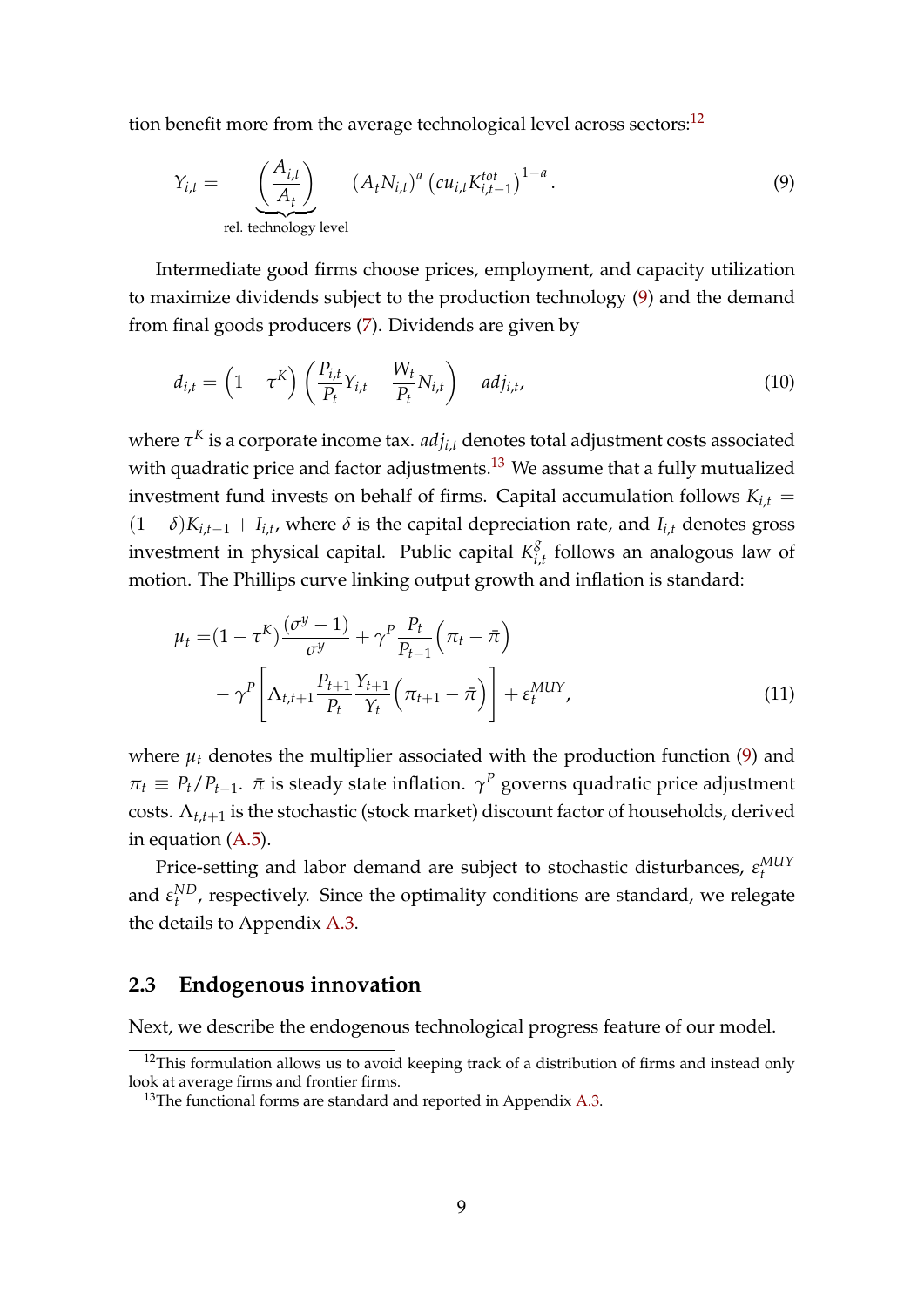**Innovations.** Innovations generate growth. In each period *t*, the productivity of a sector  $A_{i,t}$  jumps to the technology frontier  $A_t^{\max}$  with probability  $n_{i,t-1}$ . The frontier is publicly available. It represents the most advanced technological level across all sectors defined as  $A_t^{\max} \equiv \max\{A_{i,t}|i \in [0,1]\}$ . Productivity in each sector *i* evolves as:

$$
A_{i,t} = \begin{cases} A_t^{\max}, & \text{with probability} \\ A_{i,t-1}, & \text{with probability} \end{cases} \begin{cases} n_{i,t-1} \\ 1 - n_{i,t-1} \end{cases} \tag{12}
$$

**Entrepreneurs.** Innovations are the result of entrepreneurial investments into R&D. The probability of reaching the frontier is itself endogenous. In each sector *i* and in each period *t*, an entrepreneur is randomly selected with the opportunity to try to innovate.<sup>14</sup> If such entrepreneur's R&D firm invests R&D cost  $X_{i,t}^{RD}$  $_{i,t}^{KL}$ , it will produce a probability  $n_{i,t}$  of a successful innovation, which entails the discovery of a new intermediate good with next period's frontier productivity  $A_{t+1}^{\max}$ . We assume that research is more difficult if the overall technology frontier is more advanced, i.e. per unit research costs increase with the frontier productivity  $A_t^{\max}$ . The probability of innovation is independent across sectors. In each sector *i*, it follows production function:

$$
n_{i,t} = \left\{ \begin{array}{l} \left(\frac{X_{i,t}^{RD}}{\lambda^{RD} A_{i,t}^{\max}}\right)^{\frac{1}{(\eta+1)}}, & \text{if } X_{i,t}^{RD} < \lambda^{RD} A_{t+1}^{\max} \\ 1, & \text{if } X_{i,t}^{RD} \geq \lambda^{RD} A_{t}^{\max} \end{array} \right\},
$$
(13)

where  $\lambda^{RD} > 0$  is an R&D difficulty parameter and  $\eta > 0$  accounts for decreasing returns of R&D. An innovation occurring at time *t* will permit production in period  $t + 1$ . Moreover, the second line of equation (13) guarantees that the probability of innovation per period is no larger than  $1<sup>15</sup>$ 

The new good is by definition of the highest quality. By Bertrand competition and following a price war, the new patent holder will replace the existing incumbent monopolist and appropriate all profits in  $t + 1$ . Hence, the prospects of becoming the next period's incumbent create the incentives to invest in R&D at time *t*. Since the new entrant does not internalize the loss incurred by the previous incumbent, creative destruction can imply both, too much or too little R&D investment.<sup>16</sup>

 $14$ Hence, innovative ideas are scarce as they "arrive to random agents at random times" (Erkal and Scotchmer, 2011, p.1).

 $15$ In a continuous time framework, this could be any non-negative number. In our simulations  $n_t$  always remains strictly below one.

 $16A$  horizontal innovation framework, by missing this business-stealing externality, implies too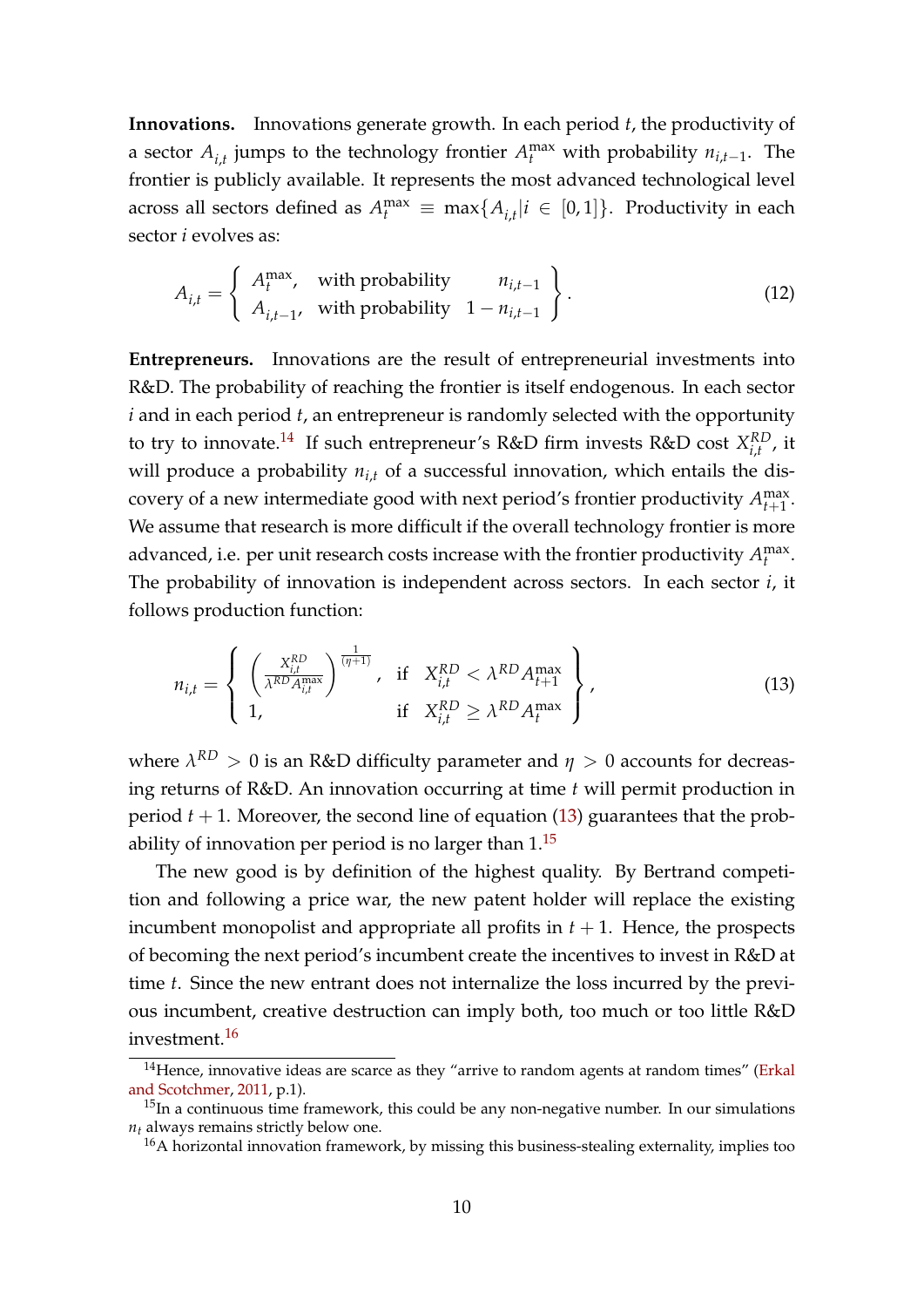Similar to capital investment, we assume adjustment costs in R&D investment. The R&D adjustment cost function follows

$$
adj_{i,t}^{RD}(X_{i,t}^{RD}) \equiv \frac{\gamma^{RD}}{2Y_t}(X_{i,t}^{RD} - X_{t-1}^{RD}g_Y)^2,
$$
\n(14)

where  $g_Y$  denotes output trend which makes adjustment costs stationary.<sup>17</sup>

Innovation at time *t* is like a static lottery. Given individual risk aversion, we assume that the R&D firm in each sector finances risky innovations via a mutual fund. Households pool resources to completely diversify innovation risk across the continuum of sectors (by the law of large numbers). The fund requires a stochastic R&D-specific investment risk premium,  $\varepsilon_t^{AY}$ , which helps fit the observed R&D series. The R&D entrepreneurial problem is then a simple expected profit maximization:

$$
\max_{X_{i,t}^{RD}} = n_{i,t} \left[ \frac{P_{i,t}^{Smax}}{P_t} \right] - \left[ X_{i,t}^{RD} + adj_{i,t}^{RD}(X_{i,t}^{RD}) \right] \left( 1 + \varepsilon_t^{AY} \right), \tag{15}
$$

where  $P_t^{\text{Smax}}$  is the nominal stock market value of the firm at the technological frontier.

The value of becoming the incumbent is the same across sectors. Thus, in equilibrium the R&D investment cost is symmetric,  $X_{i,t}^{RD} = X_{t}^{RD}$ , as is the probability of success  $n_{i,t} = n_t$ . The R&D optimality condition, after making use of equation (13), then becomes:

$$
\frac{n_t}{(\eta+1)} \left[ \frac{P_t^{Smax}}{P_t} \right] = X_t^{RD} \left( \frac{\gamma^{RD}}{Y_t} (X_t^{RD} - X_{t-1}^{RD} g_Y) \right) (1 + \varepsilon_t^{AY}). \tag{16}
$$

Note that R&D firms earn positive profits as long as  $\eta > 0.18$  By the law of large numbers,  $n_t$  also measures the fraction of sectors which innovate each period, as well as the fraction of firms that exit and enter the market. The higher the equilibrium value of *n<sup>t</sup>* , the stronger innovation and creative destruction, and the more dynamic the set of innovative industries.

little R&D in equilibrium.

 $17$ The interpretation of adjustment costs in a creative destruction environment requires explanation: we are implicitly assuming that if a new entrant undertakes R&D, the previous period R&D laboratory size (magnified by trend GDP growth) sets the benchmark for the current R&D investment size, penalizing departures from it.

<sup>&</sup>lt;sup>18</sup>The case  $\eta = 0$  nests a linear R&D technology and also a free-entry case (as long as the equilibrium innovation probability is less than 1). In this last case ideas are not scarce.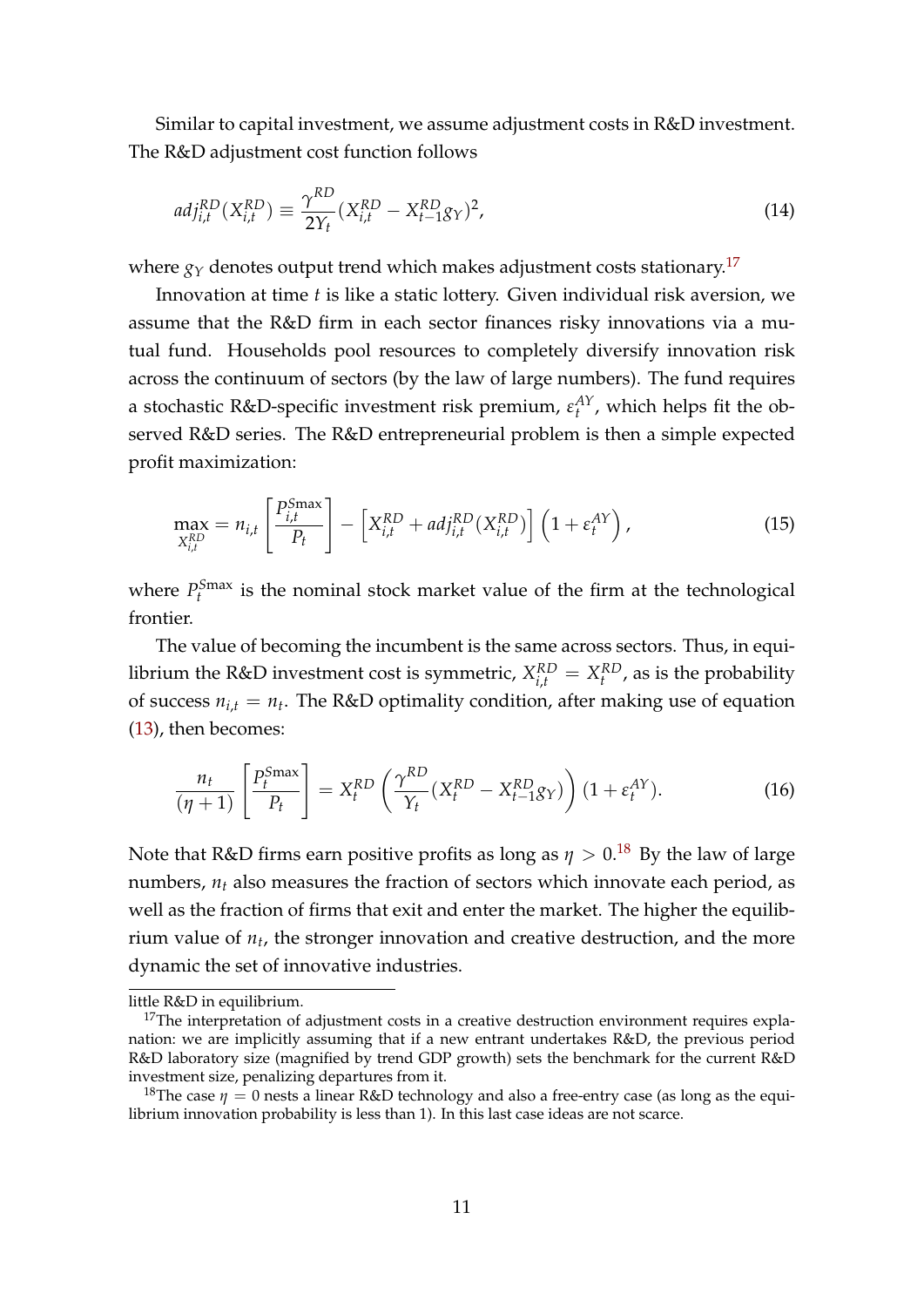**Stock Market Value.** Households own intermediate good produces with total value  $P_t^S S_t$ . We normalize the total number of stocks to 1. Firms are heterogeneous and firm turnover follows innovation. Due to Schumpeterian creative destruction, a fraction *nt*−<sup>1</sup> of obsolete firms belonging to time *t* − 1 portfolio is lost at time *t*, replaced by new entrants with higher stock market value  $P_t^{Smax}$ . Taking firm exit into account, the gross nominal return on the aggregate time *t* stock market portfolio is given by:

$$
1 + i_t^S \equiv \frac{d_t P_t + P_t^S - n_{t-1} P_t^{Smax}}{P_{t-1}^S}.
$$
\n(17)

The return depends on the value of the average dividend payments *d<sup>t</sup>* . It also takes into account capital gains and losses. The average time  $t$  portfolio,  $P_t^S$ , includes the innovative firms that have replaced fraction *nt*−<sup>1</sup> of time *t* industry. Hence, we subtract their aggregate value,  $n_{t-1}P_t^{\text{Smax}}$ , in equation (17).

**Frontier Value.** The frontier technology net growth rate  $g_{A_t^{\max}}$  is defined as

$$
g_{A_t^{\max}} = \frac{A_t^{\max} - A_{t-1}^{\max}}{A_{t-1}^{\max}}.
$$
\n(18)

Entrepreneurs collect funds from households. They invest into R&D to reach the technological frontier, patent its adaptation to their sector, and appropriate the resulting production monopoly. Hence, each entrepreneur at the frontier earns the monopoly profits resulting from offering the highest quality intermediate good. These profits (and the resulting dividends) are  $(A_t^{\max})/(A_t)$  times bigger than those of the average technology firm. Therefore, the stock market value as of time *t*, *P S*max *t* , of a firm that will start producing at the technology

$$
\frac{P_t^{\text{Smax}}}{P_t} = E_t \left[ \Lambda_{t,t+1} \left( d_{t+1} \left( \frac{A_{t+1}^{\text{max}}}{A_{t+1}} \right) + \frac{P_{t+1}^{\text{Smax}}}{P_{t+1} g_{A_{t+1}^{\text{max}}}} \left( 1 - n_{t+1} \right) \right) \right]. \tag{19}
$$

Notice that patents of the latest and most advanced technology require one period of implementation. Therefore, for an innovation developed in period *t*, production and dividend flows only start in  $t + 1$ . Furthermore, the continuation value in the stock market in  $t + 1$  takes into account that competitors may successfully innovate. With probability  $n_{t+1}$  a new entrant will replace the monopolist in  $t + 2$ . With probability  $1 - n_{t+1}$  no innovation is found in the sector in  $t + 1$ . In this case, the firm's value (along with its dividends) remains positive but lower than that of a generic newly entered innovator by a factor equal to  $g_{A_{t+1}^{\text{max}}}$ . This explains the last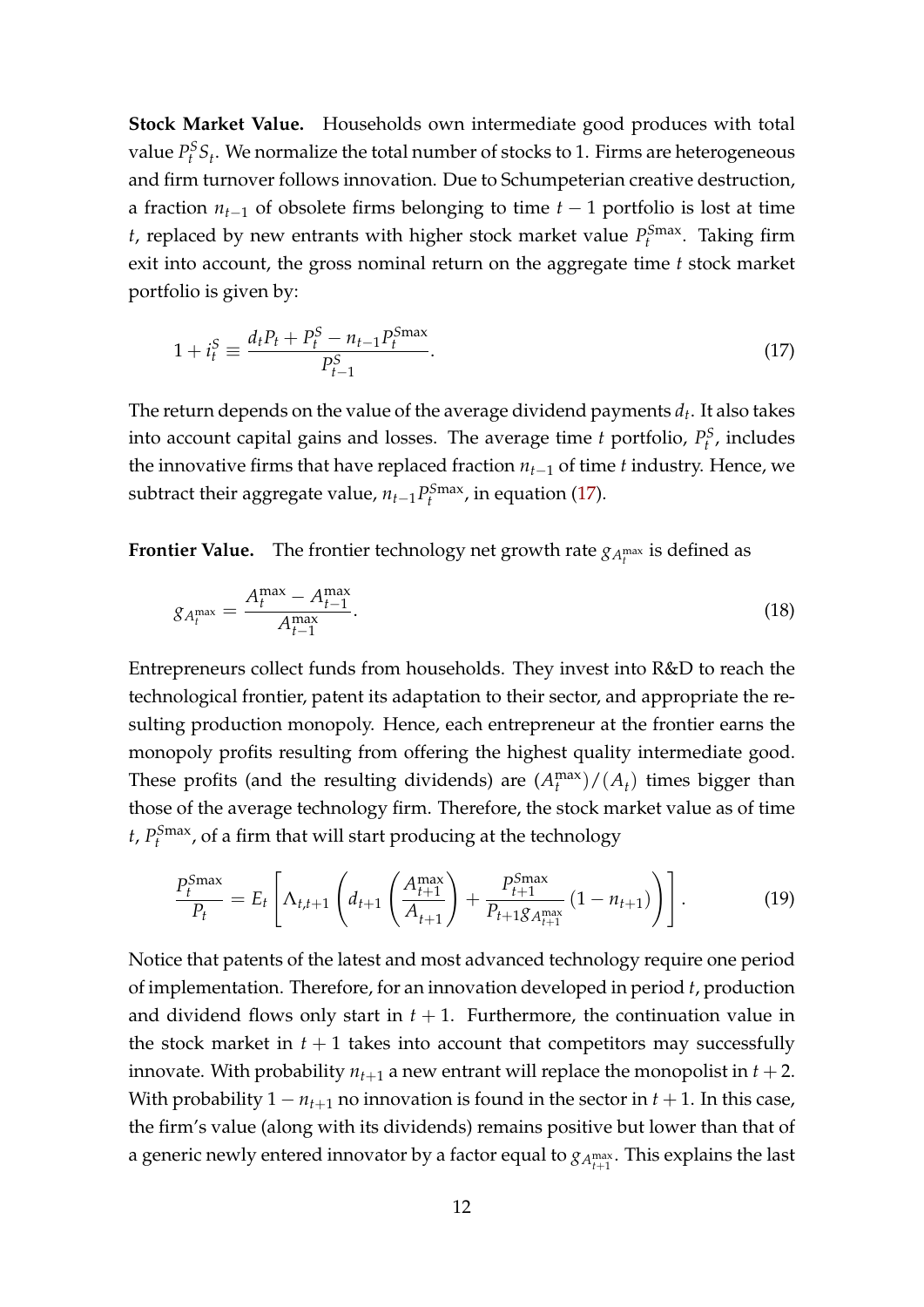part of the numerator of equation (19).

**Frontier and diffusion.** The growth of the technological frontier,  $g_{A_t^{\max}}$ , is the outcome of positive knowledge spillovers from the aggregate innovation efforts as in Howitt and Aghion (1998). According to this Schumpeterian view, R&D activities have an appropriable applied content, i.e. the patentable sectoral adoption of the technological frontier and a basic aspect that firms cannot appropriate. The latter pushes the aggregate technological frontier further: Basic content of aggregate R&D freely spills over to all sectors.

Following Nuño (2011), R&D spillover is time-varying and stochastic. This captures the potentially volatile basic research content of R&D. In reduced form, this reflects, for example, the research orientation of scientists and engineers, university policies, or regulatory aspects of intellectual property rights (IPRs). Formally, we assume that

$$
A_t^{\max} = A_{t-1}^{\max} + \left(A_{t-1}^{\max}\right)^{\varphi} \left(\frac{X_{t-1}^{RD}}{Y_{t-1}} N_{t-1}\right)^{\lambda^A} \sigma_t^{RD},\tag{20}
$$

where *ϕ* < 1 reflects decreasing returns to the intertemporal knowledge spillover as in Jones (1995) and in Bloom et al. (2020).  $\lambda^A$  is an externality parameter. It captures, for example, research duplication or knowledge theft but also positive externalities from research efforts (Jones and Williams, 2000).

The instantaneous knowledge spillover follows an exogenous process given by

$$
\sigma_t^{RD} = \sigma^{RD} \exp(\varepsilon_t^{\sigma}),\tag{21}
$$

where  $\varepsilon_t^{\sigma}$  is an R&D spillover shock and  $\sigma^{RD}$  denotes steady-state spillovers. According to equation (20), the technological frontier depends on its previous period's value, and on the fraction of the employees indirectly working in R&D (given by  $\frac{X_{t-1}^{RD}}{Y_{t-1}} N_{t-1}$ ) in the past period. We can then express the growth rate of the technological frontier as:

$$
g_{A_t^{\max}} = \frac{\left(\frac{X_{t-1}^{RD}}{Y_{t-1}} N_{t-1}\right)^{\lambda^A} \sigma_t^{RD}}{\left(A_{t-1}^{\max}\right)^{1-\varphi}}.
$$
\n(22)

On a balanced growth path,  $g_{A_t^{max}}$  and  $\frac{X_{t-1}^{RD}}{Y_{t-1}}$  are constant. Log-differencing (22)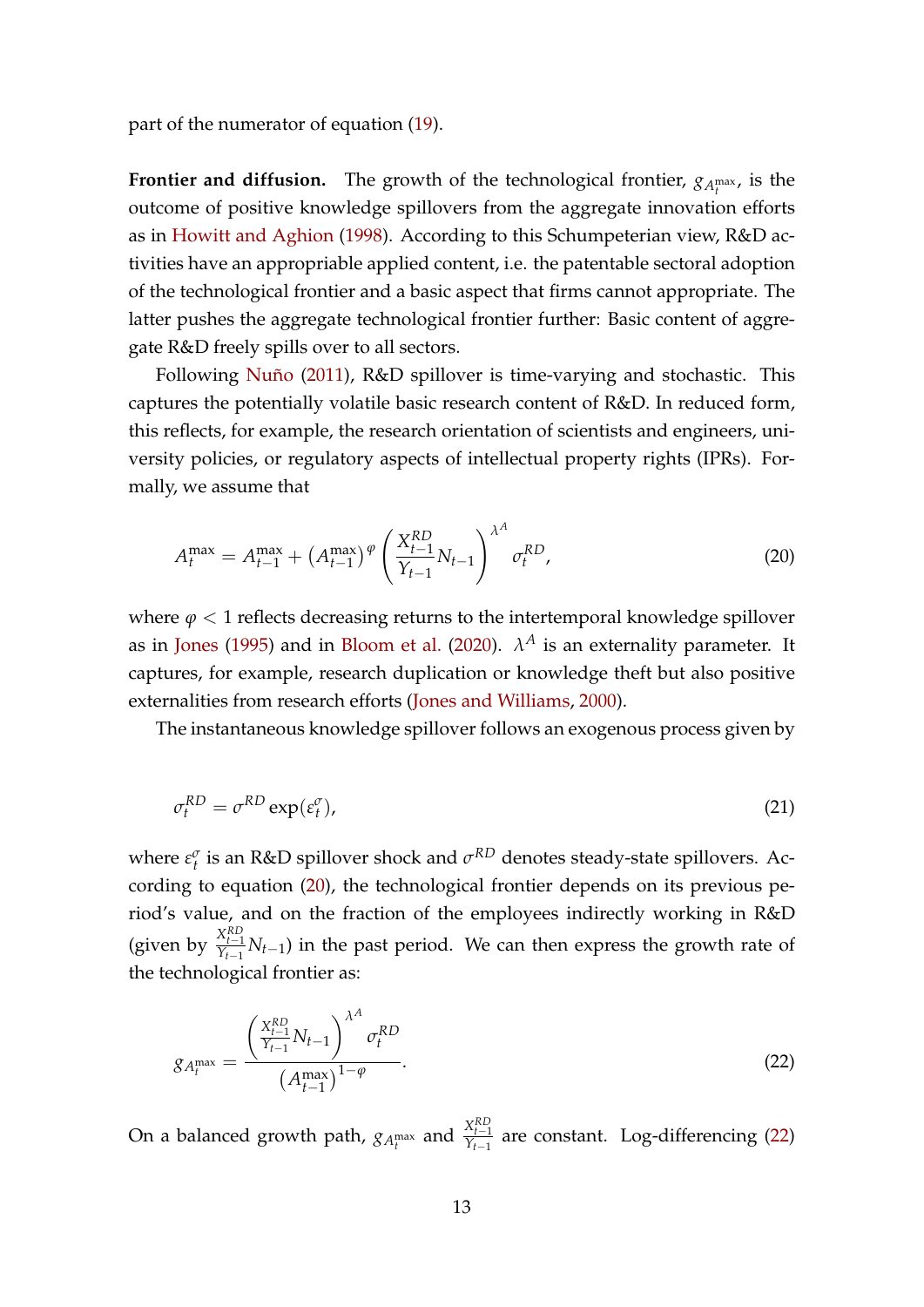implies

$$
g_{A_t^{\max}} = \frac{\lambda^A g_{POP}}{1 - \varphi}.
$$
\n(23)

As in Jones (1995), the growth rate of population  $g_{POP}$  governs the long-run growth rate of the frontier. The factor of proportionality depends on the extent of decreasing returns, inversely represented by  $\lambda^{A}$ .<sup>19</sup>

Unlike in Nuño (2011), the evolution of the technological frontier in the model is semi-endogenous, as in Jones (1995). Its adoption, however, remains fully endogenous, as in Comin and Gertler (2006) and Anzoategui et al. (2019). This formulation permits to eliminate the counterfactual strong scale effects that plagued the early generation endogenous growth models. It also avoids steady-state growth rate effects of R&D policy variables and shocks, which facilitates the comparison with the standard exogenous growth DSGE models.

The average technological progress results from the adoption of the frontier technology. Endogenous R&D activity determines the average intermediate goods productivity in the economy:

$$
A_{t} = \int_{0}^{1} \left\{ n_{i,t-1} A_{t}^{\max} + (1 - n_{i,t-1}) A_{i,t-1} \right\} di
$$
  
=  $n_{t-1} \left( A_{t}^{\max} - A_{t-1} \right) + A_{t-1}$ , (24)

using  $n_{i,t-1} = n_{t-1}$ . On a balanced growth path, the frontier  $A_t^{\max}$  grows at the same rate as the average technological level defined in equation (24).

#### **2.4 Monetary and fiscal authorities**

The monetary authority sets the notional nominal interest rate  $i_t^{not}$  according to a Taylor rule:

$$
i_t^{not} = \rho^i \left( i_{t-1} - \overline{i} \right) + \left( 1 - \rho^i \right) \left( \eta^{i, \pi} \left( \pi_t - \overline{\pi} \right) + \eta^{i, y} \tilde{y}_t \right) + \overline{i}, \tag{25}
$$

where the steady-state nominal interest rate  $(\overline{i})$  equals the sum of the steady-state real interest rate and steady-state inflation, i.e.  $\bar{i} = r + \bar{\pi}$ .  $\tilde{y}_t$  is the output gap and

<sup>&</sup>lt;sup>19</sup>Note that unlike in Jones (1995) and Varga et al. (2016) the growth of  $A_t^{\text{max}}$  does not refer to the growth rate of patents but rather to the growth rate of a frontier productivity index. While this is derived from the flow of new patents invented, its numerical value already accounts for the effect of patents on productivity. Therefore, we should expect a lower value of  $\lambda^A$  than in Jones and Williams (2000) and Varga et al. (2016).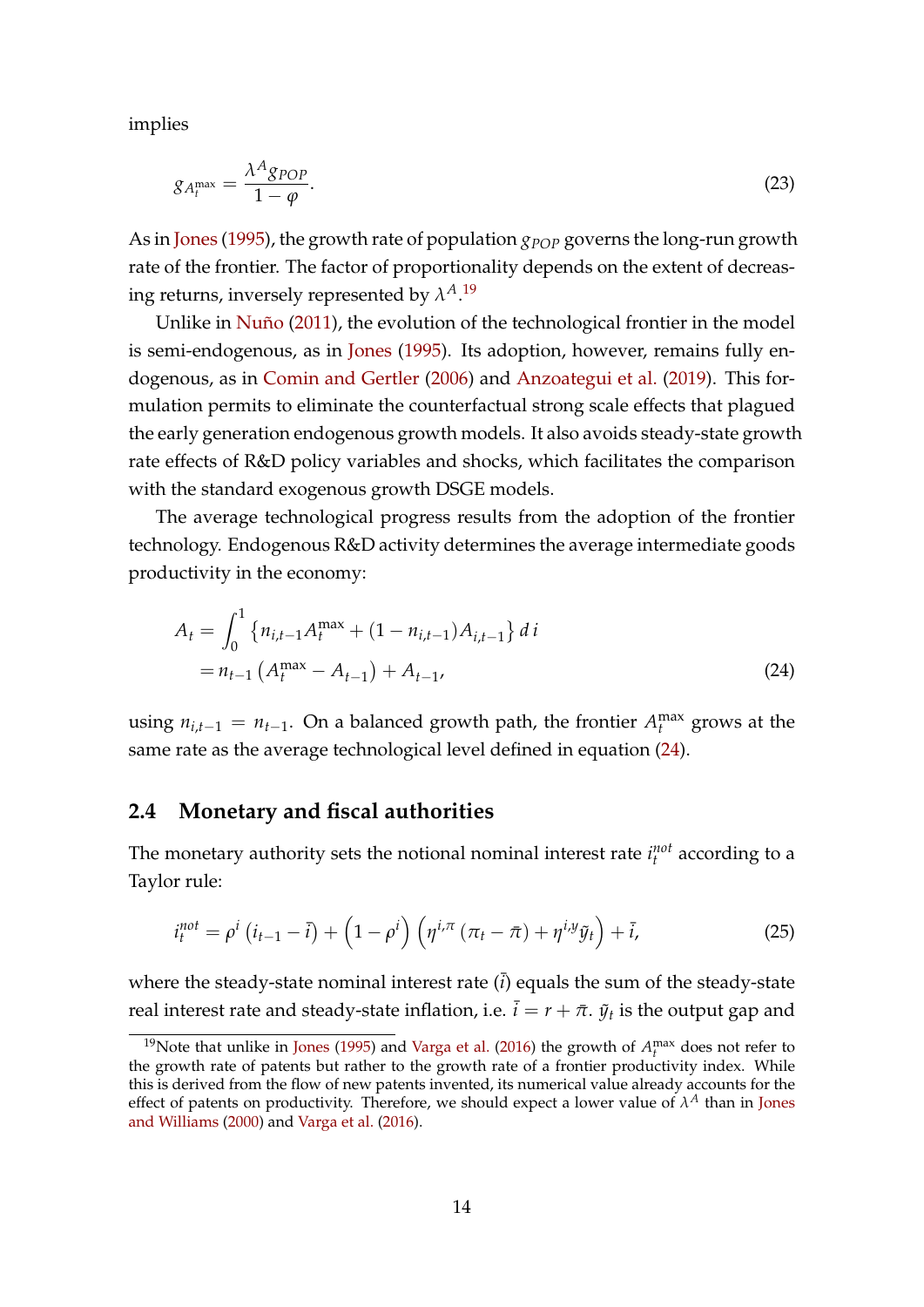$\eta^{i\pi} > 1$  and  $\eta^{i y} > 0$ . <sup>20</sup>

Following the Great Recession, at least through late 2015, the ZLB on nominal interest rates was effectively binding. It hampered the Fed's ability to stimulate the economy by further lowering the policy rate. Formally, we impose the ZLB constraint on the net nominal interest rate by requiring the effective policy rate to satisfy:

$$
i_t = \max\{i_t^{not}, i^{LB}\} + u_t^i,
$$
\n<sup>(26)</sup>

where  $u_t^i$  is a white noise shock and  $i^{LB}$  parametrizes the ZLB.

Government consumption and physical capital investment follow estimated rules:

$$
c_t^G - c^G = \rho^G (c_{t-1}^G - c^G) + u_t^G, \tag{27}
$$

$$
i_t^G - i^G = \rho^{IG}(i_{t-1}^G - i^G) + u_t^{IG},\tag{28}
$$

where  $c_t^G \equiv \frac{G_t}{Y_t}$  $\frac{G_t}{Y_t}$  and  $i_t^G \equiv \frac{I_t^G}{Y_t}$  are government consumption and investment as shares of GDP, respectively.<sup>21</sup>  $u_t^G$  and  $u_t^{IG}$  are white noise disturbances. Government transfers react to deviations from deficit and debt targets, denoted *df* and *b*, respectively.

$$
tr_t - tr = \rho^{tr}(tr_{t-1} - tr) + \eta^{df} \left( \frac{B_t^B - B_{t-1}^B}{Y_t} - df \right) + \eta^b \left( \frac{B_t^B}{Y_t} - b \right) + u_t^{tr},
$$
 (29)

where  $tr_t \equiv \frac{TR_t}{Y_t}$  $\frac{Y_{R_t}}{Y_t}$  are net nominal transfers normalized by GDP.  $B_t^B$  denotes total nominal government debt owned by households,  $η^{df}$  is a deficit coefficient,  $η^{b}$  is a debt coefficient.  $u_t^{tr}$  is a white noise transfer shock. The government budget constraint is  $B_t^B = (1 + i_t^B)B_{t-1}^B - Rev_t + P_tG_t + P_tI_t^G + TR_t$ , where  $Rev_t$  is the nominal revenue of the government.

### **2.5 Market clearing**

Labor markets clear. Financial market clearing requires  $S_t = 1$  (normalization) and  $B_t = B_t^B$ . Finally, the aggregate budget identity takes R&D investment into account

$$
Y_t = C_t + I_t + G_t + I_t^G + adj_t + X_t^{RD}.
$$
\n(30)

<sup>&</sup>lt;sup>20</sup>The output gap is measured by  $\tilde{y}_t = log(Y_t) - \overline{y}_t$  where  $\overline{y}_t$  is (log) output trend.

<sup>&</sup>lt;sup>21</sup> Lower case letters without time subscript denote steady-state values.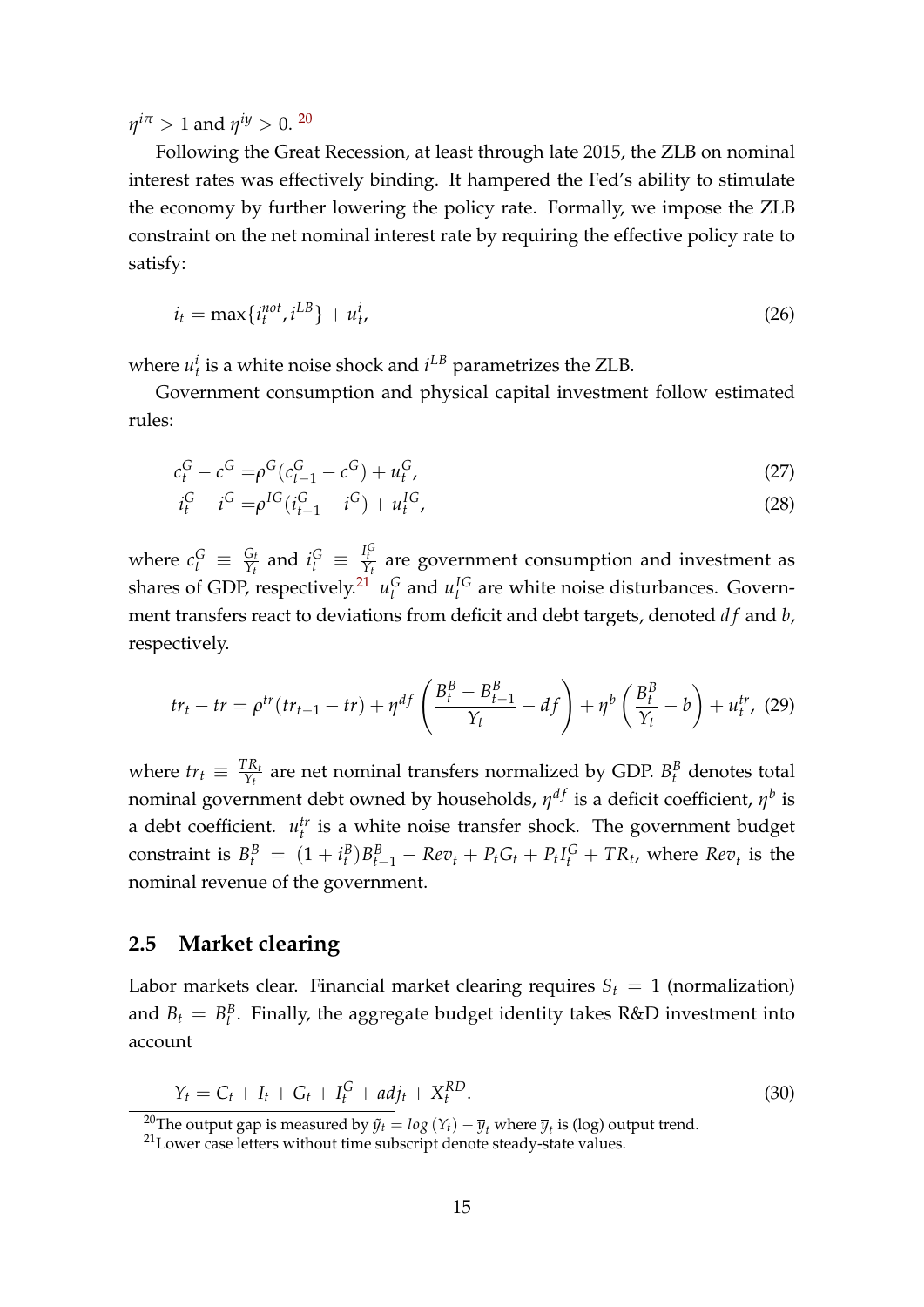#### **2.6 Exogenous processes**

All exogenous shock processes of a generic type *x* (unless specified explicitly) follow autoregressive processes of order one with an autocorrelation coefficient  $|\rho^x|$  < 1 and innovation  $u_t^x$ . Thus,

$$
\varepsilon_t^x = \rho^x \varepsilon_{t-1}^x + u_t^x. \tag{31}
$$

### **3 Results**

#### **3.1 Data and estimation approach**

**Data and non-stationarity.** Our estimation approach does not require any transformation of the data. We assume the data follow a stochastic trend, induced by the effects of random shocks on endogenous productivity. Productivity also features a constant (drift) term common to all variables. This econometric approach preserves all relative trends in the data. It allows us to meaningfully decompose the growth slowdown into technological (supply) and demand factors. In total, we use data on 16 macroeconomic time series ranging from 1983Q1 until 2017Q2 taken from the Bureau of Economic Analysis (BEA) and the Federal Reserve.<sup>22</sup> Appendix B provides additional details.

**Nonlinearity.** To account for the occasionally binding constraint on nominal interest rates, we build on the piecewise linear OccBin algorithm (Guerrieri and Iacoviello 2015). This method handles the constraints as two regimes of the model in which the ZLB constraint is either slack or binding. The dynamics within any of the two regimes depend on the endogenous length of that regime. The expected duration, in turn, depends on the state variables and exogenous disturbances. As emphasized in Guerrieri and Iacoviello (2015), the interaction of the expected regime length and state variables can result in highly nonlinear dynamics. Following Giovannini et al. (2020), we integrate the nonlinear solution into a specially adapted Kalman filter and estimate the model with the occasionally binding ZLB. Appendix C provides additional details on the estimation and shock decomposition procedure.

**Calibration and estimation.** Following the literature on estimated DSGE models, we set the values for a subset of parameters *a priori* by using the steady-state

<sup>&</sup>lt;sup>22</sup>The relatively large number of observables is due to our detailed fiscal policy block. Results are robust to the exclusion of details on fiscal policy.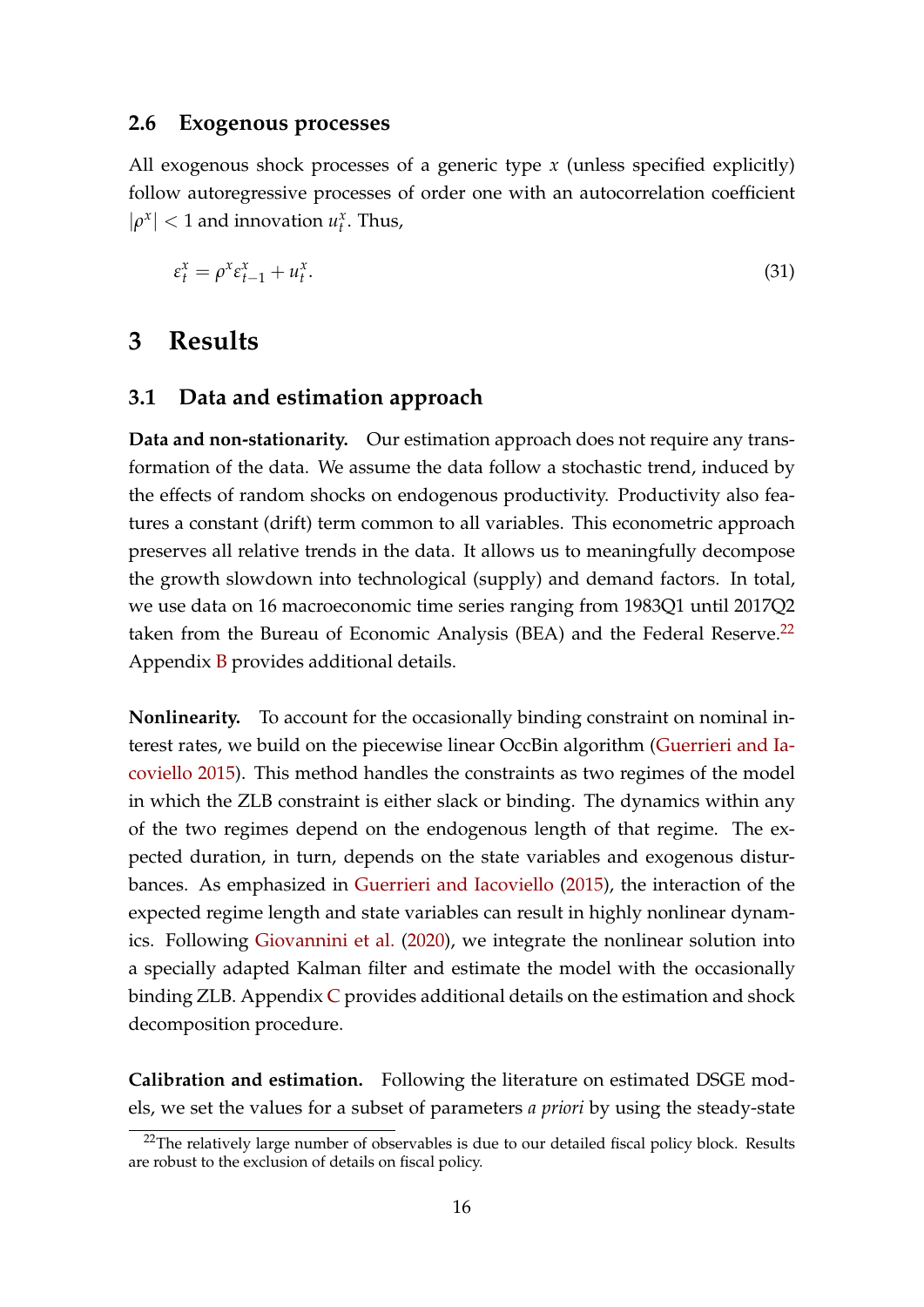restrictions. We estimate the remaining parameters with Bayesian methods using the piecewise linear model approximation using first a parallelized Slice sampler (150 draws). We then run an additional Metropolis Hastings algorithm with length 200.000. The Online Appendix provides detailed convergence statistics.

The calibration and estimation procedures are interdependent. The estimated parameters affect the calibrated parameters and vice versa. A notable example of this interdependence is  $\lambda^A$ , the R&D externality parameter. Since,

$$
TFP_t = (A_t)^a, \tag{32}
$$

it follows that the steady-state TFP growth rate is  $g_{TFP} = ag_A = ag_{A^{max}}$ . The steady-state restriction imposed by equation (23) then determines  $\lambda^A$  as a function of the estimated parameter *ϕ*ˆ and the labor share *a*:

$$
\lambda^A = (1 - \hat{\varphi})^{-1} \frac{\mathcal{S} \text{TFP}}{a \mathcal{S} \text{POP}}.
$$
\n(33)

**Model fit.** Table 1 evaluates the capability of the model to fit the data. The first columns compare sample and model-implied moments for real GDP, private consumption, private (capital) investment, R& D investment, and employment. The volatility of real variables slightly exceeds its empirical counterparts, particularly for R& D investment. Nonetheless, the estimated model captures the volatility of GDP and its components reasonably well. Also, the relative magnitudes preserve the data patterns (columns "Rel. std."). The model underpredicts the persistence of GDP growth, but the first-order autocorrelation of key GDP components is broadly in line with the data. The correlation between output growth and the growth rates of consumption, investment, and hours worked is close to the data. The last column in Table 3 reports the  $R^2$  of the 1-year ahead forecast. The positive value indicates that the forecast errors from the model are not very large. Overall, the theoretical moments in Table 1 indicate the model's ability to replicate business cycle features. More elaborate versions of the model have shown further improvement in the fit while preserving our main results.<sup>23</sup>

### **3.2 Model parameters**

This section provides the calibrated and estimated parameters. Tables 2 reports prior distributions and posterior estimation results of model parameters and exogenous process, respectively. Table 3 presents calibrated parameters.

<sup>23</sup>See also footnote 4.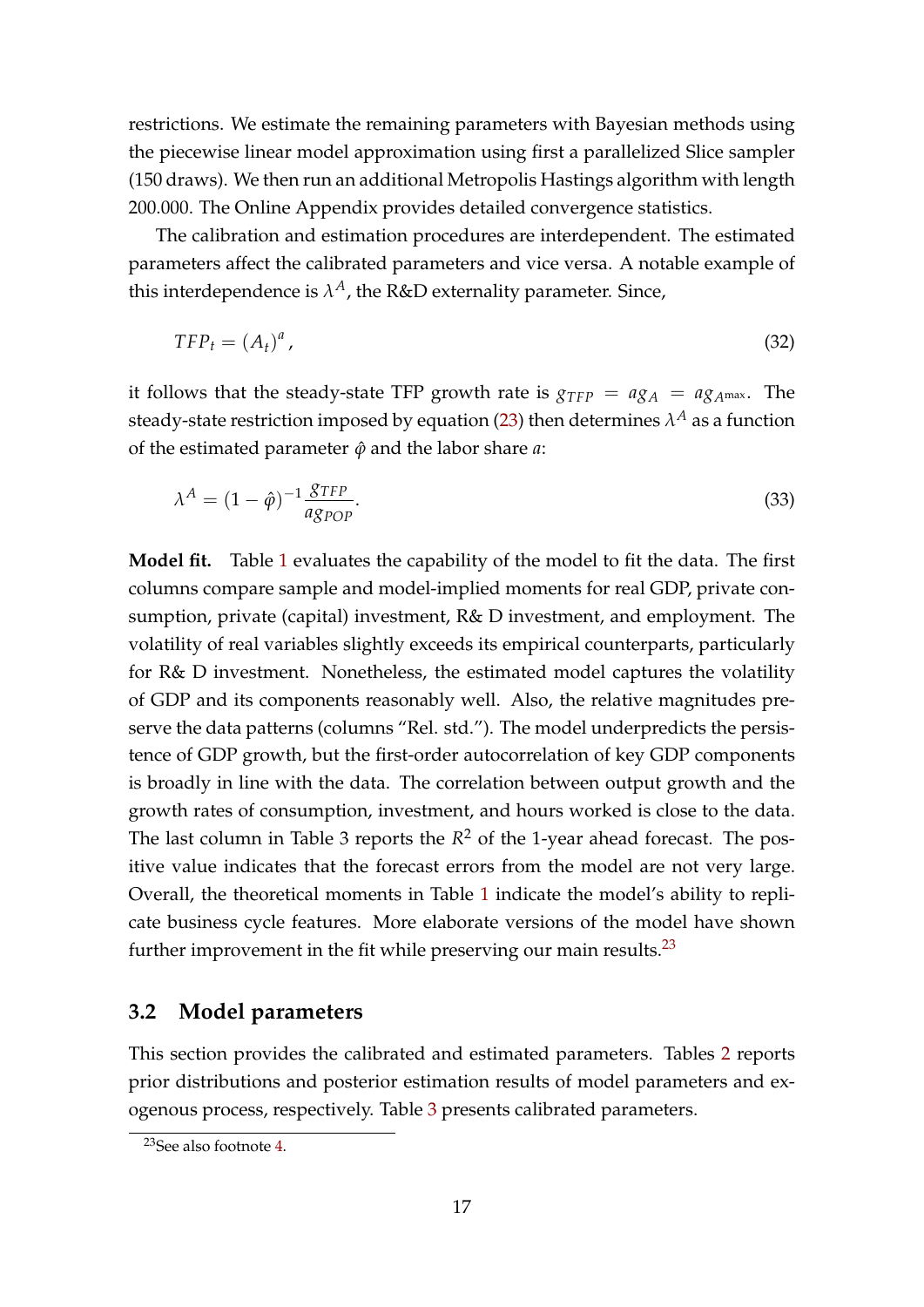| Variable     |      | Std.  | $Std(x)/Std(g^Y)$ |       | AR(1)   |       | $Corr(x,g^Y)$ |         | $R^2$    |
|--------------|------|-------|-------------------|-------|---------|-------|---------------|---------|----------|
|              | Data | Model | Data              | Model | Data    | Model | Data          | Model   | 1y ahead |
| GDP          | 0.62 | 0.60  | 1.00              | 1.00  | 0.49    | 0.30  | 1.00          | 1.00    | 0.33     |
| Consumption  | 0.54 | 0.63  | 0.88              | 1.06  | 0.44    | 0.63  | 0.68          | 0.55    | 0.20     |
| Investment   | 2.93 | 3.10  | 4.71              | 5.21  | 0.12    | 0.11  | 0.72          | 0.71    | 0.03     |
| R&D          | 1.35 | 1.53  | 2.17              | 2.57  | 0.32    | 0.44  | 0.32          | 0.24    | 0.16     |
| Hours worked | 0.57 | 0.60  | 0.92              | 1.00  | 0.70    | 0.52  | 0.63          | 0.69    | 0.47     |
| GDP deflator | 0.25 | 0.49  | 0.41              | 0.83  | 0.62    | 0.85  | 0.19          | $-0.18$ | 0.40     |
| Real wages   | 0.70 | 0.69  | 1.12              | 1.16  | $-0.09$ | 0.11  | 0.05          | 0.14    | 0.04     |

Table 1: Theoretical moments and model fit.

*Notes:* Rel. std. and AR(1) refer to the standard deviation relative to output growth (*g <sup>Y</sup>*) and first order autorcorrelation, respectively. Theoretical moments are reported for the linear model. We define the  $R^2$  as 1 - the ratio of the 4-step-ahead (one year) forecast error and the deviation of the observed time series from the model-implied steady state. This definition implies that our *R* 2 has an upper bound at 1 (no forecast errors) and is unbounded from below (the volatility of the forecast error can exceed the volatility of the time series). *R* <sup>2</sup> declines monotonically as the forecast error increases. Consumption and investment refer to private GDP components. All variables are expressed in growth rates.

The growth literature has mostly relied on simple calibration procedures. By contrast, the rich macroeconomic model allows estimating important parameters for endogenous growth, such as the parameter determining intertemporal spillover,  $φ$ . Its mode estimate (0.93) is below one despite a positive prior density in  $φ = 1$ . Hence, the estimation supports semi-endogenous growth in the US economy but implies significant persistent of movements in endogenous productivity.

This finding is important for policy evaluations. It predicts that R&D policy shocks cannot permanently affect the per capita GDP growth rate, as originally predicted by Jones (1995). However, *ϕ*ˆ implies that R&D policy shocks, or any other shocks directly or indirectly affecting the R&D/GDP ratio, can have relatively long-lasting effects and change the macroeconomic behavior in the medium term. Despite the sizeable posterior distribution, this estimate suggests that the policy predictions of the estimated model are, in the short-run, not completely distinguishable from those of a fully endogenous growth model. $^{24}$  For example, changes in IPR policy or legal norms influence incentives to conduct basic or applied research. A shift away from basic research towards a more narrow focus on marketable products can have lasting adverse effects on frontier productivity growth. Following this argument, the persistence of the spillover shock could relate to the US common law regime, which implies a gradual transition to new IPR regimes. In like manner, Cozzi and Galli (2014) argue that a legal change only un-

<sup>&</sup>lt;sup>24</sup>A previous version of the paper (Cozzi et al., 2017) considered alternative specifications of the growth engine including fully endogenous growth.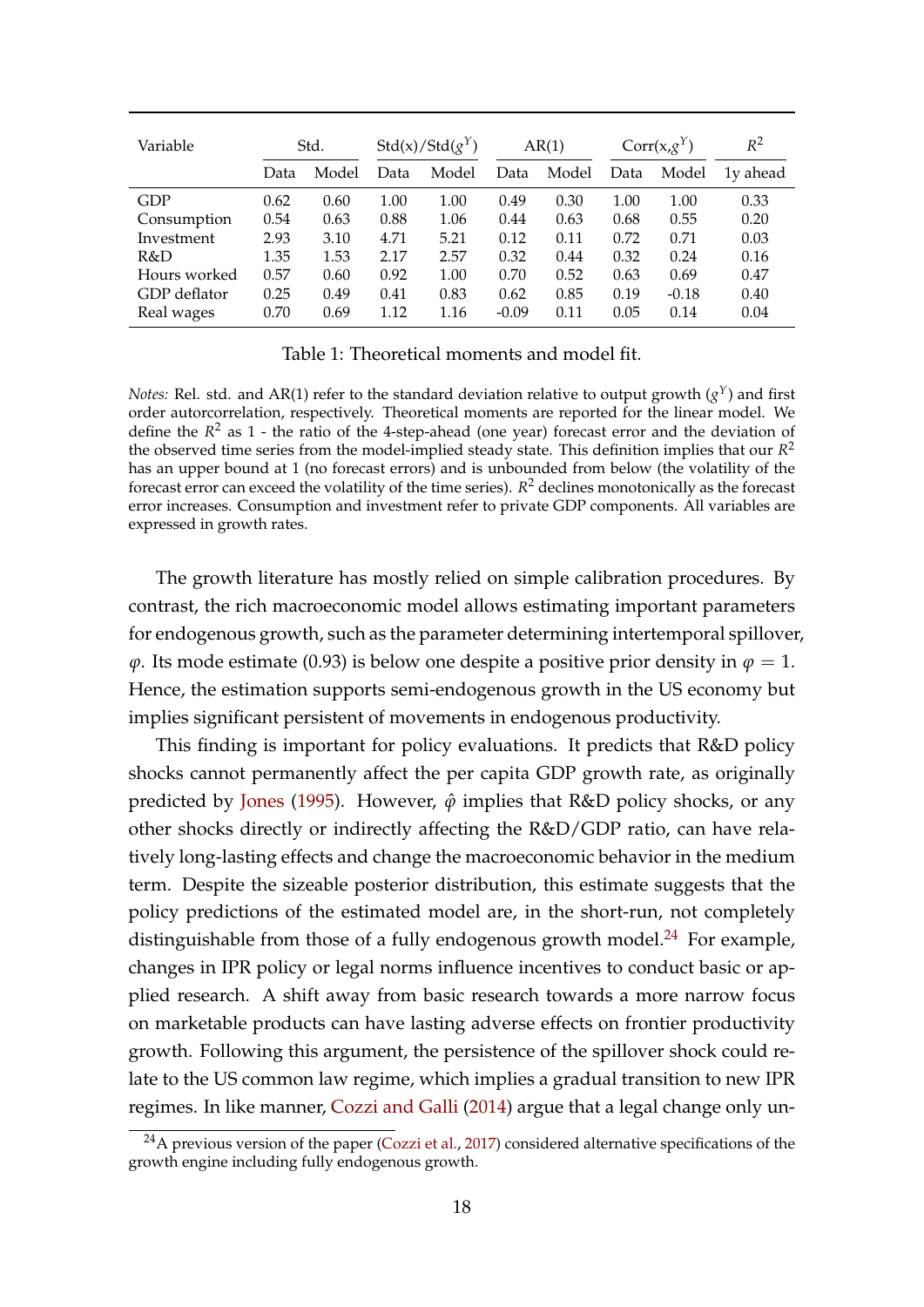|                               |                      | Prior distribution |       |       | Posterior distribution |        |        |
|-------------------------------|----------------------|--------------------|-------|-------|------------------------|--------|--------|
|                               |                      | Distr.             | Mean  | Std.  | Mode                   | 10%    | 90%    |
| Steady state innovation prob. | ñ                    | Beta               | 0.03  | 0.01  | 0.18                   | 0.17   | 0.18   |
| Intertemporal spillover       | $\varphi$            | Beta               | 0.70  | 0.20  | 0.93                   | 0.70   | 0.98   |
| Habit persistence             | $\boldsymbol{h}$     | Beta               | 0.50  | 0.20  | 0.89                   | 0.84   | 0.92   |
| Risk aversion <sup>a</sup>    | $\theta$             | Gamma              | 1.50  | 0.20  | 1.61                   | 1.26   | 1.91   |
| Inverse Frisch elasticity     | $\theta^N$           | Gamma              | 2.50  | 0.50  | 2.63                   | 1.68   | 3.00   |
| Price adj. cost               | $\gamma^P$           | Gamma              | 40.00 | 10.00 | 67.01                  | 54.23  | 85.24  |
| Wage adj. cost                | $\gamma^w$           | Gamma              | 5.00  | 2.00  | 3.23                   | 1.85   | 4.69   |
| Real wage rigidity            | $\gamma^{wr}$        | Beta               | 0.50  | 0.20  | 0.97                   | 0.96   | 0.98   |
| Labor adj. cost               | $\gamma^N$           | Gamma              | 60.00 | 40.00 | 3.35                   | 2.02   | 4.56   |
| Capacity util. adj. cost      | $\gamma^{u,2}$       | Gamma              | 0.02  | 0.01  | 0.01                   | 0.01   | 0.01   |
| Investment adj. cost, const.  | $\gamma^{I,1}$       | Gamma              | 60.00 | 40.00 | 66.39                  | 46.96  | 84.36  |
| Investment adj. cost, slope   | $\gamma^{I,2}$       | Gamma              | 60.00 | 40.00 | 9.15                   | 3.27   | 25.66  |
| R&D adj. cost                 | $\gamma^{RD}$        | Gamma              | 60.00 | 40.00 | 197.84                 | 158.77 | 238.87 |
| Interest rate persistence     | $\rho^i$             | Beta               | 0.70  | 0.12  | 0.87                   | 0.85   | 0.91   |
| Response to inflation         | $\eta^{i,\phi}$      | Beta               | 2.00  | 0.40  | 2.79                   | 2.19   | 2.90   |
| Response to GDP               | $\eta^{i,y}$         | Beta               | 0.25  | 0.10  | 0.12                   | 0.07   | 0.17   |
| Response to deficit           | $\eta^b$             | Beta               | 0.01  | 0.01  | 0.00                   | 0.00   | 0.00   |
| Response to debt              | $\eta^{df}$          | Beta               | 0.03  | 0.01  | 0.01                   | 0.01   | 0.01   |
| Expenditure rule              | $\rho$ <sup>G</sup>  | Beta               | 0.70  | 0.10  | 0.99                   | 0.98   | 0.99   |
| Investment rule               | $\rho^{IG}$          | Beta               | 0.70  | 0.10  | 0.99                   | 0.98   | 0.99   |
| Transfer rule                 | $\rho^{tr}$          | Beta               | 0.70  | 0.10  | 0.99                   | 0.99   | 1.00   |
| R&D risk premium              | $\rho^{AY}$          | Beta               | 0.50  | 0.20  | 0.97                   | 0.95   | 0.98   |
| Government risk premium       | $\rho^B$             | Beta               | 0.50  | 0.20  | 0.91                   | 0.84   | 0.94   |
| Discount factor               | $\rho^{\mathcal{C}}$ | Beta               | 0.50  | 0.20  | 0.69                   | 0.60   | 0.78   |
| Price mark-up                 | $\rho^{MUY}$         | Beta               | 0.50  | 0.20  | 0.79                   | 0.68   | 0.84   |
| Labor demand                  | $\rho^{ND}$          | Beta               | 0.50  | 0.20  | 0.84                   | 0.79   | 0.88   |
| Investment risk premium       | $\rho^S$             | Beta               | 0.50  | 0.20  | 0.97                   | 0.94   | 0.98   |
| Knowledge spillover           | $\rho^\sigma$        | Beta               | 0.50  | 0.20  | 0.97                   | 0.95   | 0.98   |
| Lump-sum tax                  | $\rho^T$             | Beta               | 0.50  | 0.20  | 0.93                   | 0.92   | 0.97   |
| Monetary policy               | $u^i$                | Gamma              | 1.00  | 0.40  | 0.12                   | 0.11   | 0.14   |
| Government investment         | $u^{IG}$             | Gamma              | 1.00  | 0.40  | 0.05                   | 0.04   | 0.05   |
| Government consumption        | $u^G$                | Gamma              | 1.00  | 0.40  | 0.07                   | 0.07   | 0.08   |
| Government transfers          | $u^{tr}$             | Gamma              | 1.00  | 0.40  | 0.11                   | 0.10   | 0.13   |
| R&D risk premium              | $u^{AY}$             | Gamma              | 1.00  | 0.40  | 5.37                   | 4.90   | 5.90   |
| Government risk premium       | $u^B$                | Gamma              | 1.00  | 0.40  | 0.16                   | 0.15   | 0.18   |
| Discount factor               | $u^C$                | Gamma              | 1.00  | 0.40  | 2.15                   | 1.23   | 3.10   |
| Price mark-up                 | $u^{MUY}$            | Gamma              | 2.00  | 0.80  | 4.33                   | 3.43   | 6.35   |
| $u^{ND}$<br>Labor demand      |                      | Gamma              | 0.50  | 0.20  | 2.14                   | 1.76   | 2.60   |
| Investment risk premium       | $u^S$                | Gamma              | 1.00  | 0.40  | 0.29                   | 0.28   | 0.48   |
| Knowledge spillover           | $u^\sigma$           | Gamma              | 1.00  | 0.40  | 5.90                   | 5.83   | 5.90   |
| Lump-sum tax                  | $u^T$                | Gamma              | 1.00  | 0.40  | 0.72                   | 0.65   | 0.79   |
| Wage mark-up                  | $u^U$                | Gamma              | 1.00  | 0.40  | 1.79                   | 1.20   | 2.54   |

Table 2: Estimated parameters and shocks

<sup>&</sup>lt;sup>*a*</sup>Not accounting for the labor margin. See footnote 26.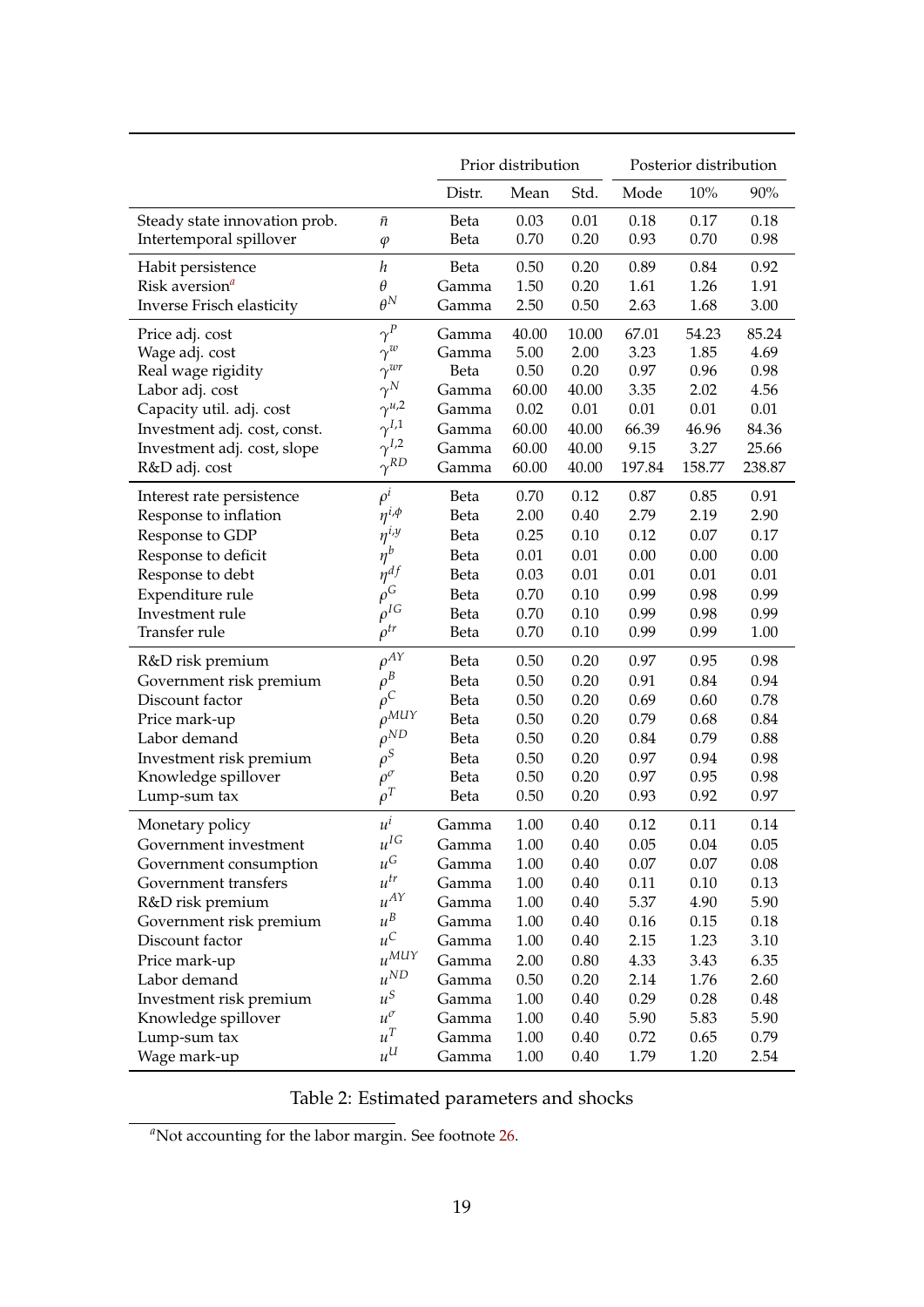| Innovation and growth                  |                  |           |  |  |  |  |
|----------------------------------------|------------------|-----------|--|--|--|--|
| R&D decreasing returns                 | $\eta$           | 11.530    |  |  |  |  |
| R&D externality                        | $\lambda^A$      | 0.128     |  |  |  |  |
| Knowledge spillovers (steady state)    | $\sigma^{RD}$    | 0.006     |  |  |  |  |
| Preferences                            |                  |           |  |  |  |  |
| Preference for govt bonds              | $\alpha^B$       | 0.002     |  |  |  |  |
| Preference for stocks                  | $\alpha^S$       | 0.012     |  |  |  |  |
| Intertemporal discount factor          | $\beta$          | 0.990     |  |  |  |  |
| Weight of disutility of labor          | $\omega^N$       | 17.584    |  |  |  |  |
| Production                             |                  |           |  |  |  |  |
| Cobb-Douglas labor share               | а                | 0.650     |  |  |  |  |
| Depreciation of capital stock          | $\delta$         | 0.012     |  |  |  |  |
| Linear capacity utilization adj. costs | $\gamma^{u,1}$   | 0.025     |  |  |  |  |
| Wage markup (steady state)             | $\mu^w$          | 1.200     |  |  |  |  |
| Demand elasticity                      | $\sigma^{y}$     | $-29.452$ |  |  |  |  |
| <b>Fiscal policy</b>                   |                  |           |  |  |  |  |
| Consumption tax                        | $\tau^C$         | 0.200     |  |  |  |  |
| Corporate profit tax                   | $\tau^K$         | 0.300     |  |  |  |  |
| Labor tax                              | $\tau^N$         | 0.227     |  |  |  |  |
| Debt target                            | $\boldsymbol{b}$ | 3.400     |  |  |  |  |
| Deficit target                         | df               | 0.039     |  |  |  |  |
| Steady state ratios                    |                  |           |  |  |  |  |
| Private consumption share              | C/Y              | 0.692     |  |  |  |  |
| Private investment share               | I/Y              | 0.126     |  |  |  |  |
| Govt interest payment share            | $(1+i^B)B^B/Y$   | 0.045     |  |  |  |  |
| Govt consumption share                 | $C^G/Y$          | 0.153     |  |  |  |  |
| Govt investment share                  | $I^G/Y$          | 0.042     |  |  |  |  |
| Transfers share                        | TR/Y             | 0.118     |  |  |  |  |
| Wage share                             | W/Y              | 0.595     |  |  |  |  |
| R&D investment share                   | $X^{RD}/Y$       | 0.015     |  |  |  |  |

Table 3: Calibrated parameters.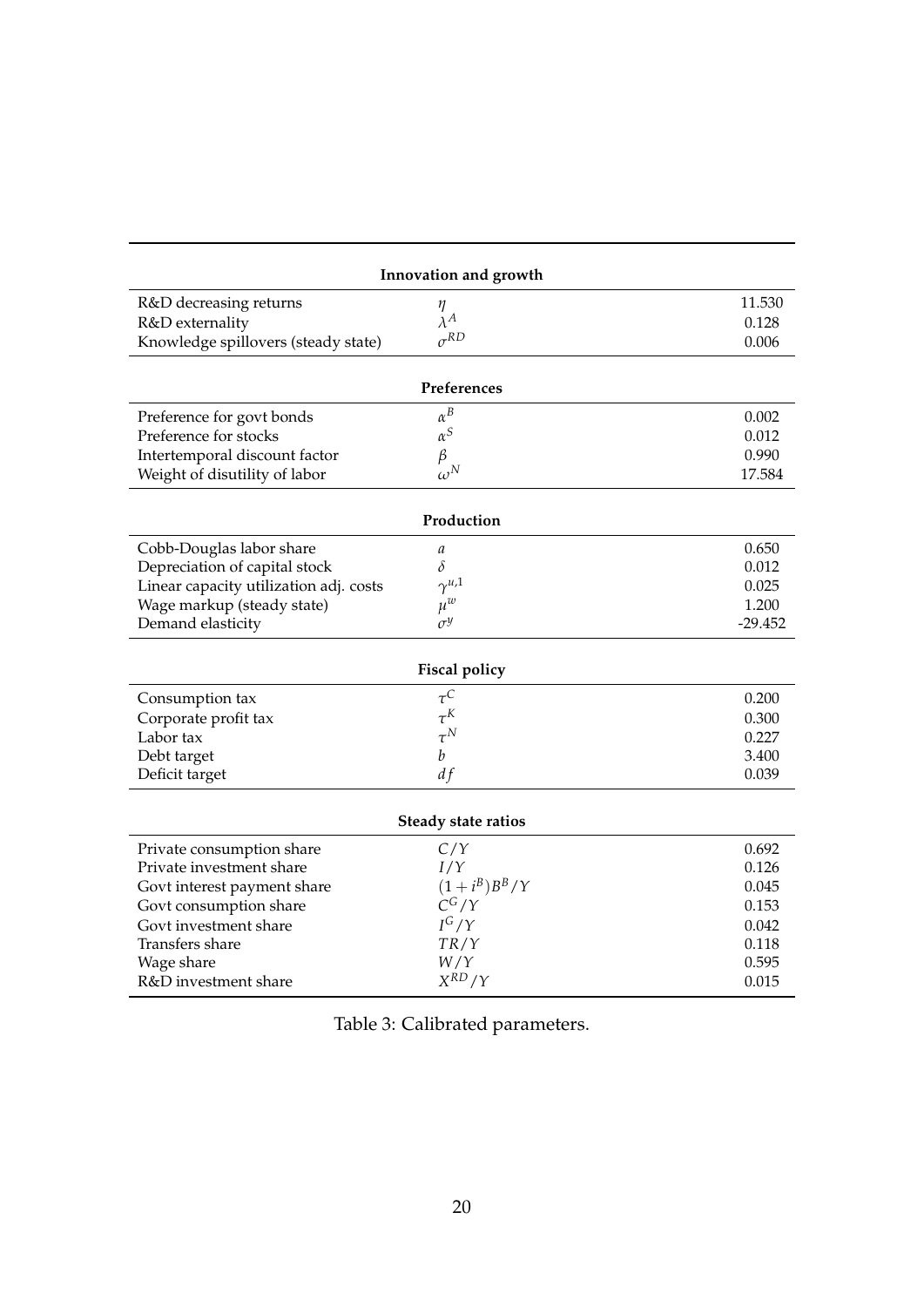folds its full economic consequences after a long enough series of court precedents have been ruled.<sup>25</sup>

Quite striking is also the estimate of the R&D adjustment costs parameter, *γ RD*. Its estimated posterior mode, 197.84, is the highest adjustment cost parameter of the whole model. This value suggests that the R&D and growth models in the academic literature so far, by ignoring R&D adjustment costs, lead to potentially misleading predictions on the effect of policies on growth. High R&D adjustment costs indicate that the R&D response to policies could be much more sluggish than usually thought.

The estimated business cycle parameters imply slow adjustment of employment and capital, and significant nominal rigidities. The high estimated habit persistence (0.89) mirrors the sluggish response of consumption to income. The estimates of risk aversion (1.61) and inverse Frisch elasticity (2.63) are in line with other macro models.<sup>26</sup> The estimated persistence of fiscal rules is high.

### **3.3 Model dynamics**

This section briefly describes impulse response functions of main structural shocks. Investment risk premium and savings disturbances are Keynesian demand shocks. By contrast, R&D spillover shocks capture supply-side factors. All shocks are assumed temporary, i.e. lasting only one term.

Consider first an exogenous shock to the investment risk premium shown in Figure 3 (dashed, red). This risk premium does affect not only physical capital investment, but also entail direct and indirect consequences on R&D investment and ultimately on innovation and productivity growth. The direct effects could be negative due to less aggregate investment in general. However, they could also be positive for R&D, if the shock liberates savings that would otherwise go to a different form of investment. Indirect effects are likely negative due. By reducing investment, lower physical capital investment will decrease the market size of innovative intermediate products, thereby decreasing the profitability of R&D. In the estimated model, the adverse effects dominate. The increase in the investment risk premium reduces GDP and R&D investment. Initially, the shock crowds in consumption. In the medium run, the consumption response turns negative owing to lower wage income. The strong adverse effects on output suggest that fluctuations in investment risk premia generate responses that resemble key

<sup>&</sup>lt;sup>25</sup>R&D spillover shocks are very persistent. The 90 percent interval of the R&D spillover shock persistence,  $\rho^{\sigma}$ , ranges from 0.95 to 0.98.

<sup>&</sup>lt;sup>26</sup> Strictly speaking, a measure of risk aversion would need to account for the labor margin (Swanson, 2012).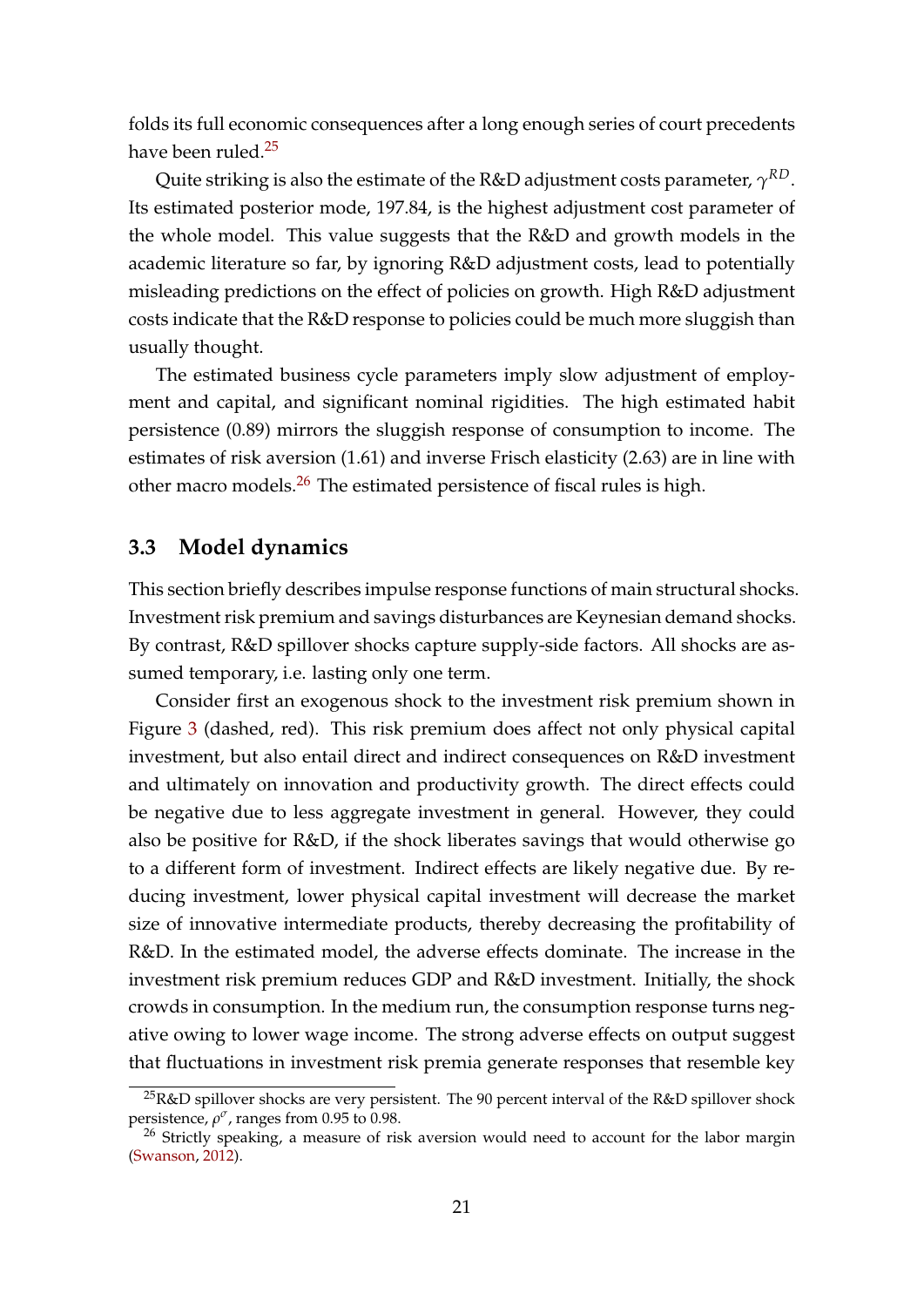elements of the slowdown. However, the mild fall in productivity and the consumption response indicates that this shock cannot explain all salient facts. By contrast, consumer savings shocks (yellow, dotted) reduce consumption directly. However, higher savings increase investment and R&D expenditure and the negative on effect on output is relatively short-lived. Below we show that the joint behavior of investment risk premium and consumer savings shocks captures the rapid contraction during the crisis.

The presence of R&D in the model identifies another potential source of the slow recovery: stochastic technology spillover. The blue solid lines in Figure 3 depict the IRFs following a negative temporary shock to R&D spillovers. Even though R&D expenditure recovers faster than in the case of investment risk premia shock, the drop in productivity is equally persistent. The adverse effects on R&D investment and protracted slowdown of productivity suggests that the spillover shock is a good candidate for explaining the slow recovery. However, the fall in GDP remains smaller than for investment risk premia shocks. Spillover shocks cannot explain the rapid contraction in demand components observed during the Great Recession.

### **3.4 Historical decomposition**

This section quantifies the relative contribution of exogenous shocks in explaining the data through the lens of the estimated DSGE model with endogenous Schumpeterian growth. Figure 4 presents a historical shock decomposition of real GDP growth. The continuous line displays the observed time series. Stacked vertical bars indicate the estimated relative contribution of different shocks in a given period. The contribution of all shocks recovers the observed time series.

According to the results, fluctuations in investment risk premia (pink) and private savings (black) contribute most to the Great Recession. The decline in GDP growth associated with the financial crisis is closely related to these shocks. Their joint occurrence reflects a sudden and sharp deterioration of financial intermediation. The credit channels from household savings to private firms investing in physical capital and R&D became less reliable than before. Production and R&D could not get funding comparable to the pre-crisis trend. At the same time, households became more pessimistic about the future. The increased propensity to save led to a drop in consumption expenditure. As a result of the simultaneous reductions in consumption and investment, aggregate private demand and GDP growth fell.

At first, monetary policy turned to an expansionary stance, reflected by the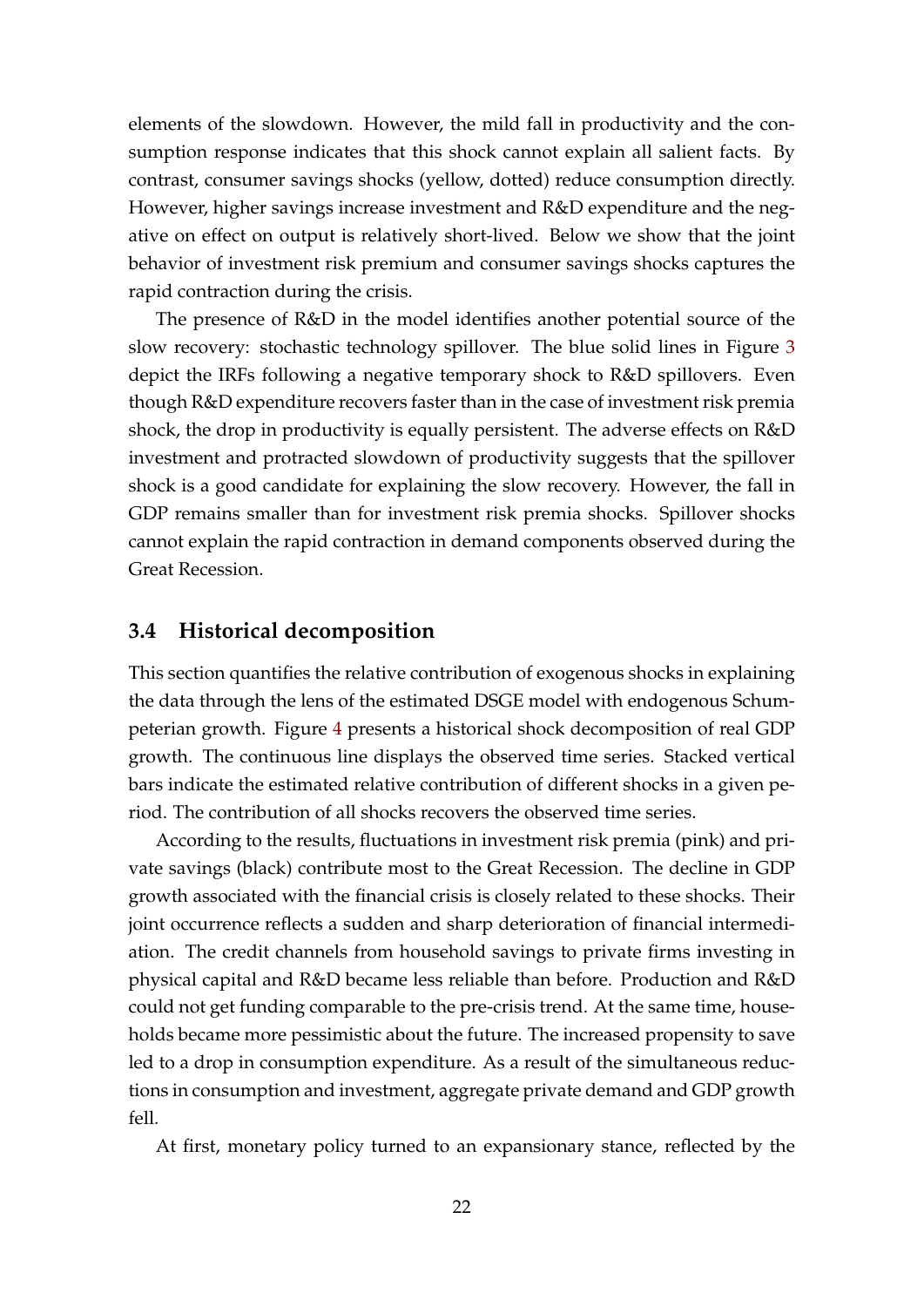

Figure 3: Impulse response functions of selected shocks

*Notes:* This figure displays the dynamic responses to exogenous shocks of an one estimated standard deviation. Blue solid (red dashed) [yellow dotted] lines show the effects of a negative R&D spillover (positive investment risk premium) [consumption savings] shocks. Variables are displayed in percentage deviations from their steady-state value. The figure reports the interest rate and inflation in annualized percentage points. Impulse responses are displayed for 40 periods, corresponding to 10 years.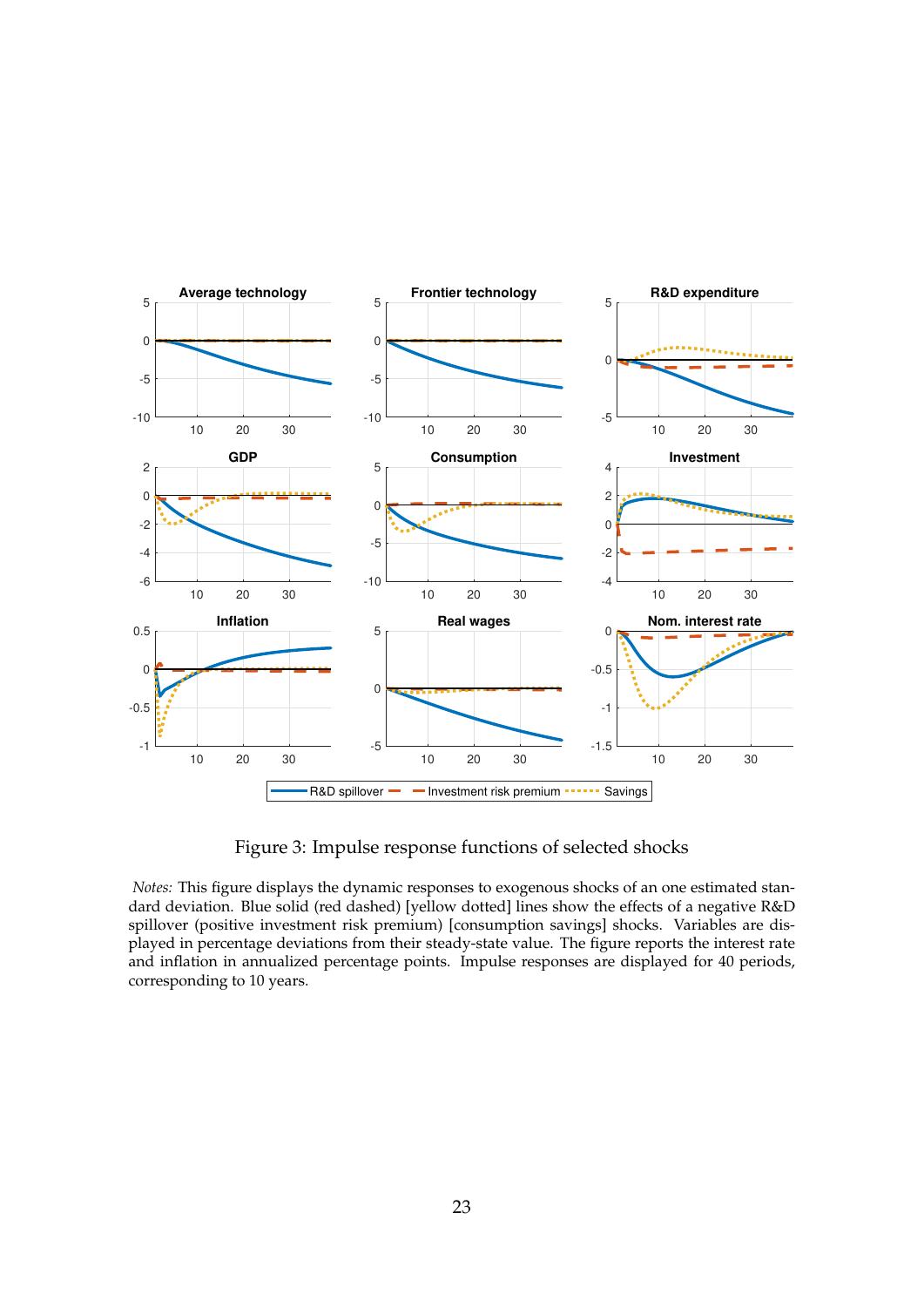

Figure 4: Historical decomposition of real GDP growth (year-on-year)

*Notes:* This figure shows a historical shock decomposition of real GDP growth. The black continuous line displays demeaned series of real GDP growth (year-on-year). Vertical bars indicate the relative contribution of each (group of) shocks to (i) fiscal policy rules (blue), (ii) monetary policy (light green), (iii) price markups (red), (iv) saving preferences (black) (v) investment risk premia (pink), (vi) labor demand (dark green), (vii) wage markups (yellow), as well as innovation-specific shocks, such as shocks to (viii) the R&D risk premium (light blue) and (ix) R&D spillovers (brown). All remaining shocks (x) are grouped in Others (gray). Appendix C provides additional technical details on the shock decomposition.

positive contribution of innovations to the Taylor rule (green). However, when nominal interest rates hit the ZLB, the Fed became unable to lower the policy rate further into the negative territory, as would have been dictated by the precrisis Taylor rule. Therefore, monetary policy failed to give enough relief to financially strained firms and households. Other aspects of the Fed's policy, however, have helped repair the post-crisis financial intermediation. In fact, the negative contribution of the investment risk premium and saving shocks vanishes from 2010 onwards. The model estimation also suggests that discretionary fiscal policy (blue) stabilized the US economy only initially. Its cumulative contribution to GDP growth became negative in the second part of 2009.<sup>27</sup>

Following the crisis, firms have been subject to a more competitive environment. Reduced price markup (red) exerted a positive GDP effect. By contrast, the labor market appears to have suffered rigidities in the two years after the crisis, represented by wage markup shocks (yellow).

<sup>&</sup>lt;sup>27</sup>This observation may also reflect the expectation of higher future taxes associated with the persistently higher government spending.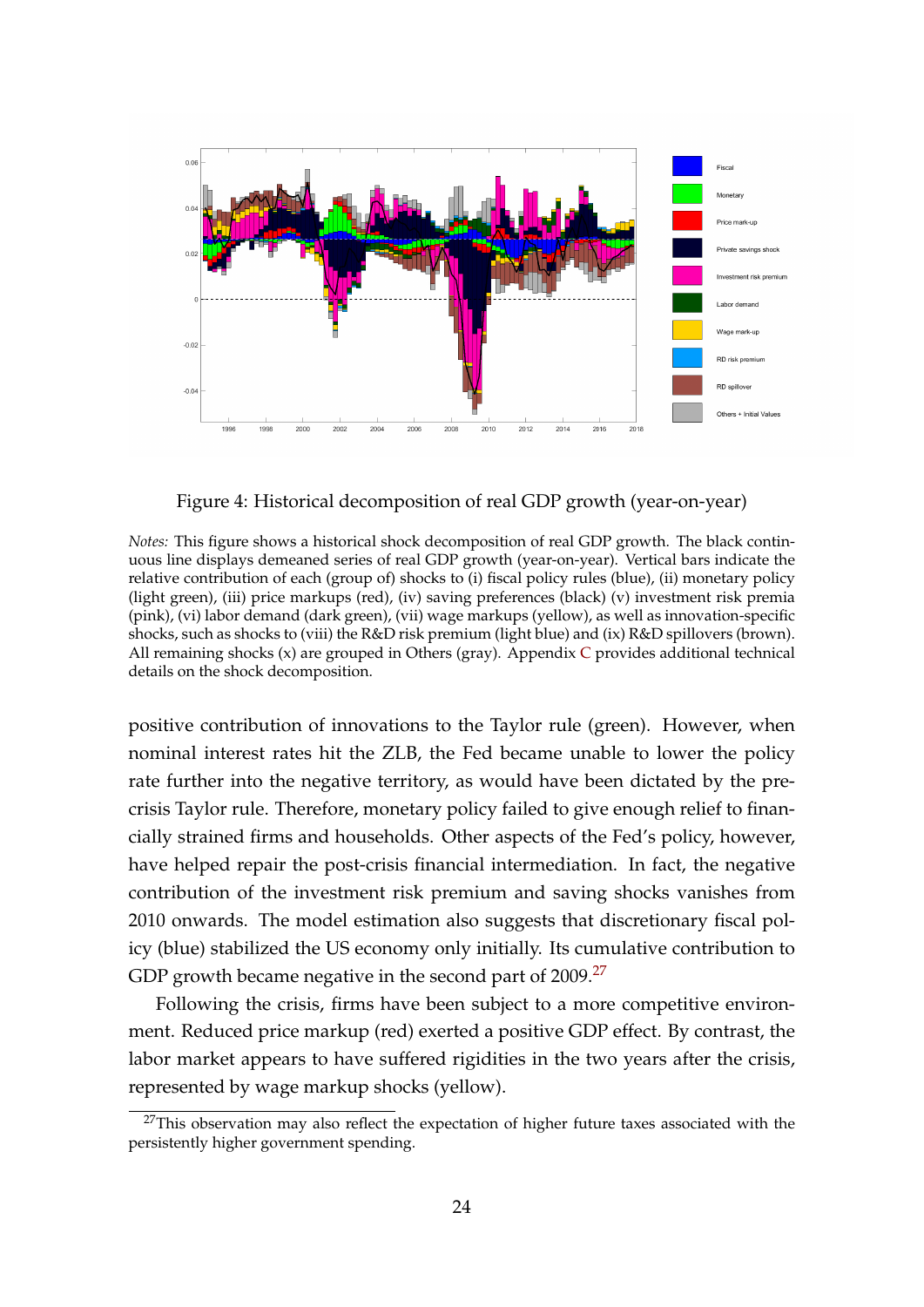

Figure 5: Historical decomposition of R&D investment growth (year-on-year)

*Notes:* This figure shows a historical shock decomposition of real R&D investment growth. The black continuous line displays demeaned series of real R&D investment growth (year-on-year). Vertical bars indicate the relative contribution of each (group of) shocks to (i) fiscal policy rules (blue), (ii) monetary policy (light green), (iii) price markups (red), (iv) saving preferences (black) (v) investment risk premia (pink), (vi) labor demand (dark green), (vii) wage markups (yellow), as well as innovation-specific shocks, such as shocks to (viii) the R&D risk premium (light blue) and (ix) R&D spillovers (brown). All remaining shocks (x) are grouped in Others (gray). Appendix C provides additional technical details on the shock decomposition.

The period around the dot-com bubble burst is also noteworthy. A strongly expansionary monetary policy stance and supportive fiscal policy at least partially offset the adverse financial conditions associated with persistent investment and saving shocks.

The estimated model identifies the importance of R&D and innovation for fluctuations in GDP growth. We observe a persistently negative contribution of the R&D spillover shock (brown) starting in 2002. According to the Schumpeterian growth model, basic aspects of R&D push the aggregate technological frontier further. The model estimation suggests that R&D activities since this time have had a lower basic content, which has reduced technological spillovers. The strength of this supply-side channel is remarkable, given the rich Keynesian demand features of the model. While our model cannot pin down the precise underlying drivers of this shock, it complements views expressed in other studies. For example, the shock contribution could reflect that new technologies do not share the same general applicability in a wide range of economic sectors. This interpretation squares with Gordon's (2017) hypothesis that advances in ICT have exhausted a large part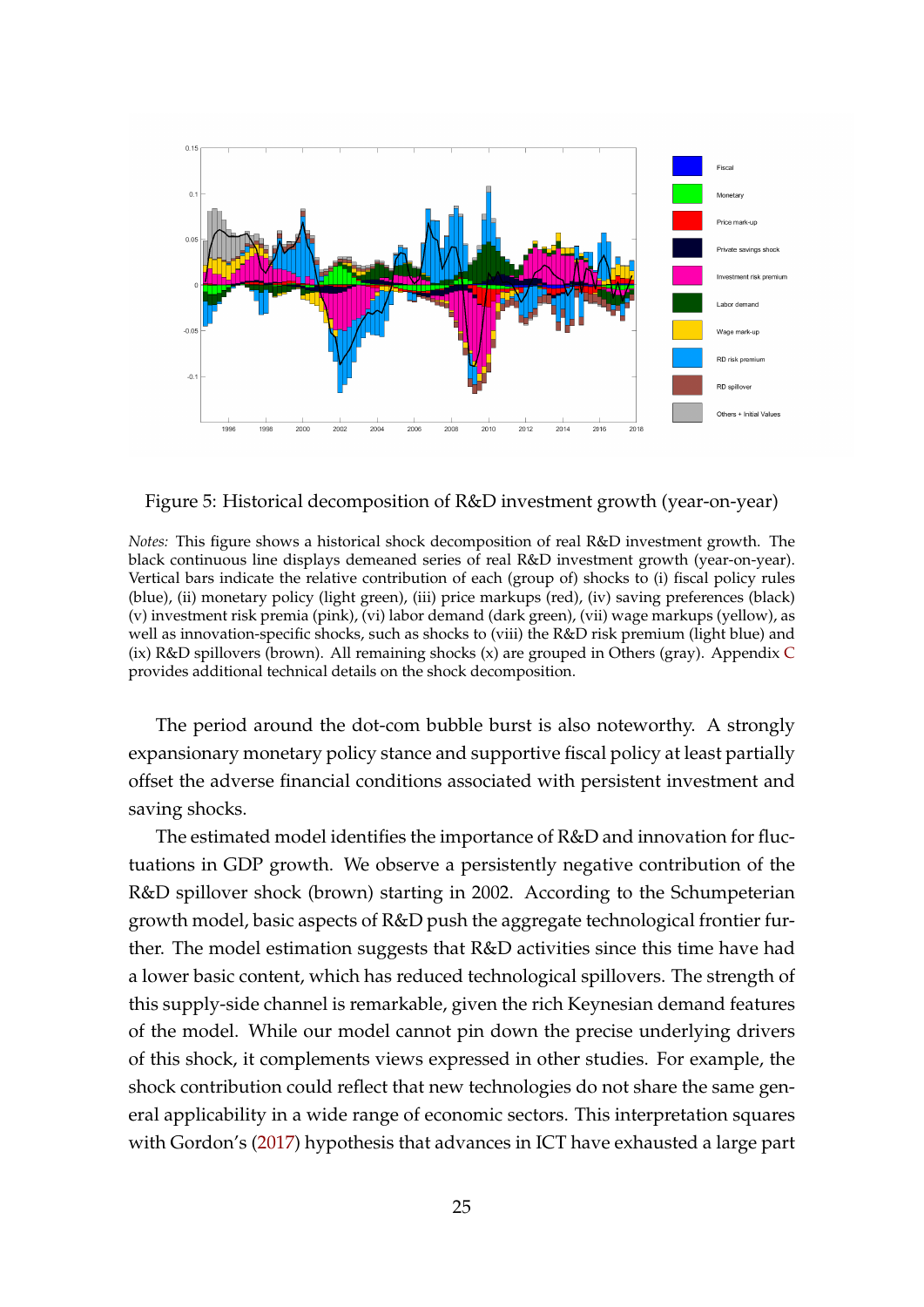of their growth potential and were already widely adopted around 2004. It could also relate to changes in the institutional or legal landscape, in which innovation takes place. Cozzi and Galli (2014) emphasize the harmful effects of too strict IPRs after the Madey *vs* Duke Supreme Court verdict of 2002. This court decision has likely negatively affected academic and basic research in the US innovation system. It formally ended the "research exemption" doctrine, which previously permitted researchers to use patented discoveries without incurring the risk of patent infringement.

Except for the technology boom from 1995-2001, contributions from Schumpeterian technology shocks are negligible before the 2000s. This finding suggests that the slow recovery contains essential Schumpeterian elements: Technology dynamics are crucial to understanding why the recovery after the Great Recession was different from previous recessions.

How does the model interpret the time series on R&D investment? Figure 5 presents a decomposition of R&D investment. The estimation explains the drop in R&D investment mainly by effects of financial distress. The malfunctioning of financial markets has a strong adverse effect on R&D investment. The constrained ability of financial markets to channel savings thus helps explain the low growth following the Great Recession. Apart from the dot-com bubble and the short precrisis boom, R&D spillovers affect R&D investment mostly negative. Moreover, labor market and monetary policy shocks contribute to fluctuations in R&D investment.

#### **3.5 Adverse innovation dynamics**

This section analyzes the Schumpeterian features of our model estimation in more detail. An important hypothesis in the debate on low growth is that the US economy's innovation capacity has slowed down before the Great Recession. Gordon (2017) argues that the growth effects of postwar technological innovation and business re-organization have been harvested, and spillover effects become smaller. In a similar vein, Bloom et al. (2020) ask whether ideas are getting harder to find as a range of studies and data suggest that more and more research effort needs to be devoted to discoveries. Given its endogenous innovation structure, our approach contributes to this discussion.

Figure 1 shows that R&D investment dropped after the 2001 dot-com bubble burst. However, this was not (directly) followed by the downward trend shift in output as observed in the aftermath of the 2008 financial crisis. To explore this important difference through the lens of our model, Figure 6 tracks the implied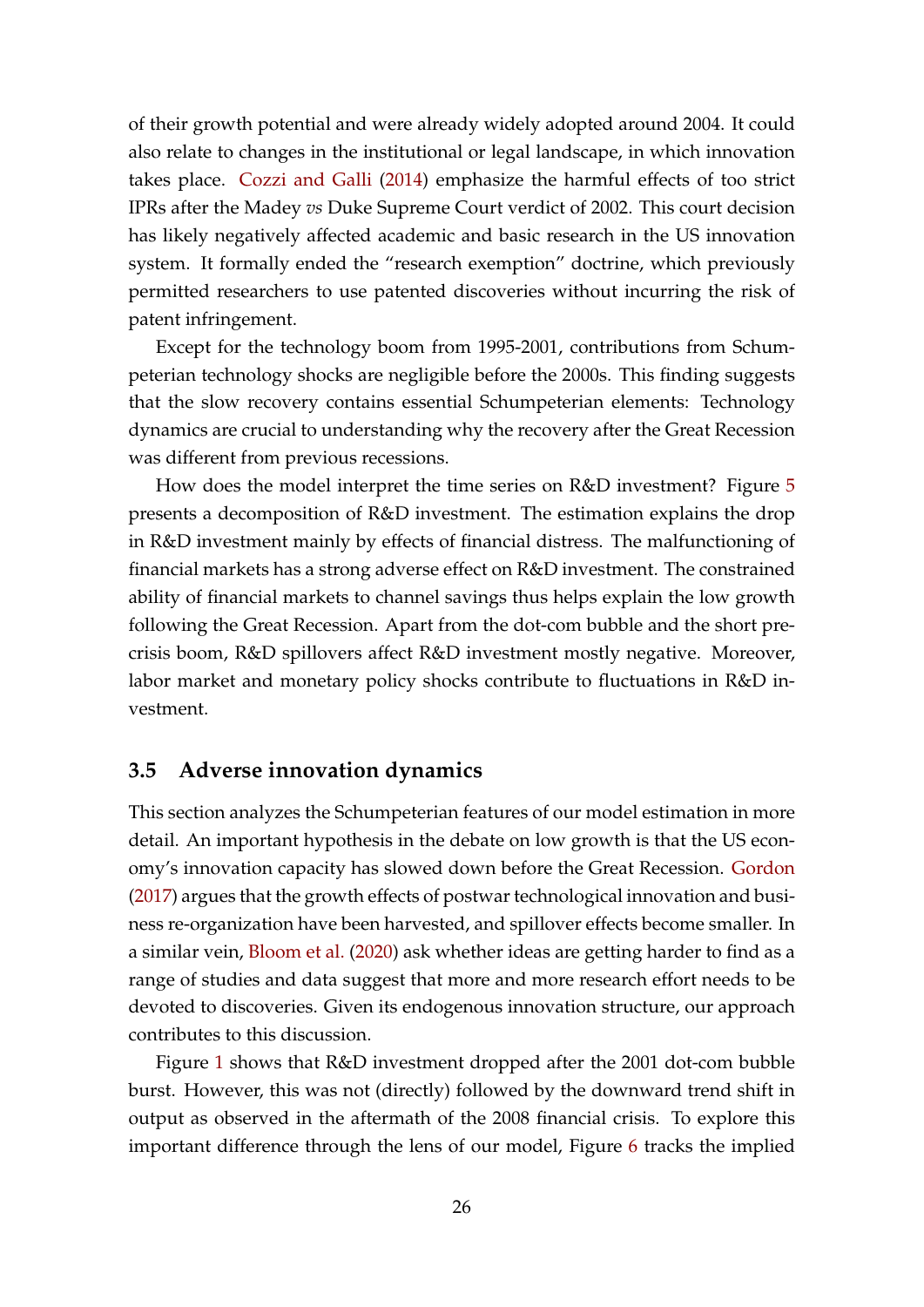

Figure 6: Estimated innovation dynamics

*Notes:* This figure depicts (detrended and standardized) smoothed estimates of endogenous variables related to innovation.

evolution of frontier technology, *A Y*,max  $T_t^{Y, \max}$ , labor-augmenting productivity,  $A_t^Y$ , and adoption,  $n_{t-1} \left( A_t^{Y,\max} - A_{t-1}^Y \right)$  $\big).$ <sup>28</sup>

We find model-based evidence of a slowdown of frontier growth at around 2001. The technology boom before the burst of the dot-com bubble led to an increase in frontier technology. Average productivity increased following the adoption of innovations to the general economy. The 2001 crisis generated a strong drop in R&D. Reduced technology adoption and the downward turning point of the (detrended) frontier technology reflect this contraction. Weaker innovation gradually exhausted the stock of available unadopted technologies,  $\left(A_t^{Y,\max}-A_{t-1}^{Y}\right)$  . At the time of the financial crisis, this stock was substantially lower than in 2001. Gradually, the deterioration of the frontier led to a slowdown of the average technological pace. As a consequence, aggregate productivity remained persistently below trend. Therefore, the interaction of (semi-)endogenous frontier growth and endogenous adoption suggests that technology dynamics in the early 2000s play an important role in the slow recovery.

<sup>28</sup>Notice that all variables in Figure 6 are shown as *standardized* deviations from their long-term value. This explains why productivity seems to get higher than frontier technology (which is of course impossible) and adoption to get negative.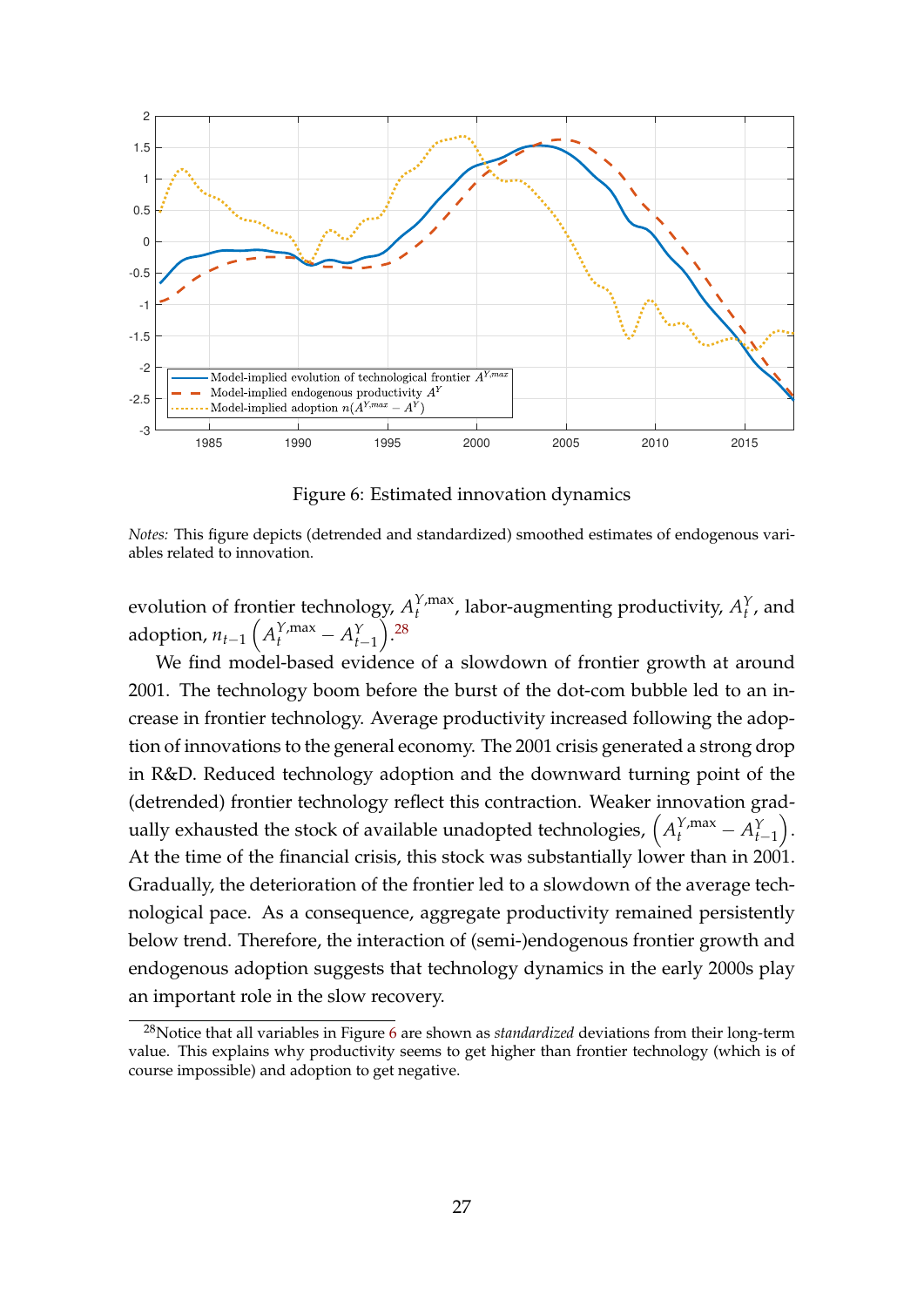### **4 Conclusion**

The macroeconomic experience of the last decade has stressed the importance of jointly studying the growth and fluctuations behavior of the economy. Mediumrun dynamics and the business cycle are intertwined, suggesting the need to quantify drivers of these quite complex dynamics. To that aim, we have developed an integrated medium-scale DSGE model featuring a rich New Keynesian part in the spirit of Smets and Wouters (2003) as well as a Schumpeterian (semi-)endogenous growth engine. As in Aghion and Howitt (1992) and Nuño (2011), innovations are the outcome of a patent-race, with each innovation improving upon existing goods. Innovating firms replace the incumbent monopolist and earn higher profits until the next innovation occurs. Knowledge spillovers push the technological frontier further.

Results from a Bayesian estimation underline the importance of Keynesian demand shocks. Fluctuations in investment risk premia and saving behavior explain the depth of the Great Recession. In line with recent literature (e.g. Gust et al. 2017), we interpret this finding as malfunctioning financial intermediation. The endogenous innovation channel further amplifies the effects of financial shocks. Endogenous growth links supply and demand as demand-side shocks also drive dynamics of R&D and productivity.

Despite the strength of Keynesian channels, the model estimation challenges the claim that the slump is a pure demand-side phenomenon. We identify adverse supply-side factors such as a decline of the innovative capacity and frontier technology well before the financial turmoil. Indeed, the estimation suggests that adverse supply-side developments have been partially responsible for the longlasting slowdown. The slow-moving adverse innovation dynamics then led to gradual exhaustion of remaining (unadopted) innovations. When the financial crisis arrived, it struck the innovative system in an already weak state, and forced the economy into a period of protracted low growth.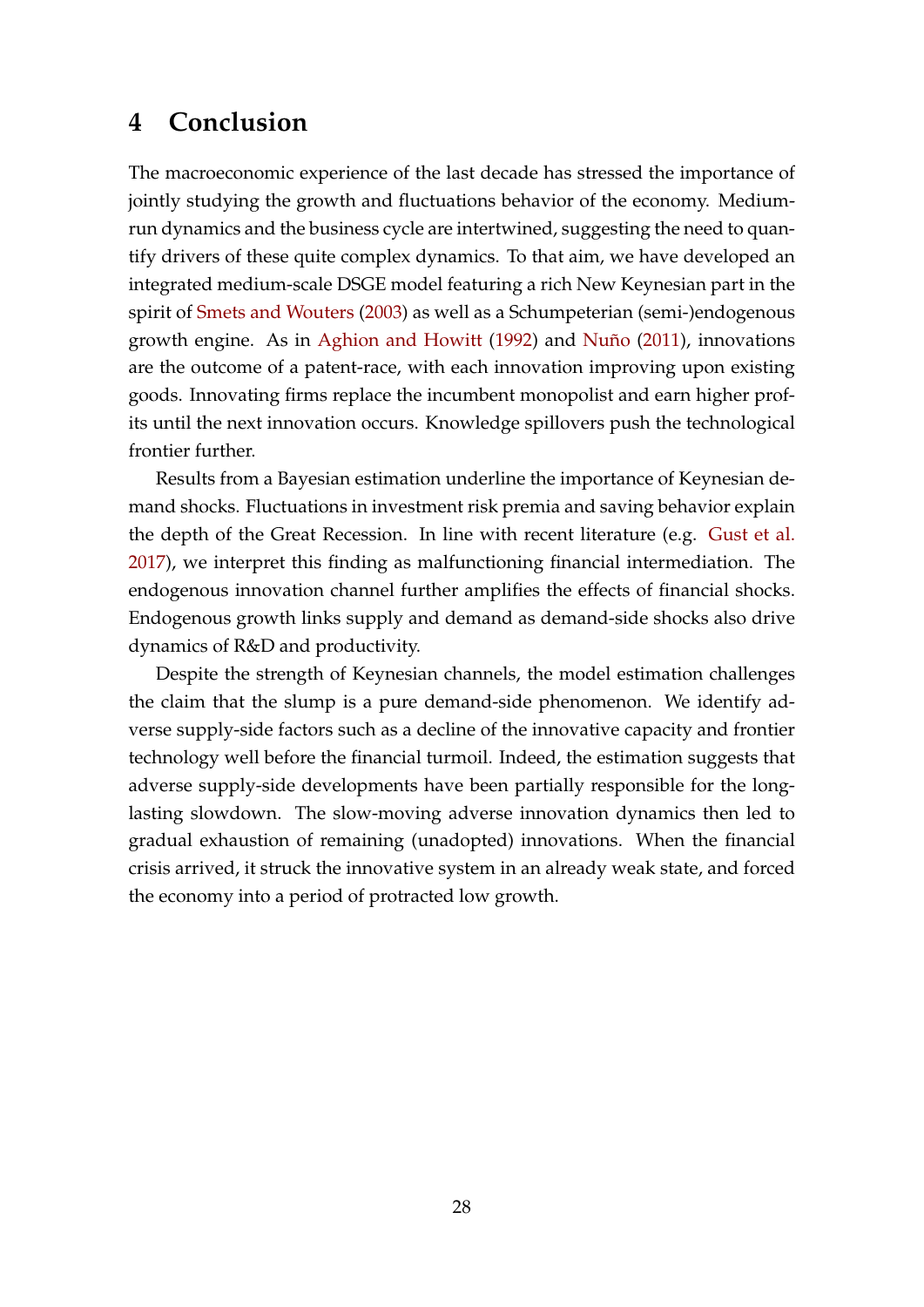## **References**

- Acemoglu, D., U. Akcigit, H. Alp, N. Bloom, and W. Kerr (2018). Innovation, reallocation, and growth. *American Economic Review 108*(11), 3450–91.
- Aghion, P. and P. Howitt (1992). A model of growth through creative destruction. *Econometrica 60*(2), 323–51.
- Anzoategui, D., D. Comin, M. Gertler, and J. Martinez (2019). Endogenous technology adoption and r&d as sources of business cycle persistence. *American Economic Journal: Macroeconomics 11*(3), 67–110.
- Benigno, G. and L. Fornaro (2017). Stagnation traps. *The Review of Economic Studies 85*(3), 1425–1470.
- Bianchi, F., H. Kung, and G. Morales (2019). Growth, slowdowns, and recoveries. *Journal of Monetary Economics 101*, 47 – 63.
- Blanchard, O. and J. Galí (2007). Real wage rigidities and the New Keynesian model. *Journal of Money, Credit and Banking 39*, 35–65.
- Bloom, N., C. I. Jones, J. Van Reenen, and M. Webb (2020). Are ideas getting harder to find? *American Economic Review 110*(4), 1104–44.
- Cette, G., J. Fernald, and B. Mojon (2016). The pre-great recession slowdown in productivity. *European Economic Review 88*, 3 – 20. SI: The Post-Crisis Slump.
- Christiano, L. J., M. S. Eichenbaum, and M. Trabandt (2015). Understanding the Great Recession. *American Economic Journal: Macroeconomics 7*(1), 110–167.
- Comin, D. and M. Gertler (2006). Medium-term business cycles. *American Economic Review 96*(3), 523–551.
- Cozzi, G. and S. Galli (2014). Sequential R&D and blocking patents in the dynamics of growth. *Journal of Economic Growth 19*(2), 183–219.
- Cozzi, G., B. Pataracchia, M. Ratto, and P. Pfeiffer (2017). How much Keynes and how much Schumpeter? An estimated macromodel of the US economy. MPRA Paper 77771, University Library of Munich, Germany.
- Del Negro, M., G. B. Eggertsson, A. Ferrero, and N. Kiyotaki (2016). The great escape? a quantitative evaluation of the Fed's liquidity facilities. *American Economic Review*.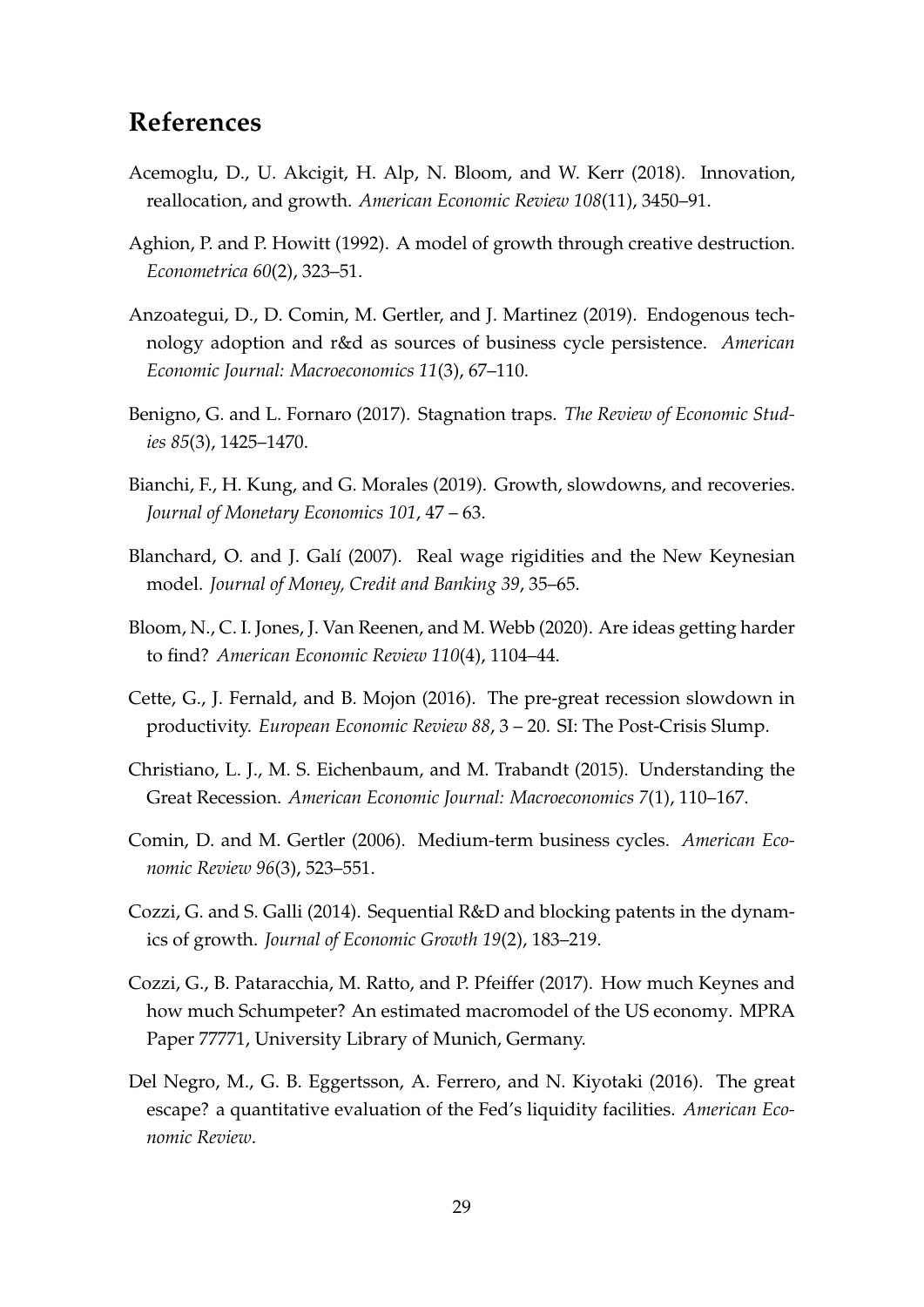- Erkal, N. and S. Scotchmer (2011). Scarcity of ideas and R&D options: Use it, lose it or bank it. *Mimeo*.
- Fisher, J. D. (2015). On the structural interpretation of the Smets-Wouters "risk premium" shock. *Journal of Money, Credit and Banking 47*(2-3), 511–516.
- Foster, L., J. C. Haltiwanger, and C. J. Krizan (2001). *Aggregate Productivity Growth: Lessons from Microeconomic Evidence*, pp. 303–372. University of Chicago Press.
- Frankel, M. (1962). The production function in allocation and growth: A synthesis. *American Economic Review 52*(5), 996–1022.
- Giovannini, M., P. Pfeiffer, and M. Ratto (2020). Efficient and robust inference of models with occasionally binding constraints. *Mimeo*.
- Gordon, R. J. (2017). *The rise and fall of American growth: The US standard of living since the civil war*, Volume 70. Princeton University Press.
- Guerrieri, L. and M. Iacoviello (2015). OccBin: A toolkit for solving dynamic models with occasionally binding constraints easily. *Journal of Monetary Economics 70*,  $22 - 38.$
- Guerron-Quintana, P. A. and R. Jinnai (2019). Financial frictions, trends, and the Great Recession. *Quantitative Economics 10*(2), 735–773.
- Gust, C., E. Herbst, D. López-Salido, and M. E. Smith (2017). The empirical implications of the interest-rate lower bound. *American Economic Review 107*(7), 1971–2006.
- Hall, R. E. (2011). The high sensitivity of economic activity to financial frictions\*. *The Economic Journal 121*(552), 351–378.
- Howitt, P. and P. Aghion (1998). Capital Accumulation and Innovation as Complementary Factors in Long-Run Growth. *Journal of Economic Growth 3*(2), 111–130.
- Jones, C. I. (1995). R&D-based models of economic growth. *Journal of Political Economy 103*(4), 759–84.
- Jones, C. I. and J. C. Williams (2000). Too much of a good thing? The economics of investment in R&D. *Journal of Economic Growth 5*(1), 65–85.
- Kogan, L., D. Papanikolaou, A. Seru, and N. Stoffman (2017). Technological innovation, resource allocation and growth. *The Quarterly Journal of Economics*. forthcoming.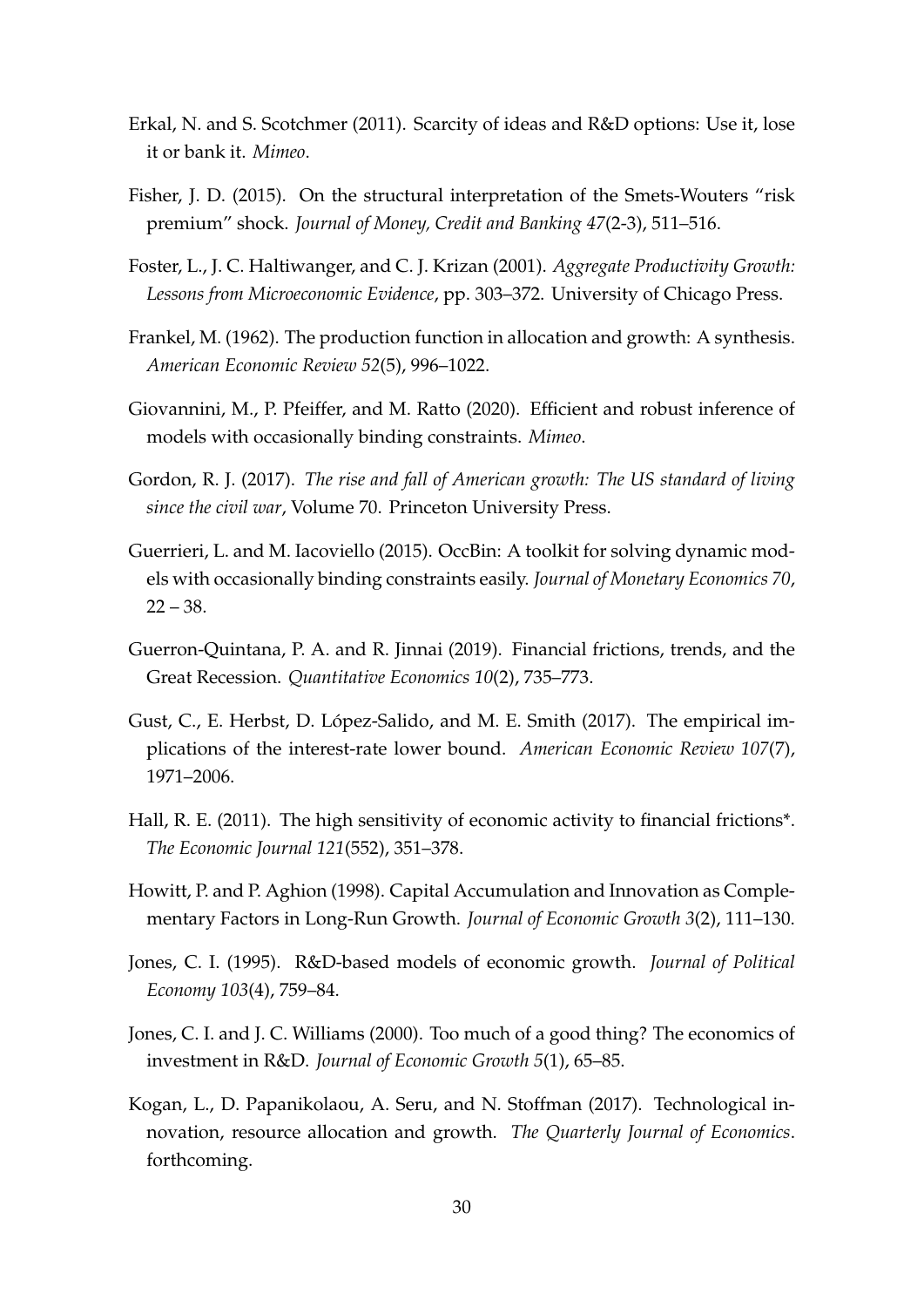- Kollmann, R., B. Pataracchia, R. Raciborski, M. Ratto, W. Roeger, and L. Vogel (2016). The post-crisis slump in the Euro Area and the US: Evidence from an estimated three-region DSGE model. *European Economic Review 88*(C), 21–41.
- Krishnamurthy, A. and A. Vissing-Jorgensen (2012). The aggregate demand for treasury debt. *Journal of Political Economy 120*(2), 233–267.
- Maih, J. (2015). Efficient perturbation methods for solving regime-switching DSGE models. Working Paper 2015/01, Norges Bank.
- Nuño, G. (2011). Optimal research and development and the cost of business cycles. *Journal of Economic Growth 16*(3), 257–283.
- Oikawa, K. and K. Ueda (2015). State-Dependent Pricing, Firm Entry and Exit, and Non-Neutrality of Money. *CAMA Working Papers* (2015-03).
- Oikawa, K. and K. Ueda (2018). The optimal inflation rate under schumpeterian growth. *Journal of Monetary Economics 100*, 114 – 125.
- Oikawa, K. and K. Ueda (2019). Short- and long-run tradeoff of monetary easing. *Journal of the Japanese and International Economies 52*, 189 – 200.
- Pinchetti, M. (2020). What is driving the TFP slowdown? Insights from a Schumpeterian DSGE model. *MPRA Working Paper*.
- Romer, P. M. (1986). Increasing returns and long-run growth. *Journal of Political Economy 94*(5), 1002–1037.
- Rozsypal, F. (2016). Schumpeterian business cycles. *Mimeo*.
- Sidrauski, M. (1967). Rational Choice and Patterns of Growth in a Monetary Economy. *American Economic Papers and Proceedings 57*(2), 534–544.
- Smets, F. and R. Wouters (2003). An estimated dynamic stochastic general equilibrium model of the euro area. *Journal of the European Economic Association 1*(5), 1123–1175.
- Swanson, E. T. (2012). Risk aversion and the labor margin in dynamic equilibrium models. *American Economic Review 102*(4), 1663–91.
- Varga, J., W. Roeger, and J. in 't Veld (2016). Financial crisis and TFP growth in the euro area. *Mimeo*.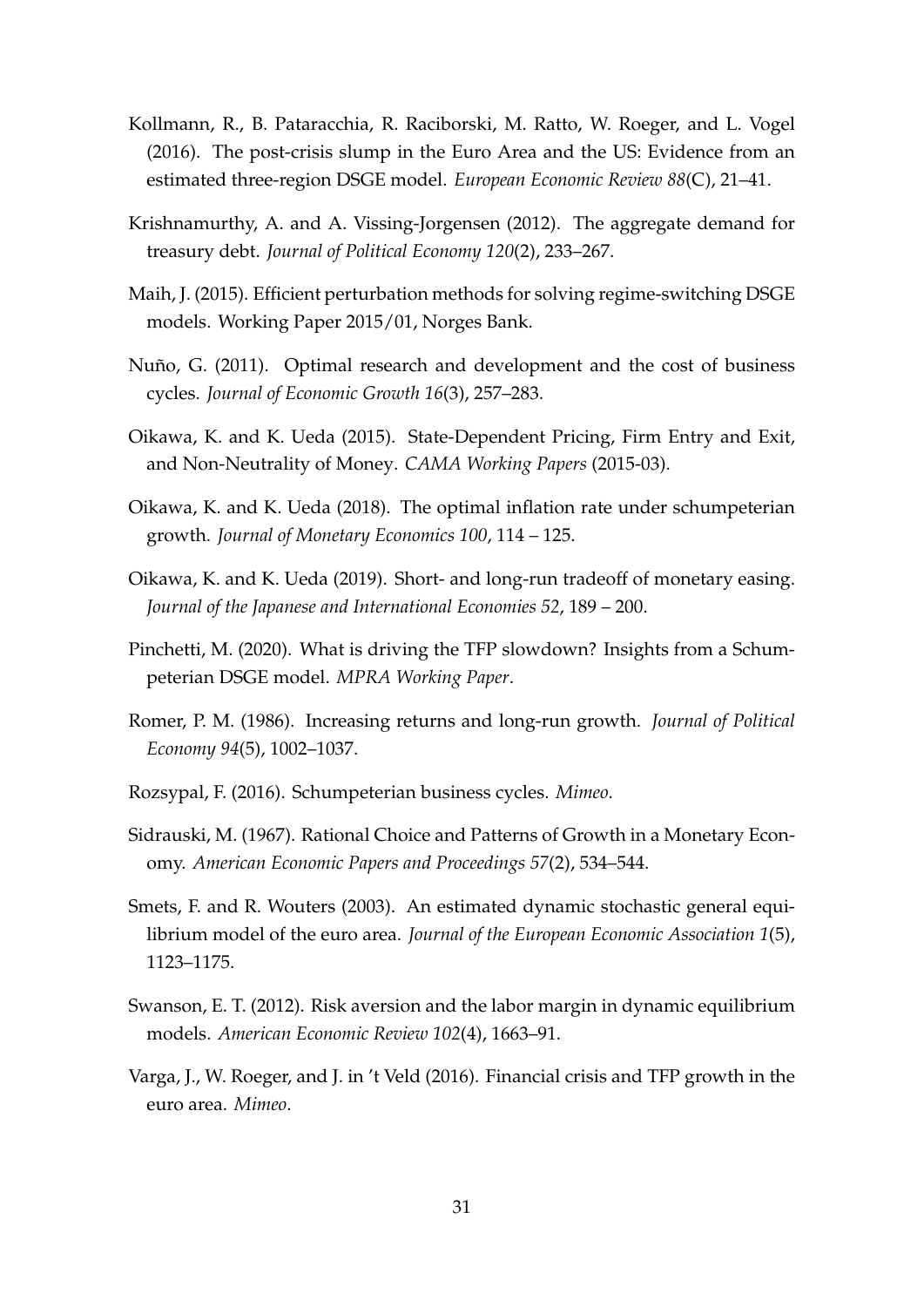Vitek, F. (2017). Policy, risk and spillover analysis in the world economy. a panel dynamic stochastic general equilibrium approach. IMF Working Papers 17/89, International Monetary Fund.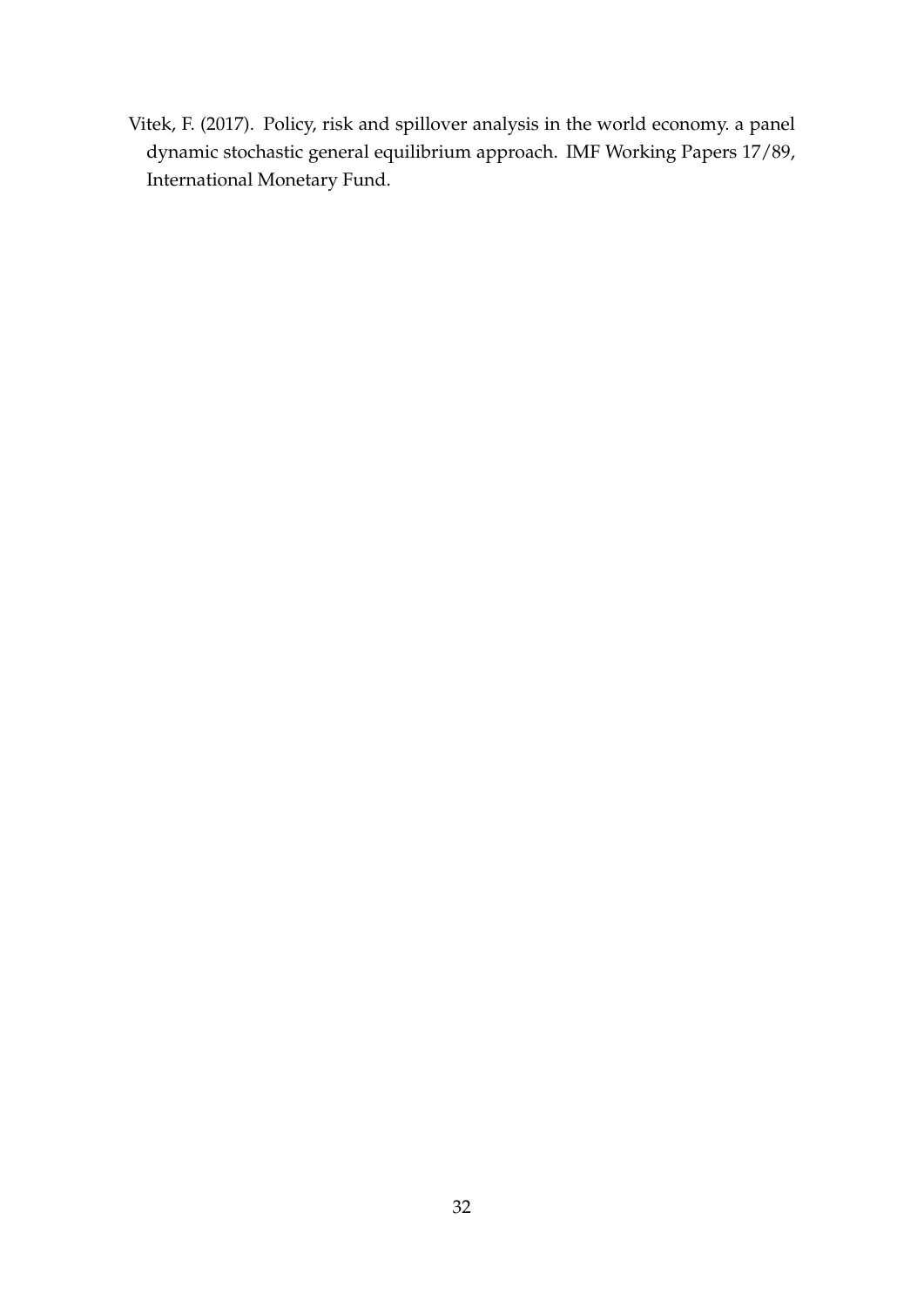### **A Model details**

The notation follows the main text.

### **A.1 Households**

Denoting the Lagrangian multiplier on the budget constraint (1) by  $\lambda_{j,t'}^{\phantom{\dag}}$  the cumulative discount factor shock  $\Theta_t \equiv \exp\left(\sum_{\tau=0}^{t-1}\varepsilon_\tau^{\mathsf{C}}\right)$ , and thus

$$
\frac{\Theta_{t+1}}{\Theta_t} = \frac{\exp\left(\sum_{\tau=0}^t \varepsilon_{\tau}^C\right)}{\exp\left(\sum_{\tau=0}^{t-1} \varepsilon_{\tau}^C\right)} = \varepsilon_t^C.
$$

The first-order optimality conditions of the household problem in a symmetric equilibrium are as follows.

Consumption *C<sup>t</sup>* :

$$
\lambda_t = \Theta_t \frac{\left(C_t - hC_{t-1}\right)^{-\theta}}{\left(1 + \tau^C\right)}\tag{A.1}
$$

Risk-free assets  $B_t^{rf}$ *t* :

$$
1 = \beta E_t \left[ \frac{\lambda_{t+1}}{\lambda_t} \frac{P_t}{P_{t+1}} (1 + i_t) \right]
$$
 (A.2)

Government bonds  $B_t^B$ :

$$
1 = \beta E_t \left[ \frac{\lambda_{t+1}}{\lambda_t} \frac{P_t}{P_{t+1}} \frac{1}{1 + \alpha^B + \varepsilon_t^B} \left( (1 + i_t^B) \right) \right]
$$
(A.3)

Firm shares *St* :

$$
1 = \beta E_t \left[ \frac{\lambda_{t+1}}{\lambda_t} \frac{P_t}{P_{t+1}} \frac{1}{1 + \alpha^S + \varepsilon_t^S} \left( (1 + i_{t+1}^S) \right) \right]
$$
(A.4)

For latter reference, we define the (stock market) stochastic discount factor as:

$$
\beta E_t \left[ \frac{\lambda_{t+1}}{\lambda_t} \frac{1}{1 + \alpha^S + \varepsilon_t^S} \right] \equiv E_t \left[ \Lambda_{t,t+1} \right]. \tag{A.5}
$$

The term  $\frac{1}{1+\alpha^S+\epsilon_i^S}$  creates an exogenous wedge between the intertemporal marginal rate of substitution of household and the (stock market) stochastic discount factor. This approach is a short-cut for capturing financial frictions facing the firm. It can, e.g., be interpreted as a "principal agent friction" between the owner and the management of the firm (Hall (2011)). Equation (A.4) can be written as:

$$
1 = E_t \left[ \Lambda_{t,t+1} \frac{P_t}{P_{t+1}} \left( (1 + i_{t+1}^S) \right) \right].
$$
 (A.6)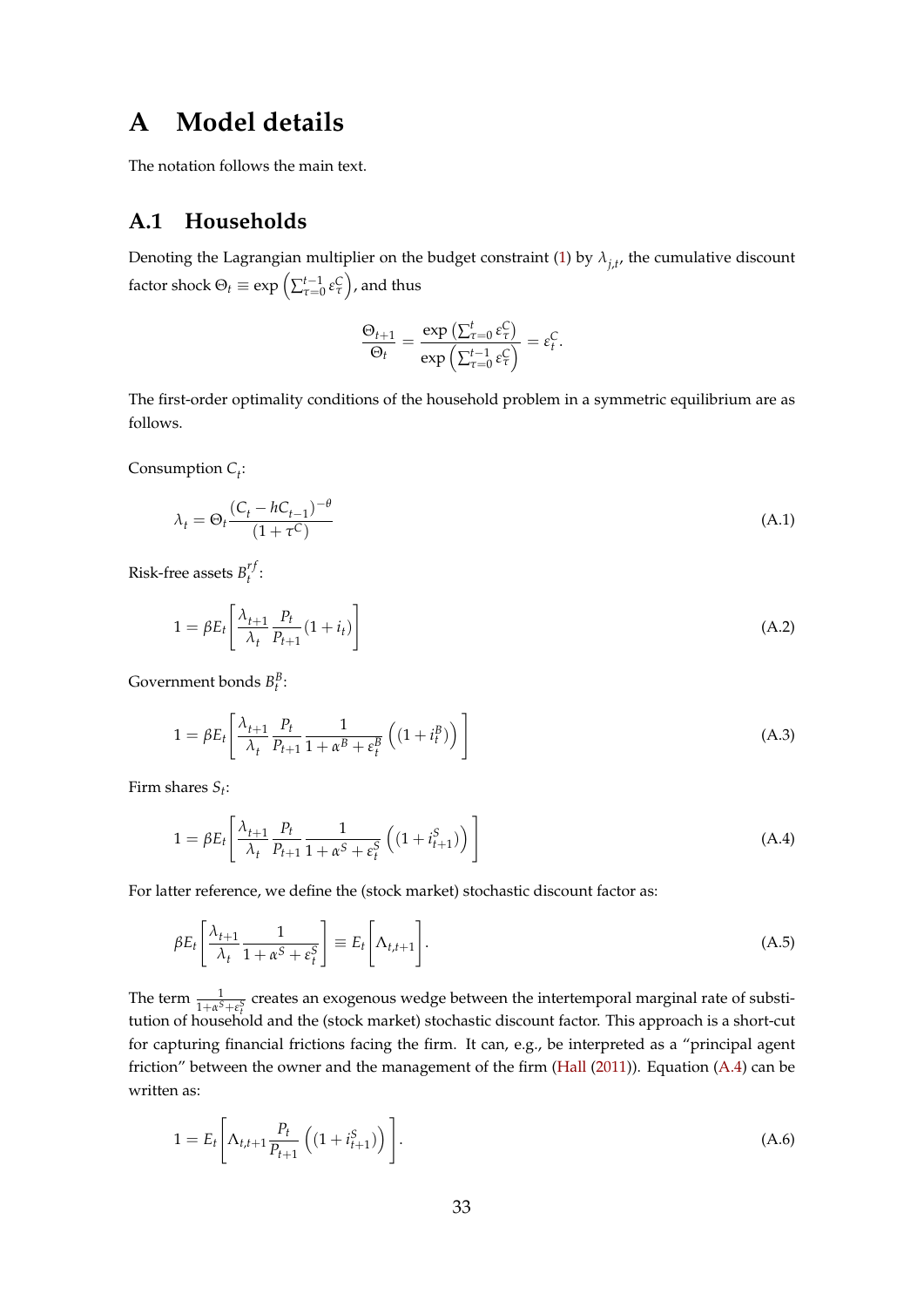### **A.2 Wage Setting**

Labor packers. Labor packers have access to a CES production technology:

$$
N_t = \left(\int_0^1 N_{j,t}^{\frac{\sigma^n - 1}{\sigma^n}} df\right)^{\frac{\sigma^n}{\sigma^n - 1}}
$$
\n(A.7)

where *σ<sup>n</sup>* denotes the substitution elasticity. The labor packers maximize output

$$
\max_{\{N_{j,t}\}} W_t N_t - \int_0^1 W_{j,t} N_{j,t} dj = W_t \left( \int_0^1 N_t^{\frac{\sigma^n - 1}{\sigma^n}} dj \right)^{\frac{\sigma^n}{\sigma^n - 1}} - \int_0^1 W_{j,t} N_{j,t} dj. \tag{A.8}
$$

Combining the first-order condition with a zero-profit condition gives their labor demand

$$
N_{j,t} = \left(\frac{W_{j,t}}{W_t}\right)^{-\sigma^n} N_t.
$$
\n(A.9)

**Unions.** The Online Appendix provides the detailed algebra. Trade unions maximize a discounted future stream of the household's utility:

$$
\max_{W_{j,t}} U_{j0} = \sum_{t=0}^{\infty} \beta^t u(C_{j,t}, N_{j,t}, \cdot). \tag{A.10}
$$

Utility maximization is subject to the demand from labor packers (A.9) and the household budget constraint. Nominal wage adjustment costs follow  $\Gamma_t^W=\frac{(\sigma^n-1)\gamma^w}{2}W_tN_t\Big(\pi_{j,t}^W-\pi^w\Big)^2$ , where  $\pi_t^W=$ *Wj*,*<sup>t</sup>*  $\frac{W_{j,t}}{W_{j,t-1}}$  − 1 denotes quarterly wage inflation. This specification implies that the costs of deviating from steady state wage inflation  $(\pi^w)$  are scaled by the wage bill and a constant factor.

This optimization problem gives rise to the following Lagrangian:

$$
\mathcal{L}^{W} = E_{0} \sum_{t=0}^{\infty} \beta^{t} \Theta_{t} \Biggl\{ \frac{(C_{j,t} - hC_{t-1})^{1-\theta}}{1-\theta} - \omega_{t}^{N} \frac{(N_{j,t})^{1+\theta^{N}}}{1+\theta^{N}} - \mathcal{U}_{j,t}^{B} / P_{t}^{C,out} \times (C_{t} - hC_{t-1})^{-\theta} - \frac{\lambda_{t}}{P_{t}^{C,out}} \Biggl[ P_{t}^{C,out} C_{j,t} + B_{j,t}^{B} + B_{j,t}^{rf} + P_{t}^{S} S_{t} + \exp(\varepsilon_{t}^{T}) T_{j,t} + \Gamma_{t}^{W} - (1 - \tau^{N}) W_{j,t} N_{j,t} + (1 + i_{t-1}^{B}) B_{j,t-1}^{B} + (1 + i_{t-1}) B_{j,t-1}^{rf} + (1 + i_{t}^{S}) S_{j,t-1} + T R_{j,t} + \Pi_{t} P_{t} \Biggr] \Biggr\}, \quad (A.11)
$$

 $\text{with } \Gamma_t^W = \frac{(\sigma^n-1)\gamma^w}{2}W_tN_t\Big(\frac{W_{j,t}}{W_{j,t-1}}\Big)$  $\frac{W_{j,t}}{W_{j,t-1}}-1-\pi^w\Big)^2.$  $D$ efine  $V_{j,t}^N \equiv \Theta_t \omega^N (C_t)^{1-\theta} N_{j,t}^{\theta^N}$  $\theta_{j,t}^{\omega}$ , the first-order condition reads:

$$
\frac{\mathcal{L}^{W}}{\partial W_{j,t}} = -V_{j,t}^{N}(-\sigma^{n}) \left(\frac{W_{j,t}}{W_{t}}\right)^{-\sigma^{n}-1} \frac{N_{t}}{W_{t}} + \frac{\lambda_{t}}{P_{t}^{C,out}} \left[ (1 - \tau^{N}) W_{j,t}(-\sigma^{n}) \left(\frac{W_{j,t}}{W_{t}}\right)^{-\sigma^{n}-1} \frac{N_{t}}{W_{t}} + \left( 1 - \tau^{N} \right) N_{j,t} - (\sigma^{n} - 1) \gamma^{w} W_{t} N_{t} \frac{1}{W_{j,t-1}} \left(\frac{W_{j,t}}{W_{j,t-1}} - 1 - \pi^{w} \right) \right] + \beta E_{t} \left[ \frac{\lambda_{t+1}}{P_{t+1}^{C,out}} \left( (\sigma^{n} - 1) \gamma^{w} W_{t+1} N_{t+1} \frac{W_{j,t+1}}{W_{j,t}^{2}} \left(\frac{W_{j,t+1}}{W_{j,t}} - 1 - \pi^{w} \right) \right) \right] = 0, \quad (A.12)
$$

dropping *j* subscripts due to symmetry (same hours and wages across households  $N_{j,t} = N_t$  and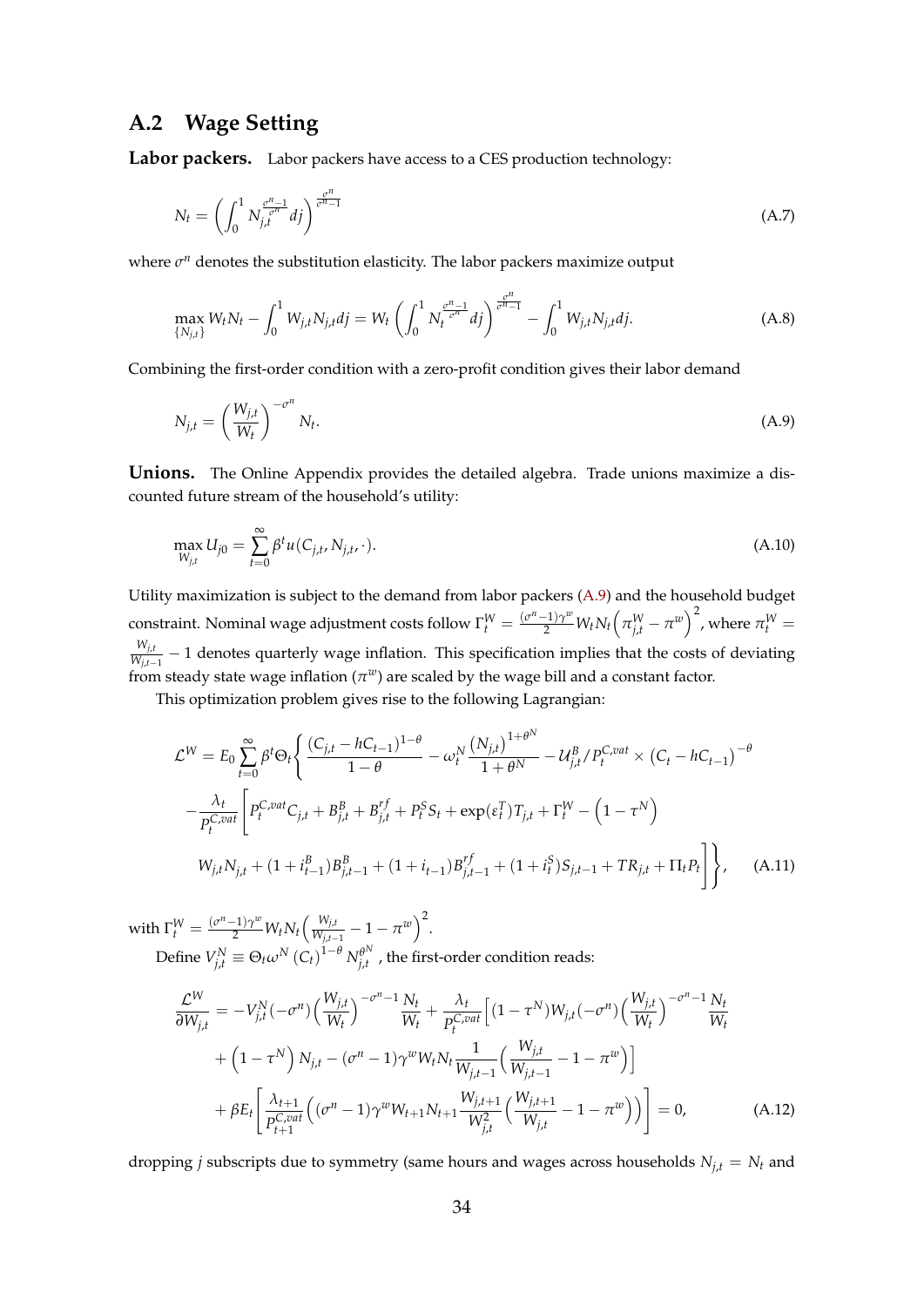$W_{j,t} = W_t$ , defining  $\mu^W \equiv \frac{\sigma^n}{(\sigma^n - \sigma)}$  $\frac{\sigma^n}{(\sigma^n - 1)}$ , and  $mrs_t \equiv \frac{V_t^N}{\lambda_t}$ , and allowing for real wage rigidity as in Blanchard and Galí (2007), governed by parameter *γ wr*, labor supply follows

$$
\left(\mu^{w} m r s_{t}\right)^{1-\gamma^{wr}} \left[\frac{(1-\tau^{N})W_{t-1}}{P_{t-1}}\right]^{\gamma^{wr}} = \frac{W_{t}}{P_{t}} \left[(1-\tau^{N}) + \gamma^{w}(\pi_{t}^{W}+1)\left(\pi_{t}^{W}-\pi^{w}\right)\right]
$$

$$
-\beta E_{t} \left[\frac{\lambda_{t+1}}{\lambda_{t}} \frac{P_{t}^{C, val}}{P_{t+1}^{C, val}} 1/P_{t}\left(\gamma^{w} W_{t+1} \frac{N_{t+1}}{N_{t}}(\pi_{t+1}^{W}+1)\left(\pi_{t+1}^{W}-\pi^{w}\right)\right)\right] + \frac{W_{t}}{P_{t}} u_{t}^{U}, \tag{A.13}
$$

where we include the labor supply shock  $u_t^U$ .

### **A.3 Intermediate good firms**

Firms maximize a stream of future dividends *di*,*<sup>t</sup>* equal to a discounted stream of future dividends,  $V_t = d_t + E_t [\Lambda_{t,t+1} V_{t+1}]$  where  $\Lambda_{t,t+1}$  corresponds to the households discount factor as derived in equation (A.5). Firms choose labor, capacity utilization, and prices.

Period *t* dividends in real terms are:

$$
d_{i,t} = \left(1 - \tau^K\right) \left(\frac{P_{i,t}}{P_t} Y_{i,t} - \frac{W_t}{P_t} N_{i,t}\right) - adj_{i,t},\tag{A.14}
$$

where  $W_t$  is the wage rate,  $\tau^K$  is the profit tax,  $\delta$  is capital depreciation rate and  $adj_{i,t}$  are total adjustment costs associated with adjustment of prices  $P_{i,t}$ , capacity utilization  $cu_{i,t}$  and labor input *Ni*,*<sup>t</sup>* adjustment.

For tractability, we make two more assumptions. (i) When a new incumbent starts production, she inherits the previous stocks (employment, capital) and costs of the previous firm that dropped out. (ii) As discussed in the main text, moving closer to the frontier implies higher adjustment costs due to sophistication. As a consequence, adjustment costs reflect the relative technological position  $\left(\frac{A_{i,t}^Y}{A_t^Y}\right)$ of the sector i. Thus,

$$
adj_{i,t} = adj_{i,t}^P + adj_{i,t}^N + adj_{i,t}^{cu}
$$
\n(A.15)

with

$$
adj_{i,t}^{P} = \frac{\gamma^{p}}{2} Y_t \left( \frac{P_{i,t}}{P_{i,t-1}} - \exp(\overline{\pi}) \right)^2 \left( \frac{A_{i,t}^Y}{A_t^Y} \right)
$$
(A.16)

$$
adj_{i,t}^{N} = \frac{\gamma^{n}}{2} Y_t \left( \frac{N_{i,t}}{N_{i,t-1}} - \exp(\overline{g^{pop}}) \right)^2 \left( \frac{A_{i,t}^{Y}}{A_t^{Y}} \right)
$$
(A.17)

$$
adj_{i,t}^{cu} = K_{t-1}^{tot} \left( \gamma^{u,1} \left( cu_{i,t} - 1 \right) + \frac{\gamma^{u,2}}{2} \left( cu_{i,t} - 1 \right)^2 \right) \left( \frac{A_{i,t}^Y}{A_t^Y} \right)
$$
(A.18)

where *π* and *g pop* denote steady state inflation and population growth. Firms maximize dividends subject to the production technology (8) and the demand schedule for final goods, equation (A.28),  $Y_{i,t} = \left(\frac{P_{i,t}}{P_t}\right)$ *Pt*  $\int$ <sup>- $\sigma$ y</sup> *Yt* . *µt* will denote the multiplier on the production technology (8). We allow for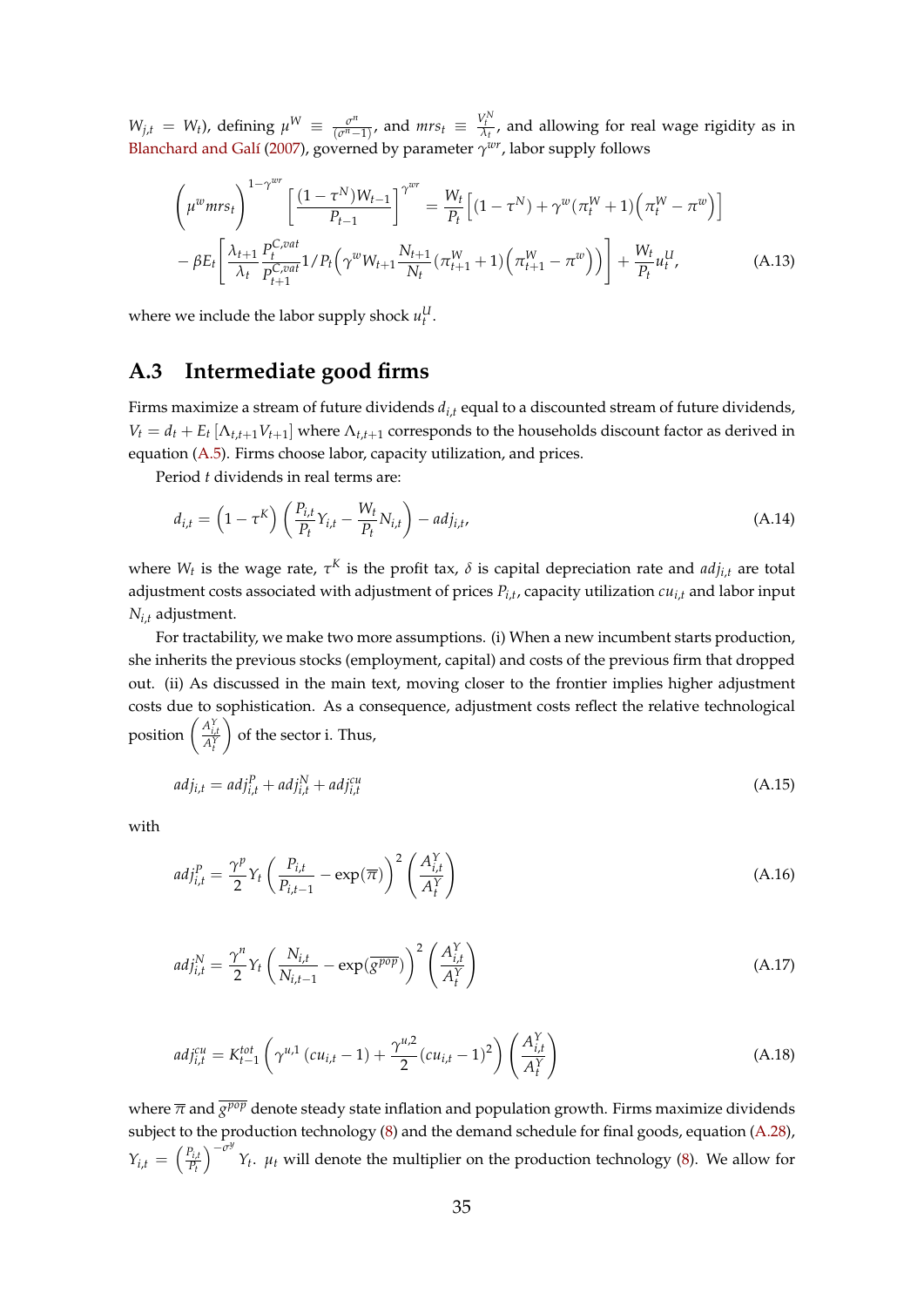shocks to labor demand and price mark-ups, denoted  $\epsilon_t^{ND}$  and  $\epsilon_t^{MUY}$ , respectively. In a symmetric equilibrium, the first-order conditions are:

$$
N_t: \qquad (1-\tau^K)\frac{W_t}{P_t} = \left(\mu_t - \varepsilon_t^{ND}\right)\alpha\frac{Y_t}{N_t} - \frac{\partial adj_t^N}{\partial N_t} + E_t\left[\Lambda_{t,t+1}\frac{\partial adj_{t+1}^N}{\partial N_t}\right],\tag{A.19}
$$

$$
cu_{t}: K_{t-1}^{tot} \left[ \gamma^{u,1} + \gamma^{u,2} (cu_{t} - 1) \right] = \mu_{t} (1 - \alpha) \frac{Y_{t}}{cu_{t}}
$$
(A.20)

$$
P_{t}: \mu_{t}\sigma^{y} = (1 - \tau^{K})(\sigma^{y} - 1) + \sigma^{y}\gamma^{P}\frac{P_{t}}{P_{t-1}}(\pi_{t} - \bar{\pi}) - \sigma^{y}\gamma^{P}\left[\Lambda_{t,t+1}\frac{P_{t+1}}{P_{t}}\frac{Y_{t+1}}{Y_{t}}(\pi_{t+1} - \bar{\pi})\right] + \sigma^{y}\epsilon_{t}^{MUY}.
$$
\n(A.21)

#### **A.3.1 Investment**

Investment is carried out by an investment fund owned by households. The fund perfectly internalizes choices of the firms. The (private) capital stock at each firm *i* accumulates according to

$$
K_{i,t} = (1 - \delta)K_{i,t-1} + I_{i,t},
$$
\n(A.22)

and is subject to investment adjustment costs:

$$
adj_{i,t}^{I} = \left(\frac{\gamma^{I,1}}{2}K_{t-1}\left(\frac{I_{i,t}}{K_{t-1}^{tot}} - \delta_{t}\right)^{2} + \frac{\gamma^{I,2}}{2}\frac{\left(I_{i,t} - \exp(g^{Y} + \pi)I_{i,t-1}\right)^{2}}{K_{t-1}^{tot}}\right)\left(\frac{A_{i,t}^{Y}}{A_{t}}\right),\tag{A.23}
$$

Optimal choices of capital and investment imply in a symmetric equilibrium:

$$
Q_t = E_t \left[ \Lambda_{t,t+1} \left( \tau^K \delta - \frac{\partial a d j_t^{CU}}{\partial K_{t-1}} + Q_{t+1} (1 - \delta) + (1 - \alpha) \mu_{t+1} \frac{Y_{kt+1}}{K_t^{tot}} \right) \right], \tag{A.24}
$$

and

$$
Q_{t} = \left[1 + \gamma^{I,1}\left(\frac{I_{t}}{K_{t-1}} - \delta_{t}^{K}\right) + \gamma^{I,2}\frac{(I_{t} - I_{t-1})}{K_{t-1}}\right] - E_{t}\left[\Lambda_{t,t+1} \exp(g^{Y} + \pi)\gamma^{I,2}\frac{(I_{t+1} - I_{t}\exp(g^{Y} + \pi))}{K_{t}}\right].
$$
\n(A.25)

Equation (A.24) and (A.25) define Tobin's Q, the replacement cost of capital (the multiplier on  $(A.22)$ ).  $g<sup>Y</sup>$  denotes steady-state growth.

### **A.4 Final good producers**

Output  $(Y_t)$  is produced by perfectly competitive firms by combining a large number of differentiated goods,  $Y_{i,t}$ , produced by monopolistically competitive firms. Final good producers have access to a CES production technology:

$$
Y_t = \left[ \int_0^1 Y_{i,t}^{\frac{\sigma^y - 1}{\sigma^y - 1}} dt \right]^{\frac{\sigma^y}{\sigma^y - 1}}
$$
(A.26)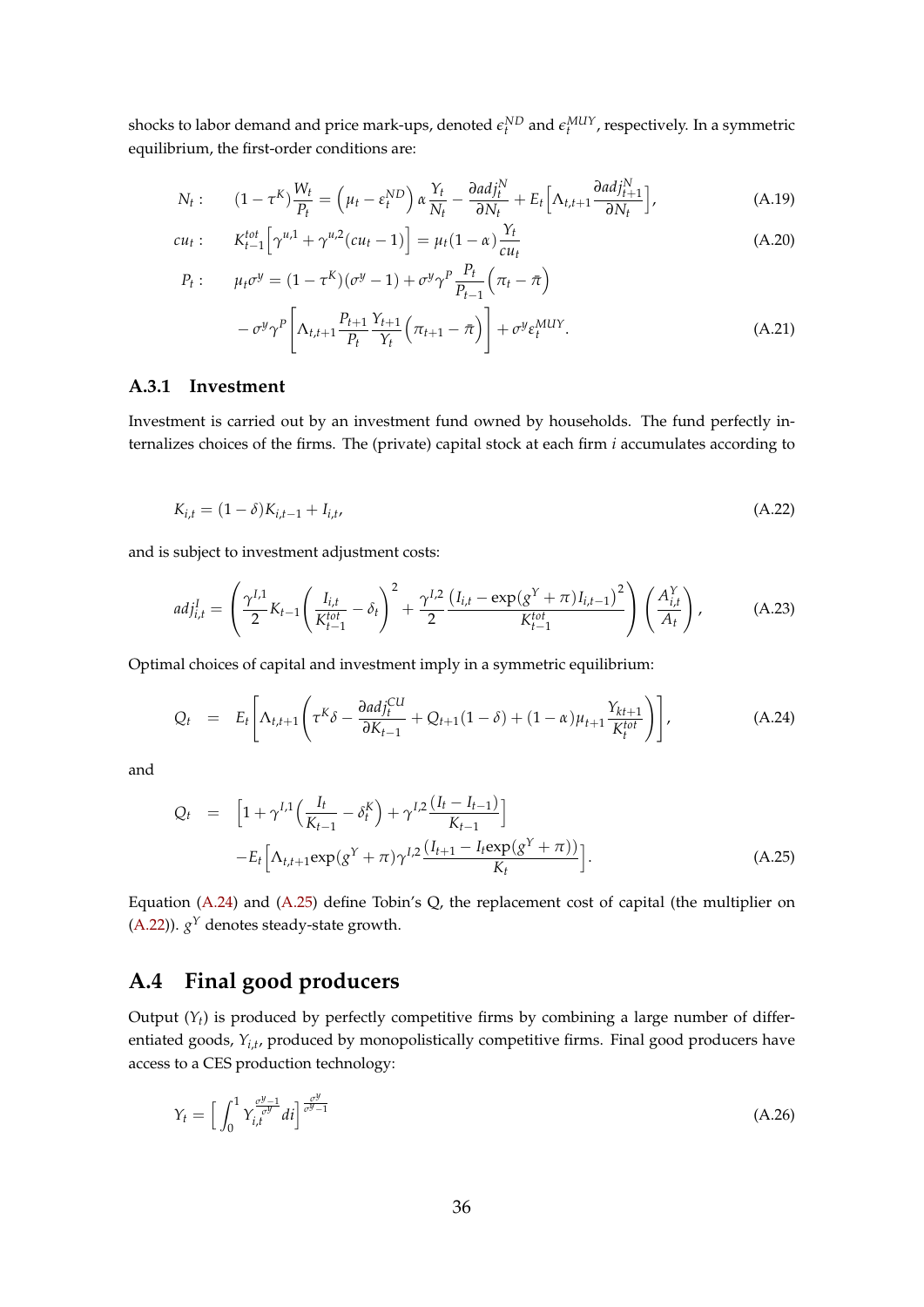Firms choose *Yi*,*<sup>t</sup>* , taking *Pi*,*<sup>t</sup>* as given.

$$
\max_{Y_{i,t}} P_t \left[ \int_0^1 Y_{i,t}^{\frac{\sigma^y - 1}{\sigma^y}} dt \right]_{\sigma^y - 1}^{\frac{\sigma^y}{\sigma^y - 1}} - \int_0^1 P_{i,t} Y_{i,t} dt
$$
\n(A.27)

The resulting demand for a differentiated good *i* is:

$$
Y_{i,t} = \left(\frac{P_{i,t}}{P_t}\right)^{-\sigma^y} Y_t
$$
\n(A.28)

where *σ<sup>y</sup>* is inversely related to the steady state price mark-up. The corresponding price index is:

$$
P_t = \left[ \int_0^1 (P_{i,t})^{1-\sigma^y} dt \right]^{\frac{1}{1-\sigma^y}}
$$
(A.29)

## **A.5 Entrepreneurs**

The R&D entrepreneurial problem is to maximize profits:

$$
\max_{X_{i,t}^{RD}} = n_{i,t} \left[ \frac{P_{i,t}^{Smax}}{P_t} \right] - \left[ X_{i,t}^{RD} + \frac{\gamma^{RD}}{2Y_t} (X_{i,t}^{RD} - X_{t-1}^{RD} g_Y)^2 \right] \left( 1 + \varepsilon_t^{AY} \right)
$$
(A.30)

R&D investment optimality:

$$
\frac{n_t}{(\eta+1)} \left[ \frac{P_t^{Smax}}{P_t} \right] = X_t^{RD} \left( \frac{\gamma^{RD}}{Y_t} (X_t^{RD} - X_{t-1}^{RD} g_Y) \right) (1 + \varepsilon_t^{AY}) \tag{A.31}
$$

Probability of innovation:<sup>29</sup>

$$
n_{i,t} = \left(\frac{X_{i,t}^{RD}}{\lambda^{RD} A_{i,t}^{\max}}\right)^{\frac{1}{(\eta+1)}}
$$
(A.32)

<sup>&</sup>lt;sup>29</sup>We verify that  $X_{i,t}^{RD} < \lambda^{RD} A_{t+1}^{\max}$ .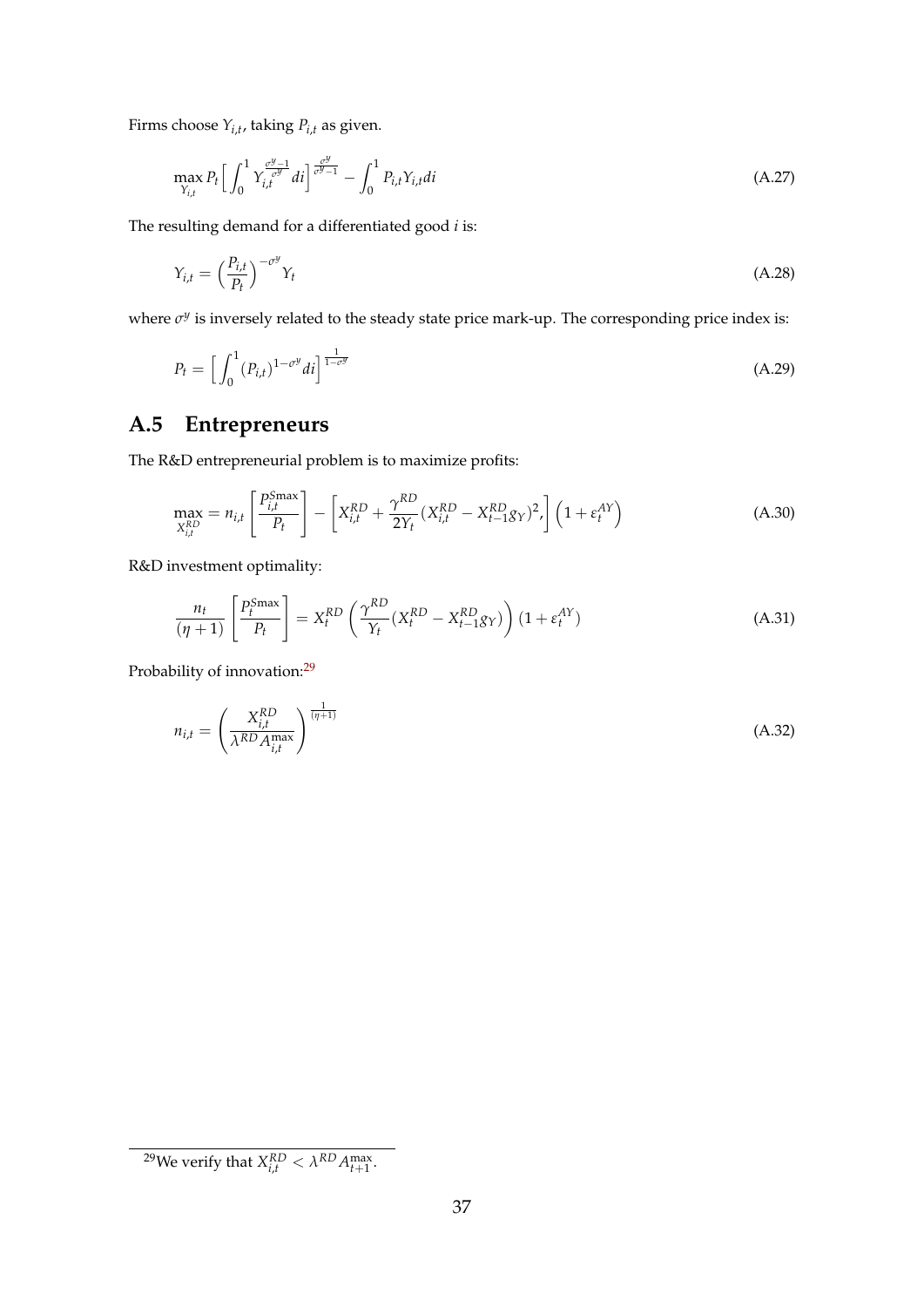## **B Estimation data**

All data sets (unless otherwise noted) are post-war US data observed from 1983Q1 on. Data of macroeconomic observables come from the Bureau of Economic Analysis (BEA) and the Federal Reserve. We use quarterly R&D data from the US. Bureau of Economic Analysis (NIPA Table 5.3.5. Private Fixed Investment by Type). The data are seasonally adjusted at annual rates. In particular, we employ the series on intellectual property rights Y001RC1 from which we subtract the investment in Entertainment, literary, and artistic originals (Y020RC1). The data are available at http://www.bea.gov/national/nipaweb/DownSS2.asp.

Observables include time series of:

- 1. Real GDP
- 2. GDP deflator
- 3. Nominal interest rate
- 4. Consumption
- 5. Investment
- 6. Wage share
- 7. Population
- 8. R&D investment
- 9. Hours worked
- 10. Trend TFP
- 11. Activity rate.

We also include a set of fiscal variables as observables:

- 12. Government consumption
- 13. Government investment
- 14. Government interest payments
- 15. Government transfers
- 16. Public debt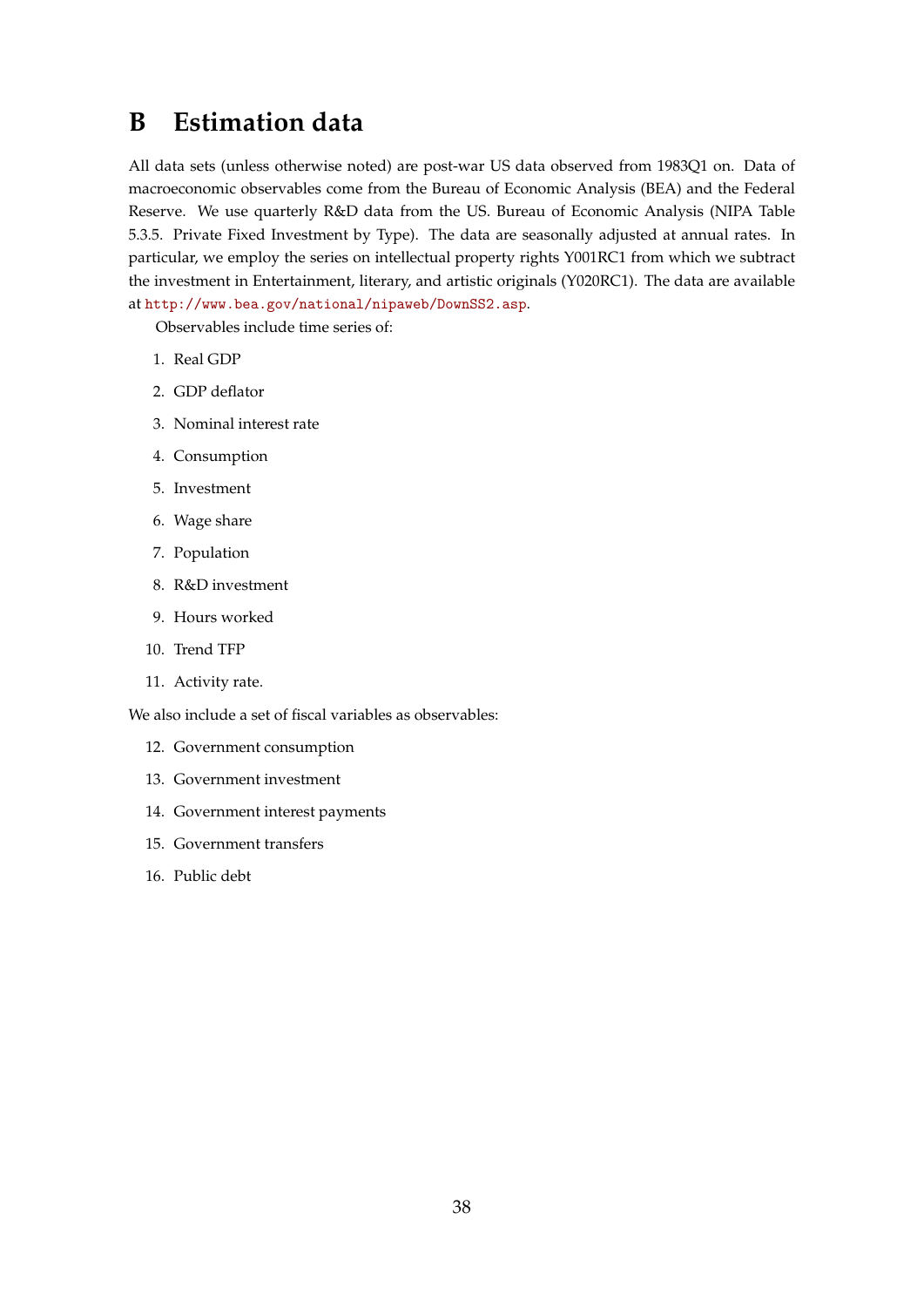### **C Nonlinear estimation**

### **C.1 Overview**

We build on the OccBin toolkit (Guerrieri and Iacoviello 2015) to account for the occasionally binding constraint on nominal interest rates. This method handles the constraints as different regimes of the same model in which the constraints are either slack or binding. Consequently, our model consists of two regimes: an unconstrained baseline, and a regime in which the ZLB constraint binds. Importantly, the dynamics in both regimes depend on the endogenous length of that regime. The expected duration, in turn, depends on the state variables and exogenous disturbances. As emphasized in Guerrieri and Iacoviello (2015), this interaction can result in highly nonlinear dynamics.

Following Giovannini et al. (2020), we integrate the nonlinear solution into a specially adapted Kalman filter and estimate the model with the occasionally binding constraint. This approach is based on the so-called Piecewise Kalman filter (PKF), a particular form of nonlinear filter where the state-space representation becomes time-varying. At each time period, the filter proceeds in two steps. The first, the prediction step, is standard in the filtering of non-linear models. The second (update) step is tailored to the piecewise-linear model. In a nutshell, the update step entails an iterative convergence procedure for the temporary binding regime materializing in each period, that ensures that occasionally binding constraints are not violated. Giovannini et al. (2020) embed this iterative algorithm into a diffuse Kalman filter.

### **C.2 Details of the algorithm**

The algorithm follows Giovannini et al. (2020). Let us define the local linear representation of the policy function of the DSGE model featuring OBC solved with the piecewise linear approach:

$$
x_t = \mathbf{T}(x_{t-1}, \varepsilon_t) x_{t-1} + \mathbf{C}(x_{t-1}, \varepsilon_t) + \mathbf{R}(x_{t-1}, \varepsilon_t) \varepsilon_t
$$
\n(C.1)

where  $x_t$  is the vector of endogenous variables in deviation from the steady state of the 'baseline' (normal time) regime. *εt* is the vector of shocks. The reduced form matrices **T C** and **R** are state-dependent. They are functions of the lagged states and the current period shocks (note that  $\mathbf{C}(0,0) = 0$  under the 'baseline' regime equilibrium).

In every period *t*, the piecewise linear solution ensures that, given the lagged states and the current shocks, the constraints are never violated for all periods  $s \in [t, \infty)$ . The state matrices need to be updated in the new period  $t + 1$ . A new shock in  $t + 1$  can change the future sequence of state matrices expected given the shock in t,  $T_s(x_{t-1}, \varepsilon_t) C_s(x_{t-1}, \varepsilon_t)$  and  $\mathbf{R}_s(x_{t-1}, \varepsilon_t)$ . The one step recursion of the solution algorithm implies, in general, that:

| $\mathbf{T}(x_{t-1}, \varepsilon_t) \neq \mathbf{T}(x_t, \varepsilon_{t+1})$ |  |
|------------------------------------------------------------------------------|--|
| $\mathbf{C}(x_{t-1}, \varepsilon_t) \neq \mathbf{C}(x_t, \varepsilon_{t+1})$ |  |
| $\mathbf{R}(x_{t-1}, \varepsilon_t) \neq \mathbf{R}(x_t, \varepsilon_{t+1})$ |  |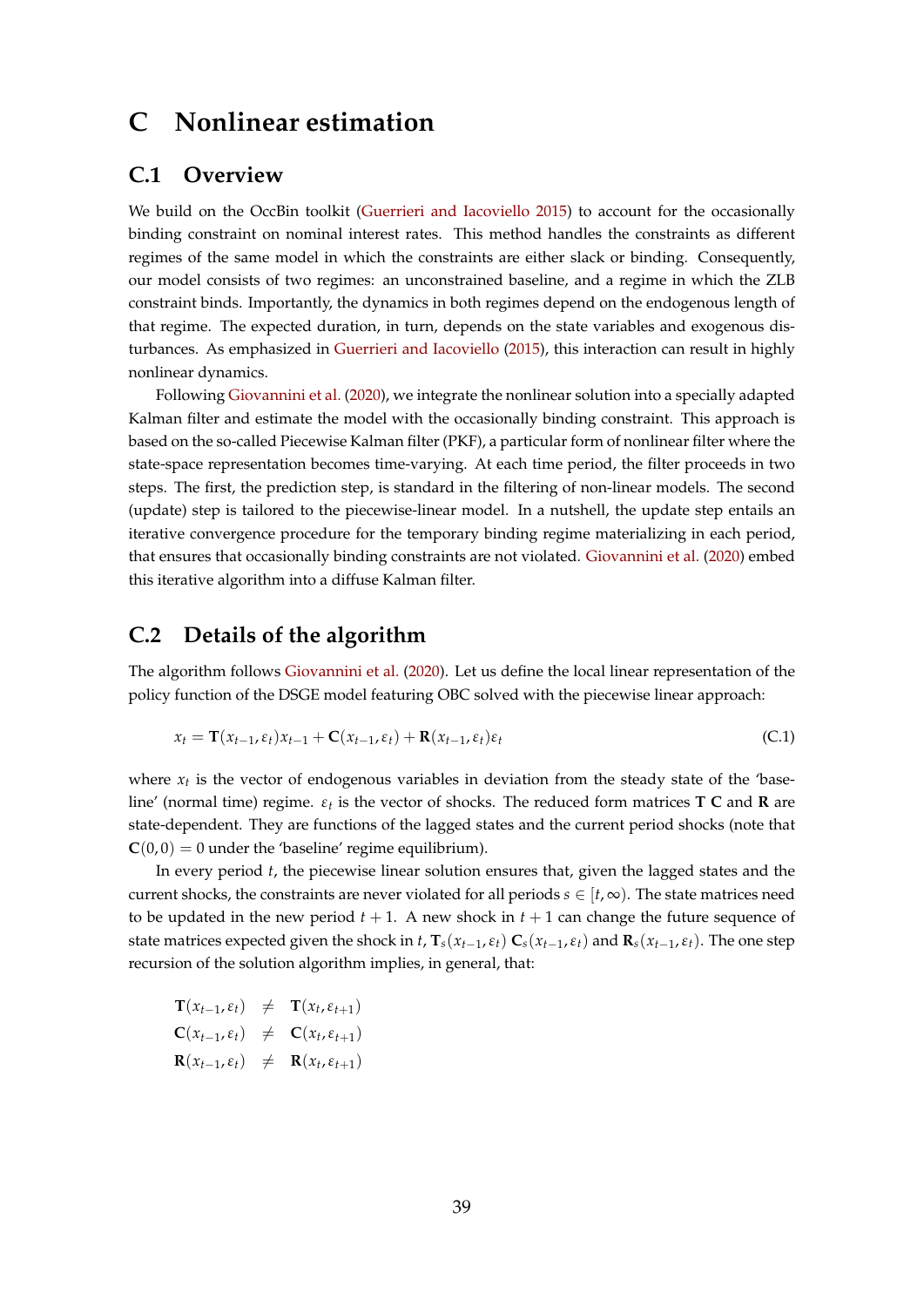To ease notation, let us re-define the state matrices as:

$$
\mathbf{T}_{t|t} = \mathbf{T}(x_{t-1}, \varepsilon_t)
$$
\n
$$
\mathbf{C}_{t|t} = \mathbf{C}(x_{t-1}, \varepsilon_t)
$$
\n
$$
\mathbf{R}_{t|t} = \mathbf{R}(x_{t-1}, \varepsilon_t)
$$
\n
$$
\mathbf{T}_{t|t-1} = \mathbf{T}(x_{t-1}, 0)
$$
\n
$$
\mathbf{C}_{t|t-1} = \mathbf{C}(x_{t-1}, 0)
$$
\n
$$
\mathbf{R}_{t|t-1} = \mathbf{R}(x_{t-1}, 0)
$$

**State filtering and the likelihood.** Assume we want to estimate the deep parameters of the model, given a set of observables  $y_t$  linked to  $x_t$  by the observation equation

$$
y_t = \mathbf{H}x_t \tag{C.2}
$$

where, for simplicity and without loss of generality, we assume no observation error. Let denote as  $z_t$ , the observations for  $y_t$ .<sup>30</sup>

Given the initial state mean and variance:

$$
x_0, \mathbf{P}_0
$$

and denoting their 'best' estimate thereof at any time  $t - 1$  as

$$
x_{t-1|t-1}, \mathbf{P}_{t-1|t-1}, \tag{C.3}
$$

the prediction step for states and observables reads:

$$
x_{t|t-1} = \mathbf{T}_{t|t-1} \cdot x_{t-1|t-1} + \mathbf{C}_{t|t-1}
$$
  
\n
$$
\mathbf{P}_{t|t-1} = \mathbf{T}_{t|t-1} \cdot \mathbf{P}_{t-1|t-1} \cdot \mathbf{T}'_{t|t-1}
$$
  
\n
$$
y_{t|t-1} = \mathbf{H} x_{t|t-1}
$$
  
\n
$$
\mathbf{F}_{t} = \mathbf{H} \cdot \mathbf{P}_{t|t-1} \cdot \mathbf{H}'
$$
 (C.4)

The prediction step (C.4) is standard in filtering of nonlinear models, e.g. it is the same as for the extended Kalman Filter.

The update step is the critical element of the piecewise linear Kalman filter (PKF). It is tailored to the piecewise linear solution. The update step entails the following iterative procedure, which mimics the analog iterative procedure applied to simulate the model with the piecewise linear approach.

We initialize the guess of the updated state matrices as:

$$
\mathbf{T}(\mathbf{0})_{t|t} = \mathbf{T}_{t|t-1}
$$
  
\n
$$
\mathbf{R}(\mathbf{0})_{t|t} = \mathbf{R}_{t|t-1}
$$
  
\n
$$
\mathbf{C}(\mathbf{0})_{t|t} = \mathbf{C}_{t|t-1}
$$

 $30$ We initialize the filter with the unconditional mean and variance of the 'baseline' regime with diffuse priors.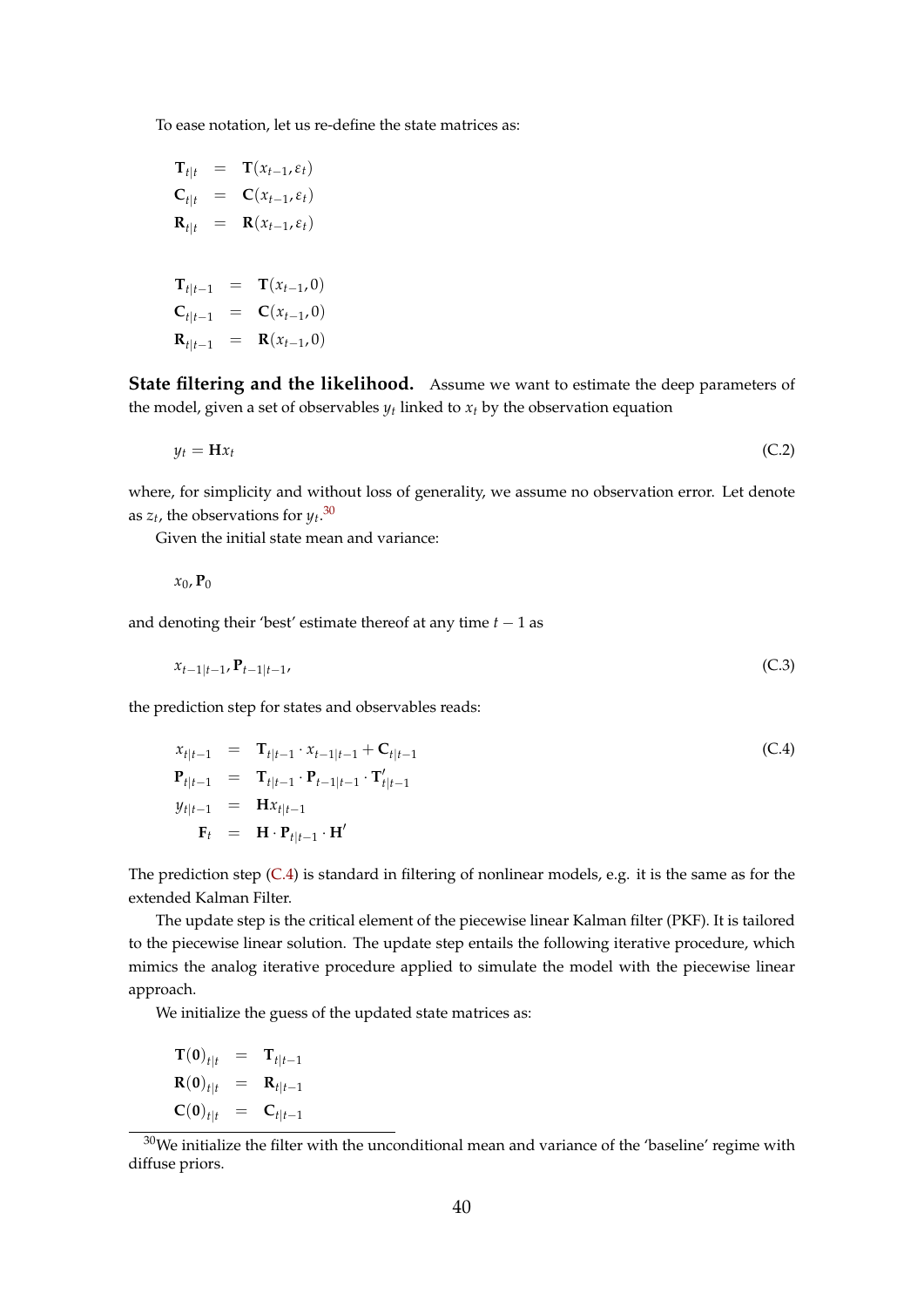Then, we iterate until convergence. Each iteration *j* follows the algorithm:

1. take the prediction step for the guess matrices  $\mathbf{T}(j-1)_{t|t}$ , $\mathbf{R}(0)_{t|t}$ ,  $\mathbf{C}(0)_{t|t}$ :

$$
x(j)_{t|t-1} = \mathbf{T}(j-1)_{t|t} \cdot x_{t-1|t-1} + \mathbf{C}(j-1)_{t|t}
$$
  
\n
$$
\mathbf{P}(j)_{t|t-1} = \mathbf{T}(j-1)_{t|t} \cdot \mathbf{P}_{t-1|t-1} \cdot \mathbf{T}'(j-1)_{t|t} + \mathbf{R}(j-1)_{t|t} \cdot \mathbf{Q} \cdot \mathbf{R}'(j-1)_{t|t}
$$
  
\n
$$
y(j)_{t|t-1} = \mathbf{H}x(j)_{t|t-1}
$$
  
\n
$$
\mathbf{F}(j)_t = \mathbf{H} \cdot \mathbf{P}(j)_{t|t-1} \cdot \mathbf{H}'
$$
  
\n
$$
v_t(j) = z_t - y(j)_{t|t-1}
$$
 (C.5)

2. update state and covariance given the guess matrices

$$
\begin{array}{rcl}\n\mathbf{K}_t(j) & = & \mathbf{P}(j)_{t|t-1} \cdot \mathbf{H}' \\
x(j)_{t|t} & = & x_{t|t-1} + \mathbf{K}_t(j)\mathbf{F}_t(j)^{-1}v(j)_t \\
\mathbf{P}(j)_{t|t} & = & \mathbf{P}(j)_{t|t-1} - \mathbf{K}(j)_t \mathbf{F}_t(j)^{-1} \mathbf{K}(j)_t'\n\end{array} \tag{C.6}
$$

3. perform a one step backward iteration (a smoother step) to also update the state in  $t - 1$ given *t* and estimate the shock in *t*, i.e. for  $s = t$ ,  $t - 1$ 

$$
L_s = \mathbf{I} - \mathbf{K}(j)_s \mathbf{F}_s(j)^{-1} \mathbf{H}
$$
  
\n
$$
r(j)_s = \mathbf{H}' \mathbf{F}_s(j)^{-1} v_s(j) + L'_s \mathbf{T}'(j-1)_{s|s} r(j)_{s+1}
$$
  
\n
$$
x(j)_{s|t} = x_{s|s-1} + \mathbf{P}(j)_{s|s-1} \cdot r(j)_s
$$
  
\n
$$
\varepsilon(j)_{s|t} = \mathbf{Q} \cdot \mathbf{R}'(j-1) \cdot r(j)_s
$$

where the backward one step recursion is initialized by  $r_{t+1} = 0$ .

- 4. project the piecewise linear model given the initial condition  $x(j)_{t-1|t}$  and shock  $\varepsilon(j)_{t|t}$  for  $s \in (t, \infty)$  and obtain the updated matrices  $\mathbf{T}(j)_{t|t} \mathbf{R}(j)_{t|t}$ ,  $\mathbf{C}(j)_{t|t}$ 
	- (a) if the updated state matrices are different from the guessed ones, update the guess matrices to  $\mathbf{T}(j)_{t|t}$ , $\mathbf{R}(j)_{t|t}$ ,  $\mathbf{C}(j)_{t|t}$  and restart from 1) with  $j+1$
	- (b) otherwise, proceed to  $t + 1$  and until *T*, by setting updated state matrices

$$
\begin{aligned}\n\mathbf{T}_{t|t} &= \mathbf{T}(j)_{t|t} = \mathbf{T}(j-1)_{t|t} \\
\mathbf{R}_{t|t} &= \mathbf{R}(j)_{t|t} = \mathbf{R}(j-1)_{t|t} \\
\mathbf{C}_{t|t} &= \mathbf{C}(j)_{t|t} = \mathbf{C}(j-1)_{t|t}.\n\end{aligned}
$$

as well as states and covariances

$$
x_{t|t} = x(j)_{t|t}
$$

$$
\mathbf{P}_{t|t} = \mathbf{P}(j)_{t|t}
$$

Note that the updating algorithm applies one backward smoothing step for each period *t*. Each step of the algorithm is simple since it applies standard Kalman filter formula, using the guess state matrices. For the piecewise linear solution method, this filtering and updating algorithm is optimal in the least-squares sense. Typically one iteration is sufficient for the convergence of the updating step. In case of failed convergence, we give a penalty to the likelihood and try a new proposal for the deep parameters.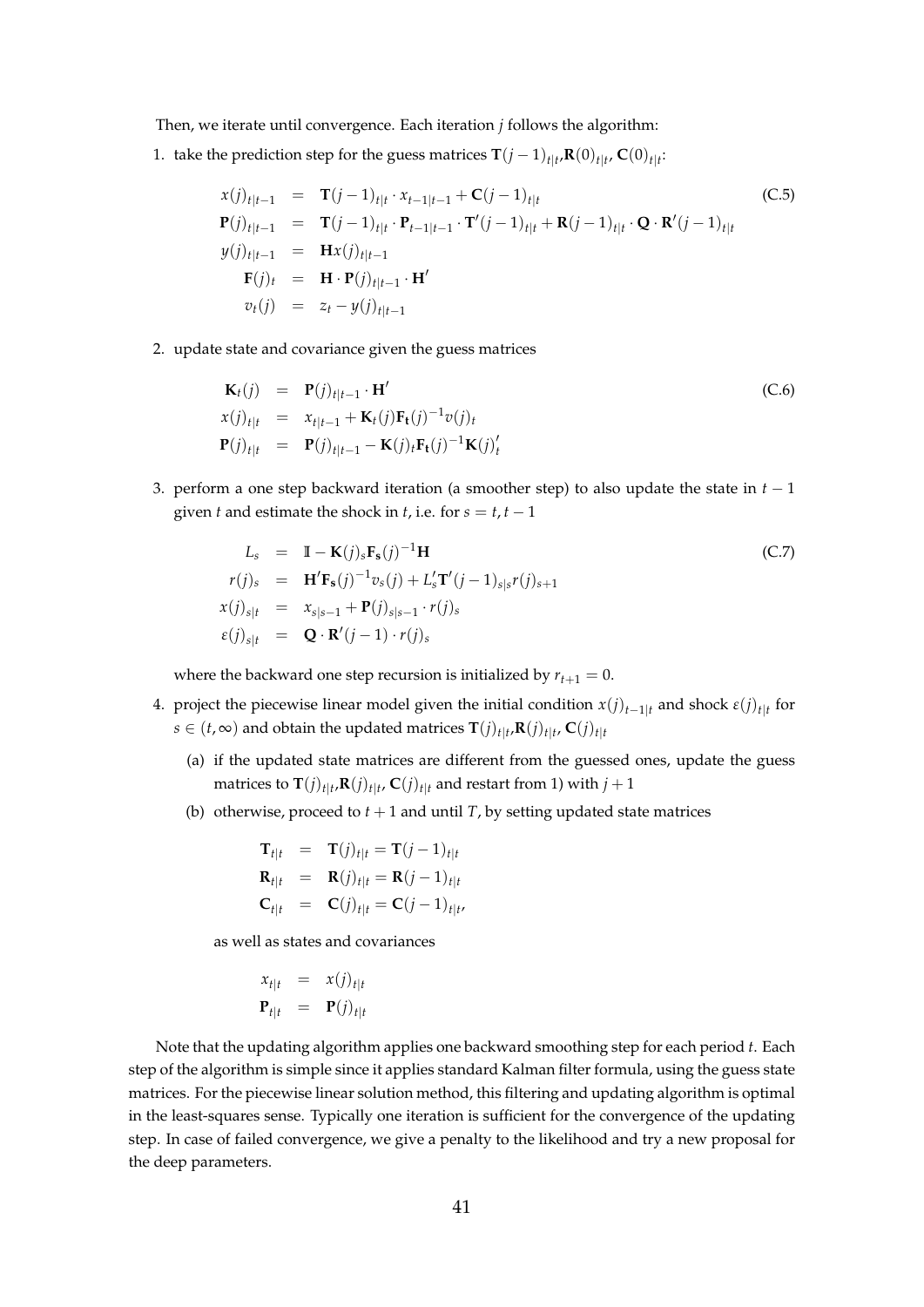Given the prediction error

$$
v_t(j) = z_t - y(j)_{t|t-1}
$$
 (C.8)

we can compute the log-likelihood density of the data at time *t*:

$$
\mathcal{L}_t = \log(\det(\mathbf{F}(\mathbf{j})_t)) + v(j)_t' \cdot \mathbf{F}(\mathbf{j})_t^{-1} \cdot v(j)_t + n_t \log(2\pi)
$$
 (C.9)

where *j* denotes the updated state matrices at the end of the update step and *nt* denotes the number of observables available in time *t*.

### **C.3 Shock decomposition**

This section provides additional details on how we obtain an additive shock decomposition for the nonlinear model.

To fix ideas, consider a piecewise-linear Kalman smoother, which estimates the sequence of regimes in the historical time interval. The sequence of regimes triggers a sequence of state-space matrices:

$$
y_t = C(t) + T(t)y_{t-1} + R(t)e_t,
$$
\n(C.10)

where  $y_t$  stacks all endogenous variables in deviation from steady state,  $e_t$  are the smoothed shocks, and  $C(t)$  is a constant which is triggered by the regime.  $C = 0$  in the unconstrained regime.<sup>31</sup>

The algorithm estimates the additive shock decompositions in two steps. The first step exploits the piecewise-linear Kalman smoother, that provides the smoothed estimate of the sequence of regimes together with the historical series of exogenous shocks. Given the sequence of regimes, the shocks are propagated individually though the sequence of state-space matrices  $T(t)$  and  $R(t)$ . The array  $C(t)$  is treated as an additional exogenous process, labelled "regime effect".<sup>32</sup>

A second step extends this procedure to obtain an additive shock decomposition. Note first that the regime effect results from the interaction of all shocks simultaneously hitting the system ∀*τ* ≤ *t*. Hence, the regime effect is a function of exogenous shocks. For each *t* and variable *j*, we compute the absolute value of the contribution of each shock  $e_{i,t}$  onto a variable  $y_j^R$ :

$$
w_{j,i,t} = |y_t^R(e_{i,t})|,\tag{C.11}
$$

where  $w_{j,i,t}$  is a set of weights which apportion the regime affect all shocks and  $y_j^R$  is a variable determining the regime sequence. In case of the ZLB constraint on the Taylor rule,  $y^R = [\pi_t, \tilde{y}_t]$ , i.e. the arguments of the nominal interest rate rule. Both are functions of shocks  $y_t^R(e_{i,t})$  and can be used to calculate the weights *wj*,*i*,*<sup>t</sup>* . The intuition behind this procedure is the following. Any shock causing a change in the Taylor rule (and the associated monetary policy regime) matters for the regime effect. For example, a large enough expansionary demand shock shortens the duration of the ZLB constrained regime and increases inflation and the output gap.

<sup>&</sup>lt;sup>31</sup>Note that at the ZLB, the Taylor rule  $i_t = i^{lb}$  violates the steady state condition  $(i^{lb} < \overline{i}).$ 

<sup>32</sup>The RISE Toolbox (Maih 2015) follows a similar approach.